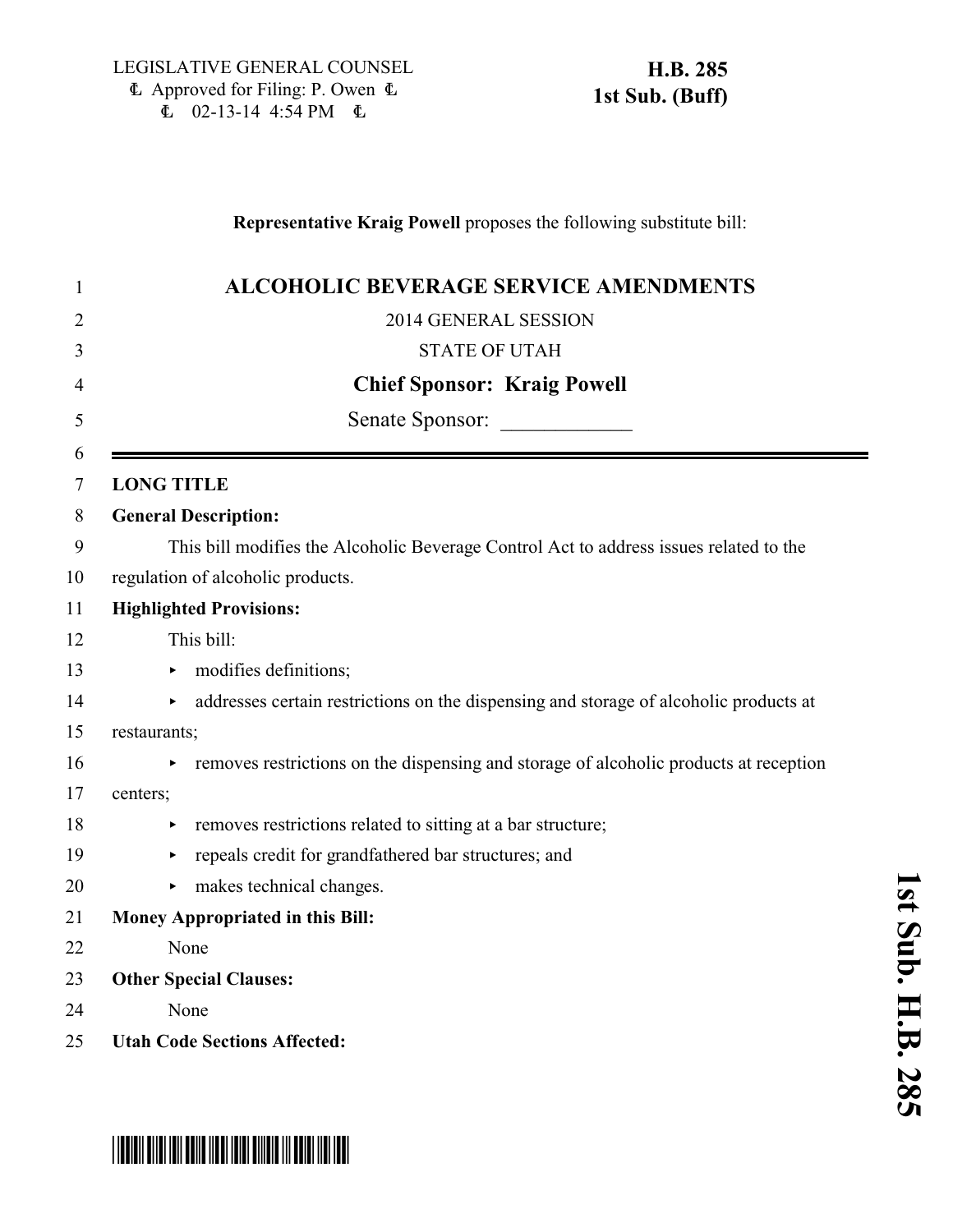<span id="page-1-0"></span>

| 26 | <b>AMENDS:</b>                                                                             |
|----|--------------------------------------------------------------------------------------------|
| 27 | 32B-1-102, as last amended by Laws of Utah 2013, Chapter 349                               |
| 28 | 32B-6-205, as last amended by Laws of Utah 2013, Chapter 353                               |
| 29 | 32B-6-302, as last amended by Laws of Utah 2011, Chapter 334                               |
| 30 | 32B-6-305, as last amended by Laws of Utah 2013, Chapter 353                               |
| 31 | 32B-6-703, as last amended by Laws of Utah 2011, Second Special Session, Chapter 2         |
| 32 | 32B-6-805, as last amended by Laws of Utah 2012, Chapter 365                               |
| 33 | 32B-6-905, as last amended by Laws of Utah 2013, Chapter 353                               |
| 34 | 32B-8-402, as last amended by Laws of Utah 2011, Chapter 334                               |
| 35 | <b>REPEALS:</b>                                                                            |
| 36 | 32B-6-202, as last amended by Laws of Utah 2011, Chapter 334                               |
| 37 | 32B-6-205.1, as enacted by Laws of Utah 2010, Chapter 276                                  |
| 38 | 32B-6-305.1, as enacted by Laws of Utah 2010, Chapter 276                                  |
| 39 | 32B-6-902, as last amended by Laws of Utah 2011, Second Special Session, Chapter 2         |
| 40 |                                                                                            |
|    |                                                                                            |
| 41 | Be it enacted by the Legislature of the state of Utah:                                     |
| 42 | Section 1. Section 32B-1-102 is amended to read:                                           |
| 43 | 32B-1-102. Definitions.                                                                    |
| 44 | As used in this title:                                                                     |
| 45 | (1) "Airport lounge" means a business location:                                            |
| 46 | (a) at which an alcoholic product is sold at retail for consumption on the premises; and   |
| 47 | (b) that is located at an international airport with a United States Customs office on the |
| 48 | premises of the international airport.                                                     |
| 49 | (2) "Airport lounge license" means a license issued in accordance with Chapter 5,          |
| 50 | Retail License Act, and Chapter 6, Part 5, Airport Lounge License.                         |
| 51 | (3) "Alcoholic beverage" means the following:                                              |
| 52 | $(a)$ beer; or                                                                             |
| 53 | $(b)$ liquor.                                                                              |
| 54 | $(4)$ (a) "Alcoholic product" means a product that:                                        |
| 55 | (i) contains at least $.5\%$ of alcohol by volume; and                                     |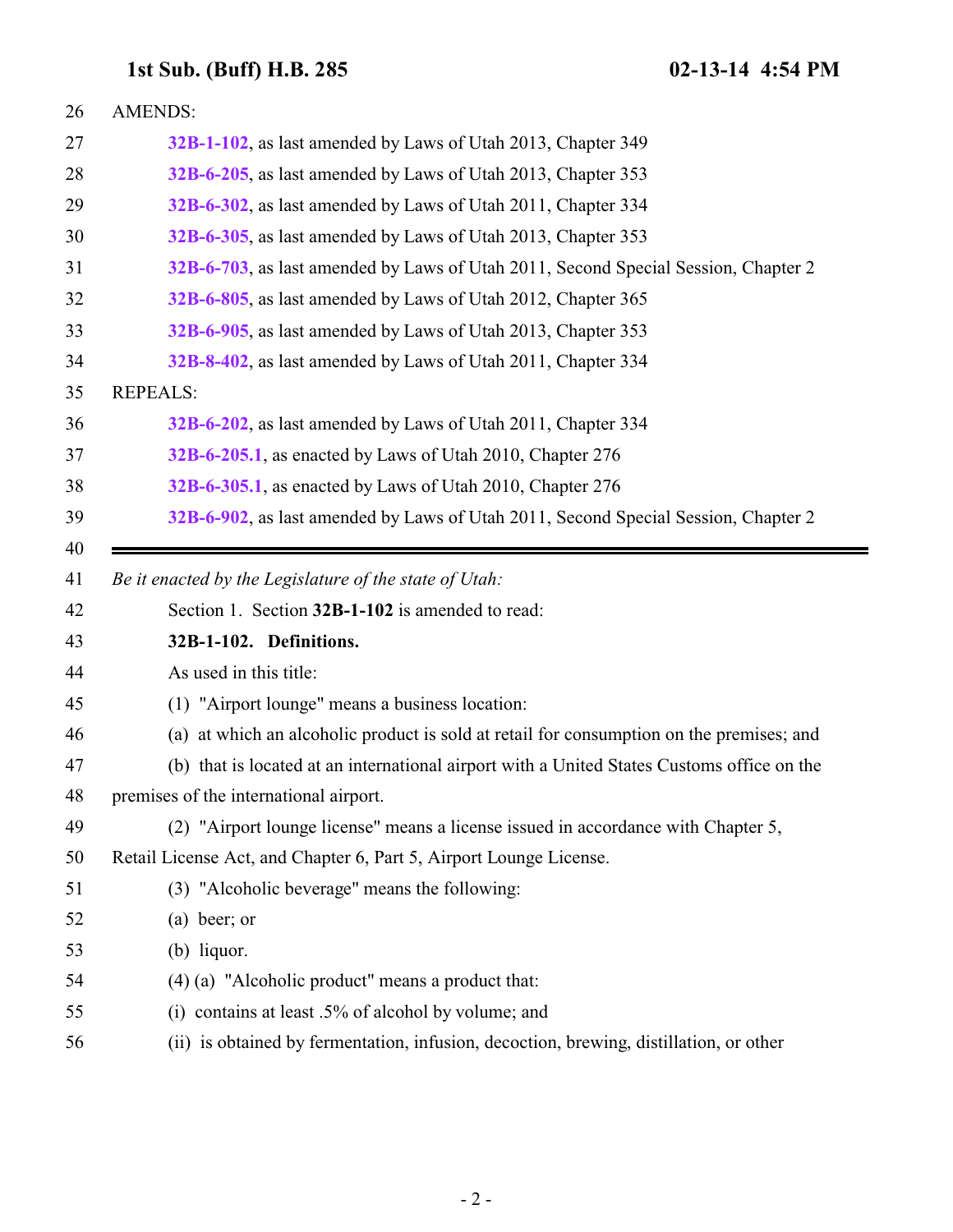| 57 | process that uses liquid or combinations of liquids, whether drinkable or not, to create alcohol |
|----|--------------------------------------------------------------------------------------------------|
| 58 | in an amount equal to or greater than .5% of alcohol by volume.                                  |
| 59 | (b) "Alcoholic product" includes an alcoholic beverage.                                          |
| 60 | (c) "Alcoholic product" does not include any of the following common items that                  |
| 61 | otherwise come within the definition of an alcoholic product:                                    |
| 62 | (i) except as provided in Subsection $(4)(d)$ , an extract;                                      |
| 63 | (ii) vinegar;                                                                                    |
| 64 | (iii) cider;                                                                                     |
| 65 | (iv) essence;                                                                                    |
| 66 | $(v)$ tincture;                                                                                  |
| 67 | (vi) food preparation; or                                                                        |
| 68 | (vii) an over-the-counter medicine.                                                              |
| 69 | (d) "Alcoholic product" includes an extract containing alcohol obtained by distillation          |
| 70 | when it is used as a flavoring in the manufacturing of an alcoholic product.                     |
| 71 | (5) "Alcohol training and education seminar" means a seminar that is:                            |
| 72 | (a) required by Chapter 5, Part 4, Alcohol Training and Education Act; and                       |
| 73 | (b) described in Section $62A-15-401$ .                                                          |
| 74 | (6) "Banquet" means an event:                                                                    |
| 75 | (a) that is held at one or more designated locations approved by the commission in or            |
| 76 | on the premises of a:                                                                            |
| 77 | $(i)$ hotel;                                                                                     |
| 78 | (ii) resort facility;                                                                            |
| 79 | (iii) sports center; or                                                                          |
| 80 | (iv) convention center;                                                                          |
| 81 | (b) for which there is a contract:                                                               |
| 82 | (i) between a person operating a facility listed in Subsection $(6)(a)$ and another person;      |
| 83 | and                                                                                              |
| 84 | (ii) under which the person operating a facility listed in Subsection $(6)(a)$ is required to    |
| 85 | provide an alcoholic product at the event; and                                                   |
| 86 | (c) at which food and alcoholic products may be sold, offered for sale, or furnished.            |
| 87 | $(7)$ (a) "Bar" means a surface or structure:                                                    |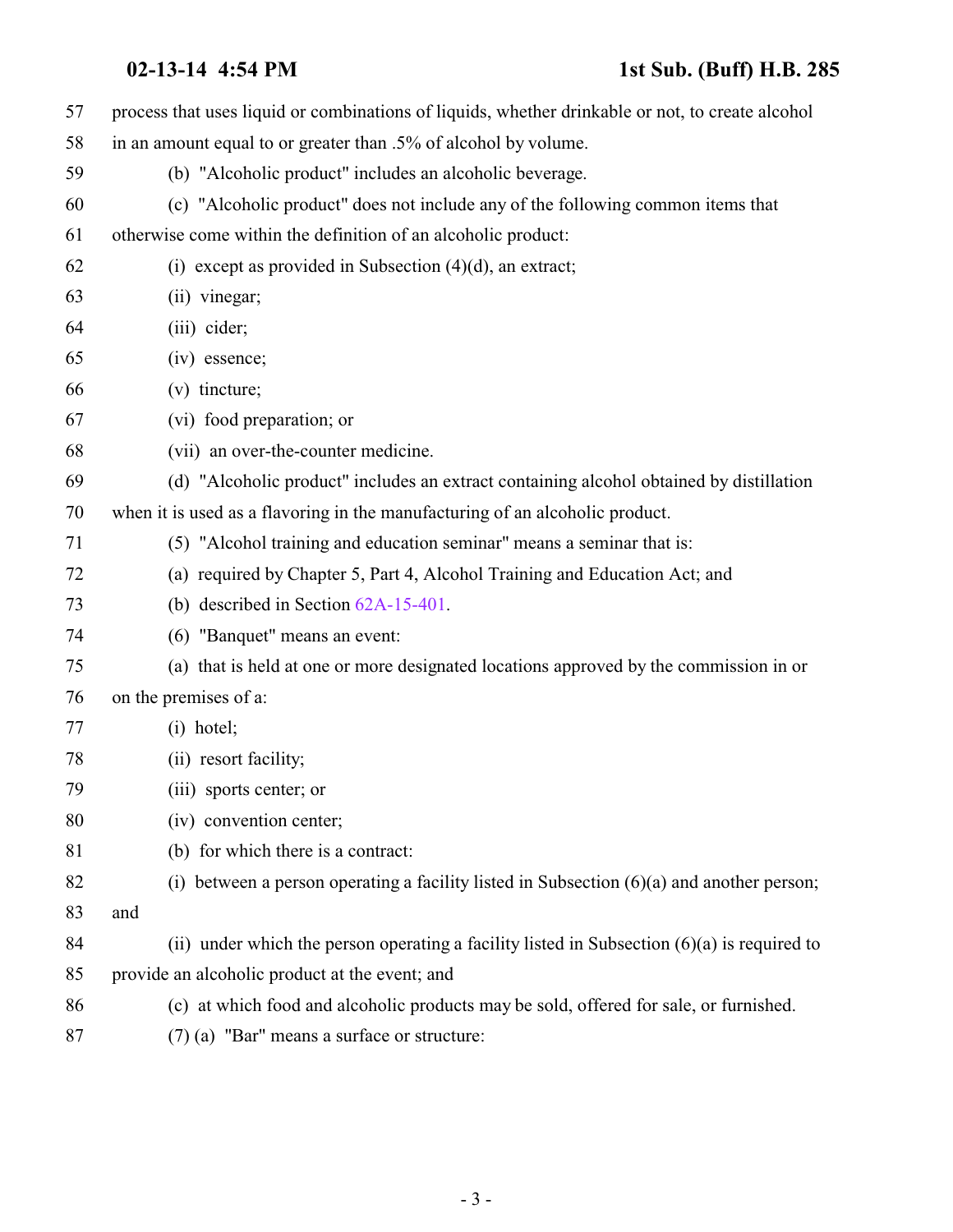| 88  | (i) at which an alcoholic product is:                                                   |
|-----|-----------------------------------------------------------------------------------------|
| 89  | (A) stored; or                                                                          |
| 90  | (B) dispensed; or                                                                       |
| 91  | (ii) from which an alcoholic product is served.                                         |
| 92  | (b) "Bar structure" means a surface or structure on a licensed premises if on or at any |
| 93  | place of the surface or structure an alcoholic product is:                              |
| 94  | (i) stored; or                                                                          |
| 95  | (ii) dispensed.                                                                         |
| 96  | $(8)$ (a) Subject to Subsection $(8)(d)$ , "beer" means a product that:                 |
| 97  | (i) contains at least .5% of alcohol by volume, but not more than 4% of alcohol by      |
| 98  | volume or 3.2% by weight; and                                                           |
| 99  | (ii) is obtained by fermentation, infusion, or decoction of malted grain.               |
| 100 | (b) "Beer" may or may not contain hops or other vegetable products.                     |
| 101 | (c) "Beer" includes a product that:                                                     |
| 102 | (i) contains alcohol in the percentages described in Subsection $(8)(a)$ ; and          |
| 103 | (ii) is referred to as:                                                                 |
| 104 | $(A)$ beer;                                                                             |
| 105 | $(B)$ ale;                                                                              |
| 106 | $(C)$ porter;                                                                           |
| 107 | (D) stout;                                                                              |
| 108 | $(E)$ lager; or                                                                         |
| 109 | (F) a malt or malted beverage.                                                          |
| 110 | (d) "Beer" does not include a flavored malt beverage.                                   |
| 111 | (9) "Beer-only restaurant license" means a license issued in accordance with Chapter 5, |
| 112 | Retail License Act, and Chapter 6, Part 9, Beer-Only Restaurant License.                |
| 113 | (10) "Beer retailer" means a business:                                                  |
| 114 | (a) that is engaged, primarily or incidentally, in the retail sale of beer to a patron, |
| 115 | whether for consumption on or off the business premises; and                            |
| 116 | (b) to whom a license is issued:                                                        |
| 117 | (i) for an off-premise beer retailer, in accordance with Chapter 7, Part 2, Off-Premise |
| 118 | Beer Retailer Local Authority; or                                                       |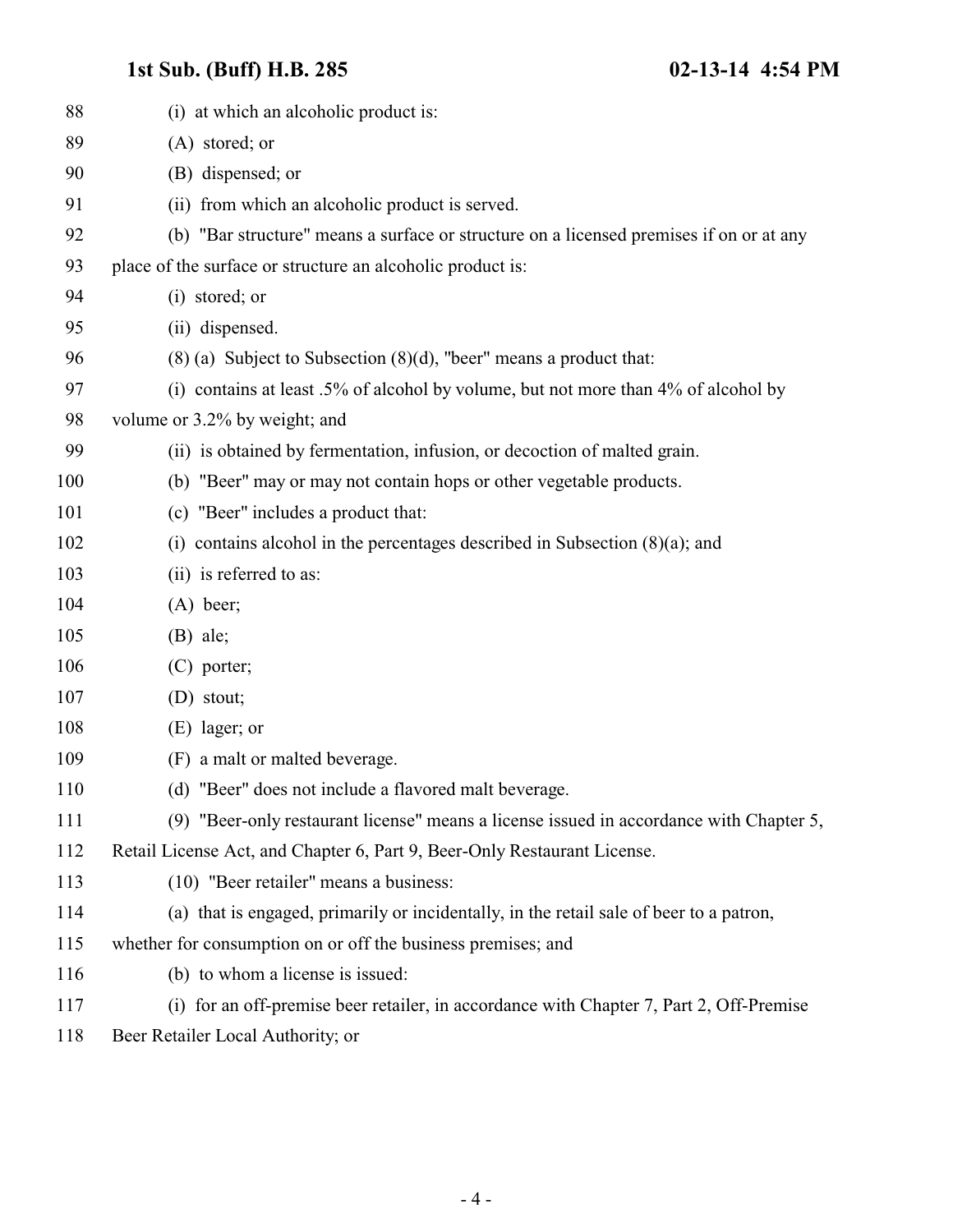| 119 | (ii) for an on-premise beer retailer, in accordance with Chapter 5, Retail License Act,  |
|-----|------------------------------------------------------------------------------------------|
| 120 | and Chapter 6, Part 7, On-Premise Beer Retailer License.                                 |
| 121 | (11) "Beer wholesaling license" means a license:                                         |
| 122 | (a) issued in accordance with Chapter 13, Beer Wholesaling License Act; and              |
| 123 | (b) to import for sale, or sell beer in wholesale or jobbing quantities to one or more   |
| 124 | retail licensees or off-premise beer retailers.                                          |
| 125 | (12) "Billboard" means a public display used to advertise, including:                    |
| 126 | (a) a light device;                                                                      |
| 127 | (b) a painting;                                                                          |
| 128 | (c) a drawing;                                                                           |
| 129 | $(d)$ a poster;                                                                          |
| 130 | $(e)$ a sign;                                                                            |
| 131 | (f) a signboard; or                                                                      |
| 132 | (g) a scoreboard.                                                                        |
| 133 | (13) "Brewer" means a person engaged in manufacturing:                                   |
| 134 | $(a)$ beer;                                                                              |
| 135 | (b) heavy beer; or                                                                       |
| 136 | (c) a flavored malt beverage.                                                            |
| 137 | (14) "Brewery manufacturing license" means a license issued in accordance with           |
| 138 | Chapter 11, Part 5, Brewery Manufacturing License.                                       |
| 139 | (15) "Certificate of approval" means a certificate of approval obtained from the         |
| 140 | department under Section 32B-11-201.                                                     |
| 141 | (16) "Chartered bus" means a passenger bus, coach, or other motor vehicle provided by    |
| 142 | a bus company to a group of persons pursuant to a common purpose:                        |
| 143 | (a) under a single contract;                                                             |
| 144 | (b) at a fixed charge in accordance with the bus company's tariff; and                   |
| 145 | (c) to give the group of persons the exclusive use of the passenger bus, coach, or other |
| 146 | motor vehicle, and a driver to travel together to one or more specified destinations.    |
| 147 | $(17)$ "Church" means a building:                                                        |
| 148 | (a) set apart for worship;                                                               |
| 149 | (b) in which religious services are held;                                                |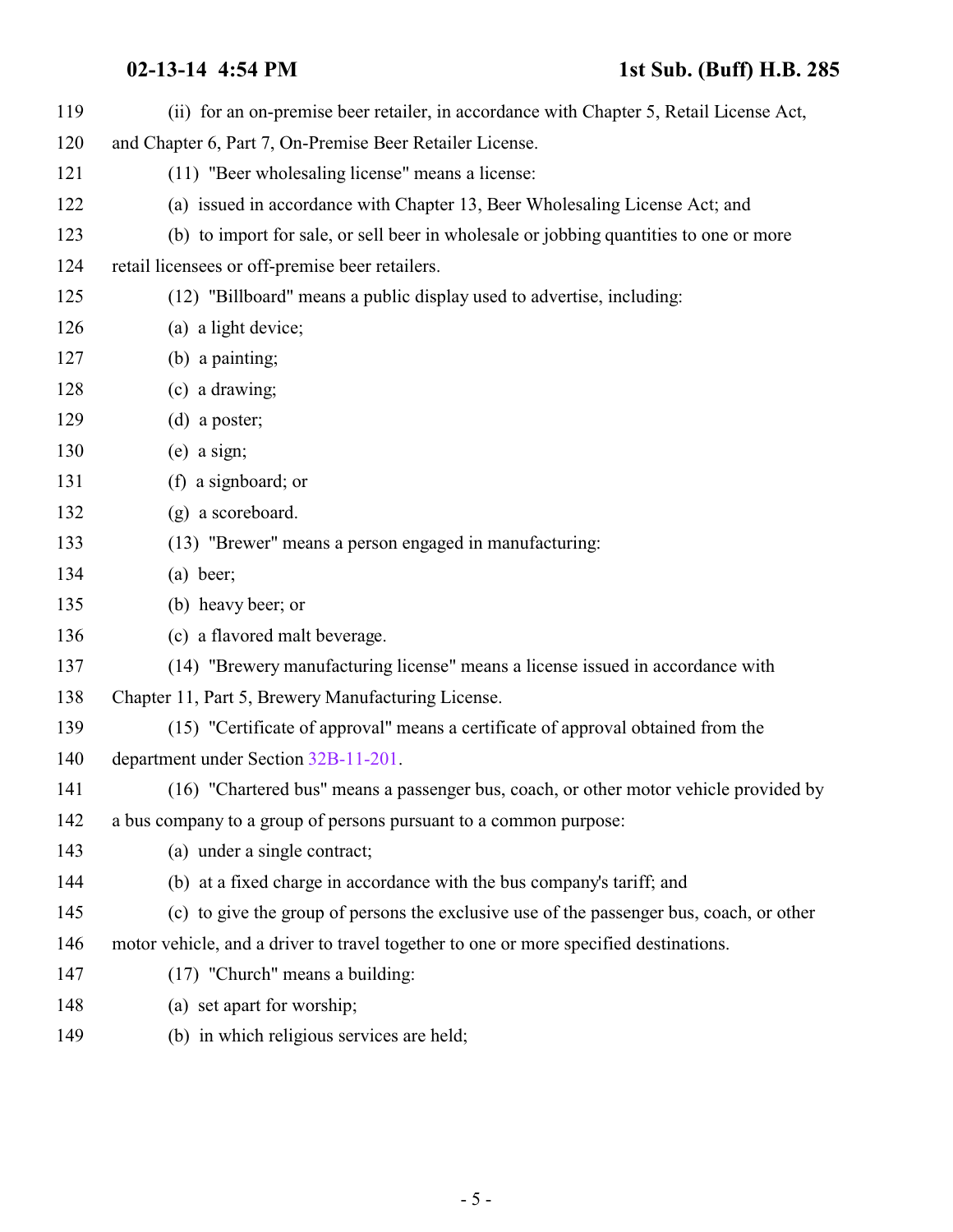| 150 | (c) with which clergy is associated; and                                                 |
|-----|------------------------------------------------------------------------------------------|
| 151 | (d) that is tax exempt under the laws of this state.                                     |
| 152 | (18) (a) "Club license" means a license issued in accordance with Chapter 5, Retail      |
| 153 | License Act, and Chapter 6, Part 4, Club License.                                        |
| 154 | (b) "Club license" includes:                                                             |
| 155 | (i) a dining club license;                                                               |
| 156 | (ii) an equity club license;                                                             |
| 157 | (iii) a fraternal club license; or                                                       |
| 158 | (iv) a social club license.                                                              |
| 159 | (19) "Commission" means the Alcoholic Beverage Control Commission created in             |
| 160 | Section 32B-2-201.                                                                       |
| 161 | (20) "Commissioner" means a member of the commission.                                    |
| 162 | (21) "Community location" means:                                                         |
| 163 | (a) a public or private school;                                                          |
| 164 | $(b)$ a church;                                                                          |
| 165 | (c) a public library;                                                                    |
| 166 | (d) a public playground; or                                                              |
| 167 | (e) a public park.                                                                       |
| 168 | (22) "Community location governing authority" means:                                     |
| 169 | (a) the governing body of the community location; or                                     |
| 170 | (b) if the commission does not know who is the governing body of a community             |
| 171 | location, a person who appears to the commission to have been given on behalf of the     |
| 172 | community location the authority to prohibit an activity at the community location       |
| 173 | (23) "Container" means a receptacle that contains an alcoholic product, including:       |
| 174 | $(a)$ a bottle;                                                                          |
| 175 | (b) a vessel; or                                                                         |
| 176 | (c) a similar item.                                                                      |
| 177 | (24) "Convention center" means a facility that is:                                       |
| 178 | (a) in total at least 30,000 square feet; and                                            |
| 179 | (b) otherwise defined as a "convention center" by the commission by rule.                |
| 180 | $(25)$ (a) Subject to Subsection $(25)(b)$ , "counter" means a surface or structure in a |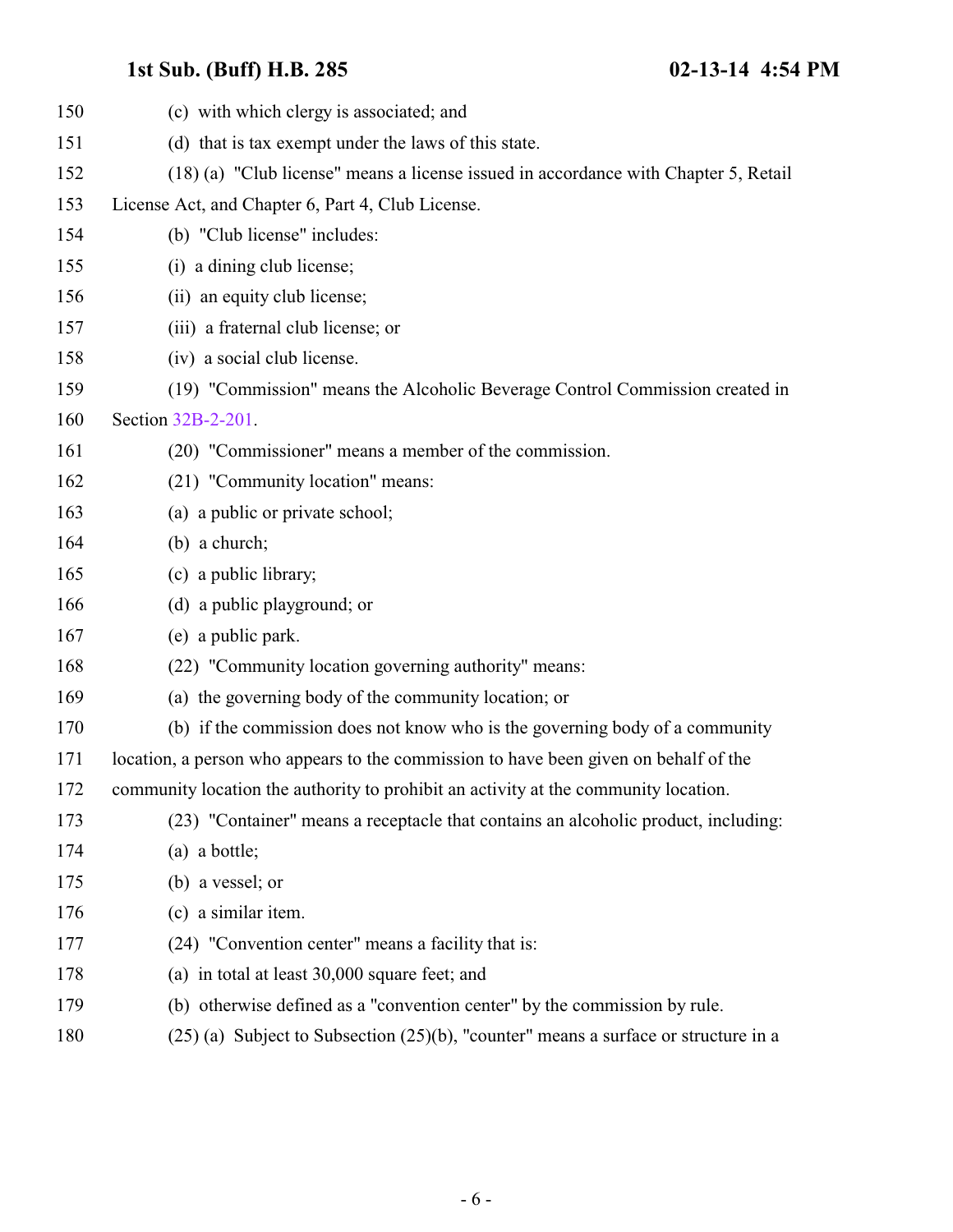- **02-13-14 4:54 PM 1st Sub. (Buff) H.B. 285** dining area of a licensed premises where seating is provided to a patron for service of food. (b) "Counter" does not include a surface or structure if on or at any point of the surface or structure an alcoholic product is: (i) stored; or (ii) dispensed. (26) "Department" means the Department of Alcoholic Beverage Control created in Section [32B-2-203](http://le.utah.gov/UtahCode/SectionLookup.jsp?section=32b-2-203&session=2014GS). (27) "Department compliance officer" means an individual who is: (a) an auditor or inspector; and (b) employed by the department. (28) "Department sample" means liquor that is placed in the possession of the department for testing, analysis, and sampling. (29) "Dining club license" means a license issued in accordance with Chapter 5, Retail License Act, and Chapter 6, Part 4, Club License, that is designated by the commission as a dining club license. (30) "Director," unless the context requires otherwise, means the director of the department. (31) "Disciplinary proceeding" means an adjudicative proceeding permitted under this title: (a) against a person subject to administrative action; and (b) that is brought on the basis of a violation of this title. (32) (a) Subject to Subsection (32)(b), "dispense" means: (i) drawing of an alcoholic product: (A) from an area where it is stored; or (B) as provided in Subsection [32B-6-205](#page-20-0)(12)(b)(ii), [32B-6-305](#page-26-0)(12)(b)(ii), 206  $[32B-6-805(15)(b)(ii),]$  $[32B-6-805(15)(b)(ii),]$  $[32B-6-805(15)(b)(ii),]$  or  $32B-6-905(12)(b)(ii)$ ; and 207 (ii) using the alcoholic product described in Subsection  $(32)(a)(i)$  on the premises of the licensed premises to mix or prepare an alcoholic product to be furnished to a patron of the retail licensee. (b) The definition of "dispense" in this Subsection (32) applies only to:
- (i) a full-service restaurant license;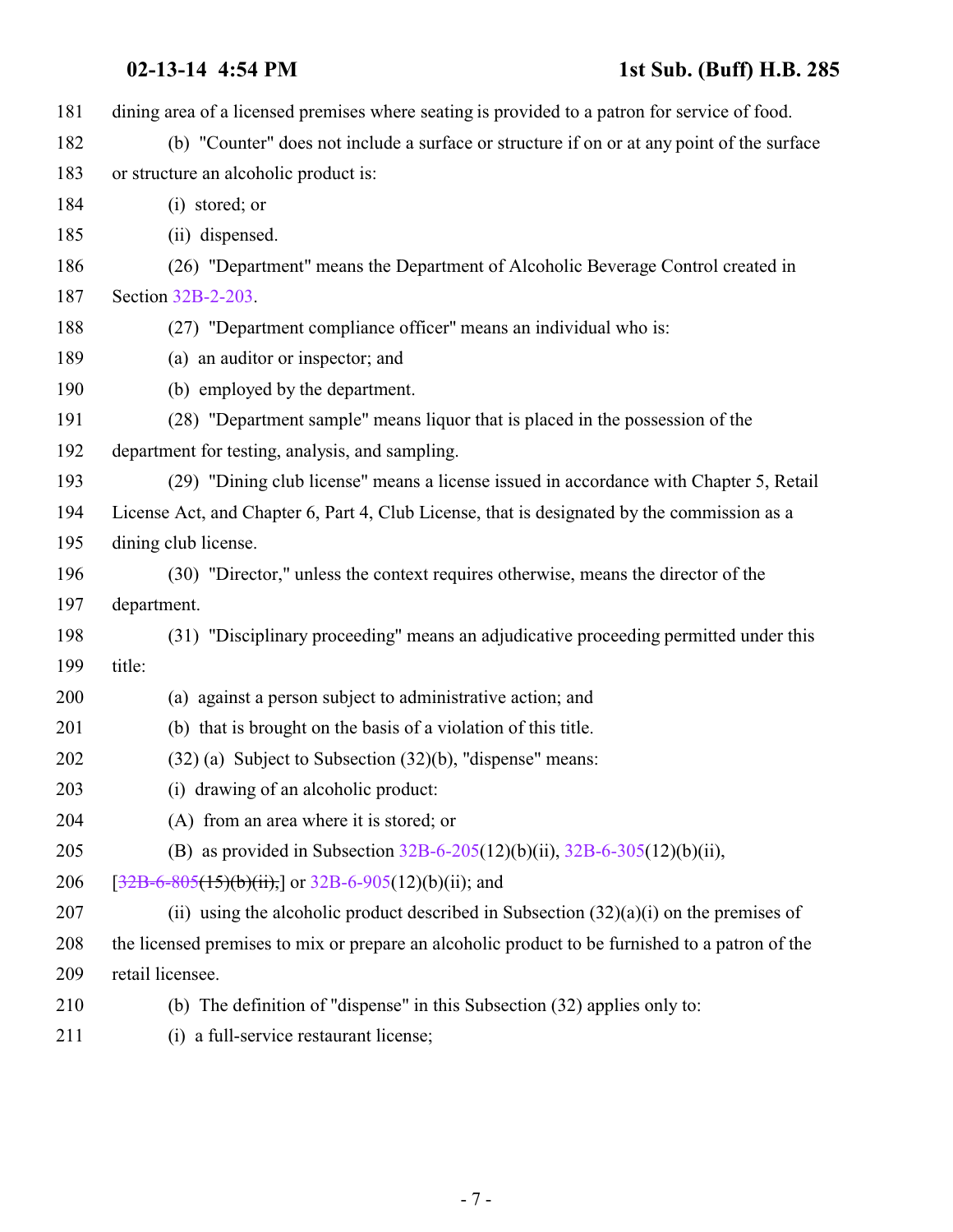| 212 | (ii) a limited-service restaurant license; and                                                  |
|-----|-------------------------------------------------------------------------------------------------|
| 213 | $[$ (iii) a reception center license; and $]$                                                   |
| 214 | $[\overrightarrow{tv}]$ (iii) a beer-only restaurant license.                                   |
| 215 | (33) "Distillery manufacturing license" means a license issued in accordance with               |
| 216 | Chapter 11, Part 4, Distillery Manufacturing License.                                           |
| 217 | (34) "Distressed merchandise" means an alcoholic product in the possession of the               |
| 218 | department that is saleable, but for some reason is unappealing to the public.                  |
| 219 | (35) "Educational facility" includes:                                                           |
| 220 | (a) a nursery school;                                                                           |
| 221 | (b) an infant day care center; and                                                              |
| 222 | (c) a trade and technical school.                                                               |
| 223 | (36) "Equity club license" means a license issued in accordance with Chapter 5, Retail          |
| 224 | License Act, and Chapter 6, Part 4, Club License, that is designated by the commission as an    |
| 225 | equity club license.                                                                            |
| 226 | (37) "Event permit" means:                                                                      |
| 227 | (a) a single event permit; or                                                                   |
| 228 | (b) a temporary beer event permit.                                                              |
| 229 | (38) "Exempt license" means a license exempt under Section 32B-1-201 from being                 |
| 230 | considered in determining the total number of a retail license that the commission may issue at |
| 231 | any time.                                                                                       |
| 232 | (39) (a) "Flavored malt beverage" means a beverage:                                             |
| 233 | (i) that contains at least .5% alcohol by volume;                                               |
| 234 | (ii) that is treated by processing, filtration, or another method of manufacture that is not    |
| 235 | generally recognized as a traditional process in the production of a beer as described in 27    |
| 236 | C.F.R. Sec. 25.55;                                                                              |
| 237 | (iii) to which is added a flavor or other ingredient containing alcohol, except for a hop       |
| 238 | extract; and                                                                                    |
| 239 | (iv) (A) for which the producer is required to file a formula for approval with the             |
| 240 | federal Alcohol and Tobacco Tax and Trade Bureau pursuant to 27 C.F.R. Sec. 25.55; or           |
| 241 | (B) that is not exempt under Subdivision (f) of 27 C.F.R. Sec. 25.55.                           |
| 242 | (b) "Flavored malt beverage" is considered liquor for purposes of this title.                   |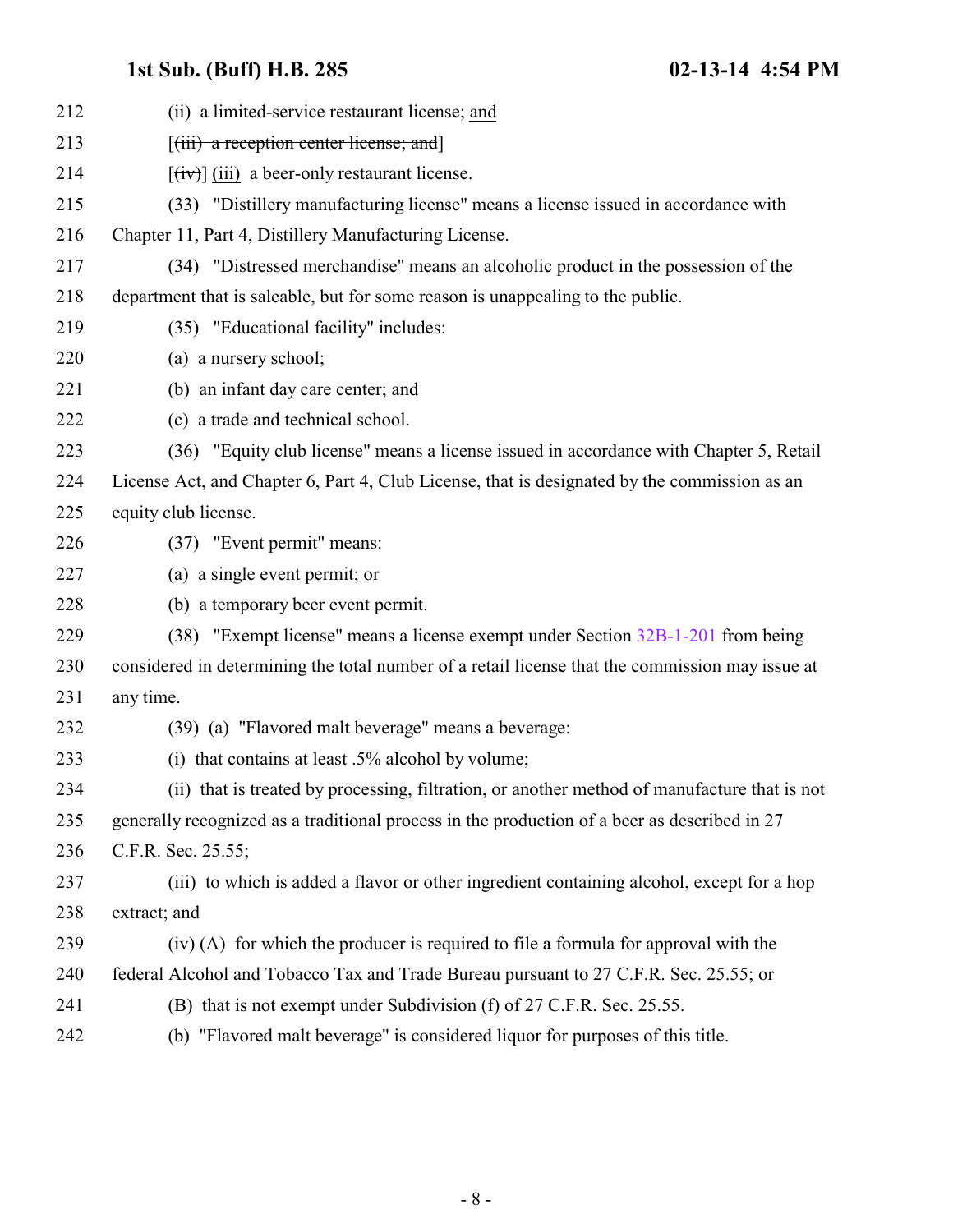| 243 | (40) "Fraternal club license" means a license issued in accordance with Chapter 5,            |
|-----|-----------------------------------------------------------------------------------------------|
| 244 | Retail License Act, and Chapter 6, Part 4, Club License, that is designated by the commission |
| 245 | as a fraternal club license.                                                                  |
| 246 | (41) "Full-service restaurant license" means a license issued in accordance with              |
| 247 | Chapter 5, Retail License Act, and Chapter 6, Part 2, Full-Service Restaurant License.        |
| 248 | (42) (a) "Furnish" means by any means to provide with, supply, or give an individual          |
| 249 | an alcoholic product, by sale or otherwise.                                                   |
| 250 | (b) "Furnish" includes to:                                                                    |
| 251 | $(i)$ serve;                                                                                  |
| 252 | (ii) deliver; or                                                                              |
| 253 | (iii) otherwise make available.                                                               |
| 254 | (43) "Guest" means an individual who meets the requirements of Subsection                     |
| 255 | $32B - 6 - 407(9)$ .                                                                          |
| 256 | (44) "Health care practitioner" means:                                                        |
| 257 | (a) a podiatrist licensed under Title 58, Chapter 5a, Podiatric Physician Licensing Act;      |
| 258 | (b) an optometrist licensed under Title 58, Chapter 16a, Utah Optometry Practice Act;         |
| 259 | (c) a pharmacist licensed under Title 58, Chapter 17b, Pharmacy Practice Act;                 |
| 260 | (d) a physical therapist licensed under Title 58, Chapter 24b, Physical Therapy Practice      |
| 261 | Act;                                                                                          |
| 262 | (e) a nurse or advanced practice registered nurse licensed under Title 58, Chapter 31b,       |
| 263 | Nurse Practice Act;                                                                           |
| 264 | (f) a recreational therapist licensed under Title 58, Chapter 40, Recreational Therapy        |
| 265 | Practice Act;                                                                                 |
| 266 | (g) an occupational therapist licensed under Title 58, Chapter 42a, Occupational              |
| 267 | Therapy Practice Act;                                                                         |
| 268 | (h) a nurse midwife licensed under Title 58, Chapter 44a, Nurse Midwife Practice Act;         |
| 269 | (i) a mental health professional licensed under Title 58, Chapter 60, Mental Health           |
| 270 | Professional Practice Act;                                                                    |
| 271 | (j) a physician licensed under Title 58, Chapter 67, Utah Medical Practice Act;               |
| 272 | (k) an osteopath licensed under Title 58, Chapter 68, Utah Osteopathic Medical                |
| 273 | Practice Act;                                                                                 |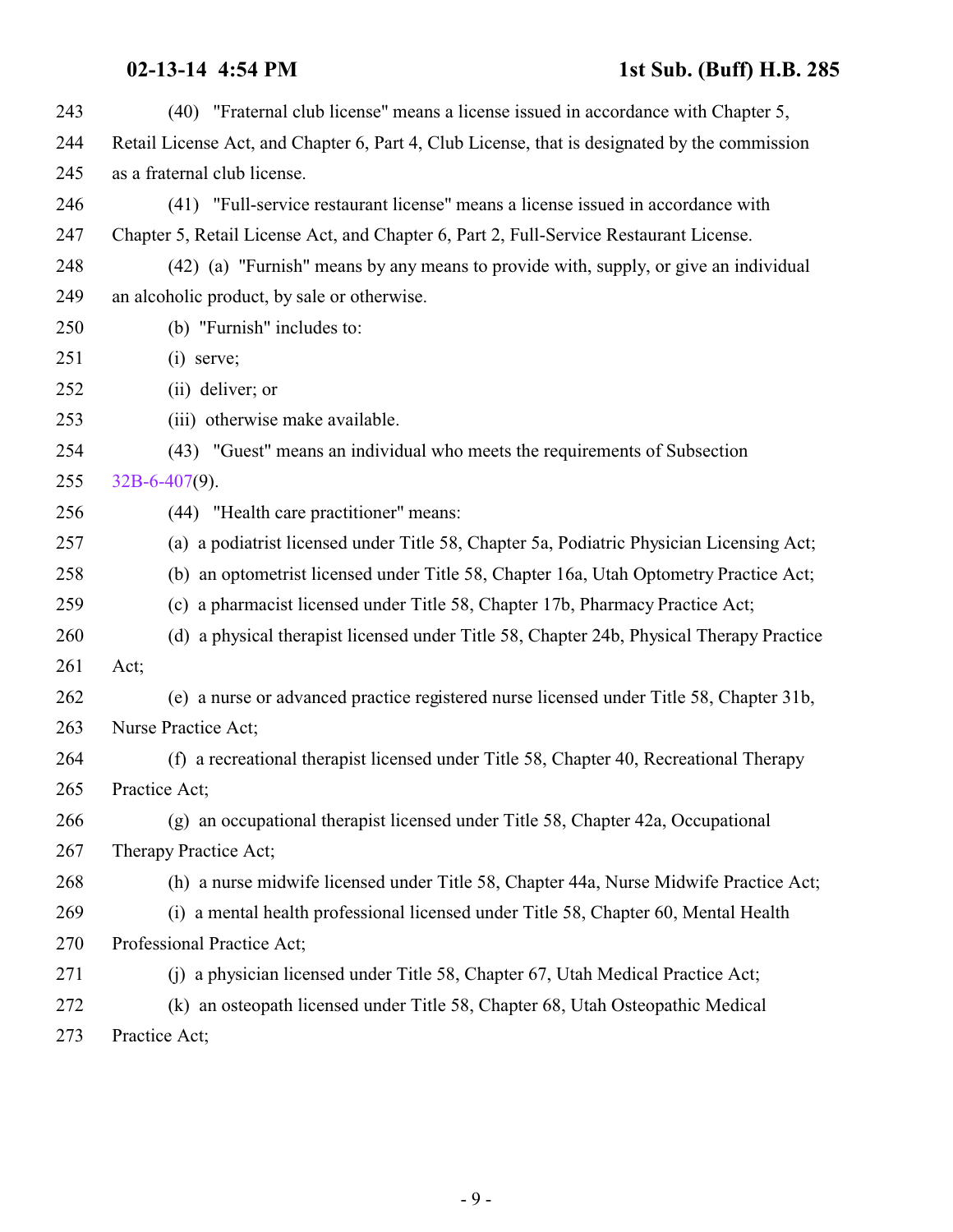| 274 | (1) a dentist or dental hygienist licensed under Title 58, Chapter 69, Dentist and Dental    |
|-----|----------------------------------------------------------------------------------------------|
| 275 | Hygienist Practice Act; and                                                                  |
| 276 | (m) a physician assistant licensed under Title 58, Chapter 70a, Physician Assistant Act.     |
| 277 | (45) (a) "Heavy beer" means a product that:                                                  |
| 278 | (i) contains more than 4% alcohol by volume; and                                             |
| 279 | (ii) is obtained by fermentation, infusion, or decoction of malted grain.                    |
| 280 | (b) "Heavy beer" is considered liquor for the purposes of this title.                        |
| 281 | (46) "Hotel" is as defined by the commission by rule.                                        |
| 282 | (47) "Identification card" means an identification card issued under Title 53, Chapter       |
| 283 | 3, Part 8, Identification Card Act.                                                          |
| 284 | (48) "Industry representative" means an individual who is compensated by salary,             |
| 285 | commission, or other means for representing and selling an alcoholic product of a            |
| 286 | manufacturer, supplier, or importer of liquor.                                               |
| 287 | (49) "Industry representative sample" means liquor that is placed in the possession of       |
| 288 | the department for testing, analysis, and sampling by a local industry representative on the |
| 289 | premises of the department to educate the local industry representative of the quality and   |
| 290 | characteristics of the product.                                                              |
| 291 | (50) "Interdicted person" means a person to whom the sale, offer for sale, or furnishing     |
| 292 | of an alcoholic product is prohibited by:                                                    |
| 293 | $(a)$ law; or                                                                                |
| 294 | (b) court order.                                                                             |
| 295 | (51) "Intoxicated" means that a person:                                                      |
| 296 | (a) is significantly impaired as to the person's mental or physical functions as a result of |
| 297 | the use of:                                                                                  |
| 298 | (i) an alcoholic product;                                                                    |
| 299 | (ii) a controlled substance;                                                                 |
| 300 | (iii) a substance having the property of releasing toxic vapors; or                          |
| 301 | (iv) a combination of Subsections $(51)$ (a)(i) through (iii); and                           |
| 302 | (b) exhibits plain and easily observed outward manifestations of behavior or physical        |
| 303 | signs produced by the over consumption of an alcoholic product.                              |
| 304 | "Investigator" means an individual who is:<br>(52)                                           |
|     |                                                                                              |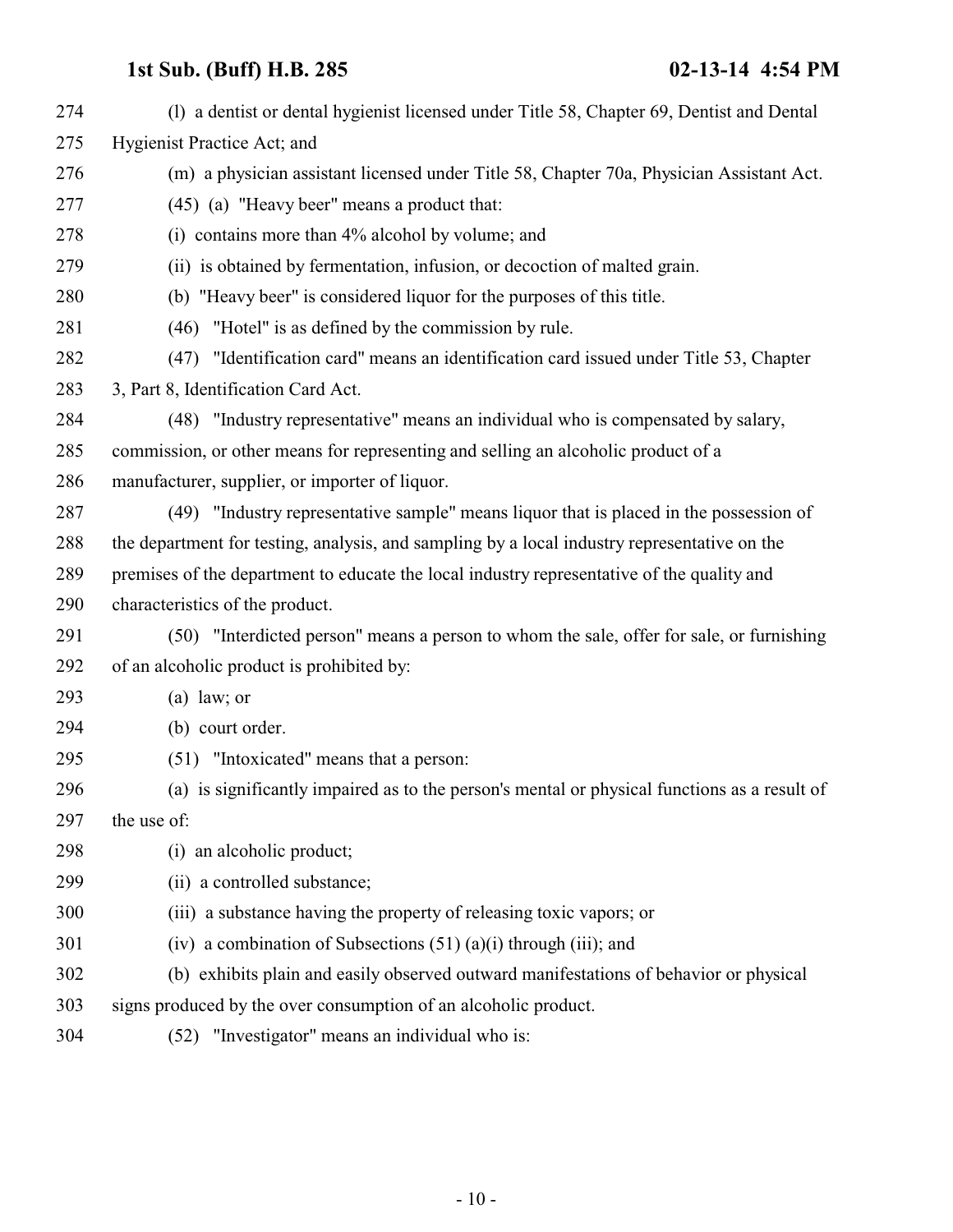| 305 | (a) a department compliance officer; or                                                   |
|-----|-------------------------------------------------------------------------------------------|
| 306 | (b) a nondepartment enforcement officer.                                                  |
| 307 | (53) "Invitee" is as defined in Section 32B-8-102.                                        |
| 308 | (54) "License" means:                                                                     |
| 309 | (a) a retail license;                                                                     |
| 310 | (b) a license issued in accordance with Chapter 11, Manufacturing and Related             |
| 311 | Licenses Act;                                                                             |
| 312 | (c) a license issued in accordance with Chapter 12, Liquor Warehousing License Act;       |
| 313 | or                                                                                        |
| 314 | (d) a license issued in accordance with Chapter 13, Beer Wholesaling License Act.         |
| 315 | (55) "Licensee" means a person who holds a license.                                       |
| 316 | (56) "Limited-service restaurant license" means a license issued in accordance with       |
| 317 | Chapter 5, Retail License Act, and Chapter 6, Part 3, Limited-Service Restaurant License. |
| 318 | (57) "Limousine" means a motor vehicle licensed by the state or a local authority,        |
| 319 | other than a bus or taxicab:                                                              |
| 320 | (a) in which the driver and a passenger are separated by a partition, glass, or other     |
| 321 | barrier;                                                                                  |
| 322 | (b) that is provided by a business entity to one or more individuals at a fixed charge in |
| 323 | accordance with the business entity's tariff; and                                         |
| 324 | (c) to give the one or more individuals the exclusive use of the limousine and a driver   |
| 325 | to travel to one or more specified destinations.                                          |
| 326 | $(58)$ (a) (i) "Liquor" means a liquid that:                                              |
| 327 | $(A)$ is:                                                                                 |
| 328 | $(I)$ alcohol;                                                                            |
| 329 | (II) an alcoholic, spirituous, vinous, fermented, malt, or other liquid;                  |
| 330 | (III) a combination of liquids a part of which is spirituous, vinous, or fermented; or    |
| 331 | (IV) other drink or drinkable liquid; and                                                 |
| 332 | (B) (I) contains at least .5% alcohol by volume; and                                      |
| 333 | (II) is suitable to use for beverage purposes.                                            |
| 334 | (ii) "Liquor" includes:                                                                   |
| 335 | (A) heavy beer;                                                                           |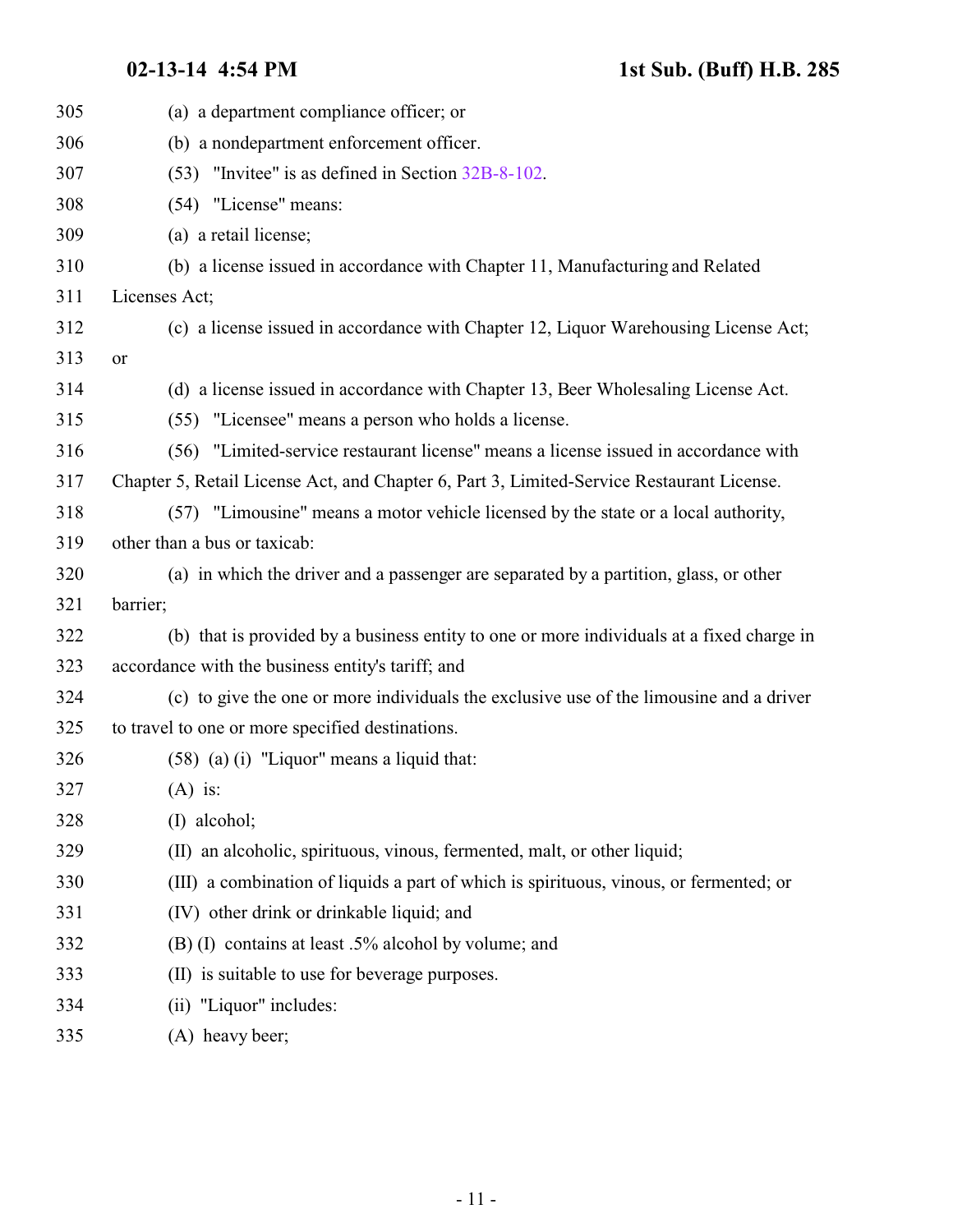| 336 | (B) wine; and                                                                                  |
|-----|------------------------------------------------------------------------------------------------|
| 337 | (C) a flavored malt beverage.                                                                  |
| 338 | (b) "Liquor" does not include beer.                                                            |
| 339 | (59) "Liquor Control Fund" means the enterprise fund created by Section 32B-2-301.             |
| 340 | (60) "Liquor warehousing license" means a license that is issued:                              |
| 341 | (a) in accordance with Chapter 12, Liquor Warehousing License Act; and                         |
| 342 | (b) to a person, other than a licensed manufacturer, who engages in the importation for        |
| 343 | storage, sale, or distribution of liquor regardless of amount.                                 |
| 344 | (61) "Local authority" means:                                                                  |
| 345 | (a) for premises that are located in an unincorporated area of a county, the governing         |
| 346 | body of a county; or                                                                           |
| 347 | (b) for premises that are located in an incorporated city or a town, the governing body        |
| 348 | of the city or town.                                                                           |
| 349 | (62) "Lounge or bar area" is as defined by rule made by the commission.                        |
| 350 | (63) "Manufacture" means to distill, brew, rectify, mix, compound, process, ferment,           |
| 351 | or otherwise make an alcoholic product for personal use or for sale or distribution to others. |
| 352 | (64) "Member" means an individual who, after paying regular dues, has full privileges          |
| 353 | in an equity club licensee or fraternal club licensee.                                         |
| 354 | (65) (a) "Military installation" means a base, air field, camp, post, station, yard, center,   |
| 355 | or homeport facility for a ship:                                                               |
| 356 | (i) (A) under the control of the United States Department of Defense; or                       |
| 357 | (B) of the National Guard;                                                                     |
| 358 | (ii) that is located within the state; and                                                     |
| 359 | (iii) including a leased facility.                                                             |
| 360 | (b) "Military installation" does not include a facility used primarily for:                    |
| 361 | (i) civil works;                                                                               |
| 362 | (ii) a rivers and harbors project; or                                                          |
| 363 | (iii) a flood control project.                                                                 |
| 364 | "Minor" means an individual under the age of 21 years.<br>(66)                                 |
| 365 | "Nondepartment enforcement agency" means an agency that:<br>(67)                               |
| 366 | (a) (i) is a state agency other than the department; or                                        |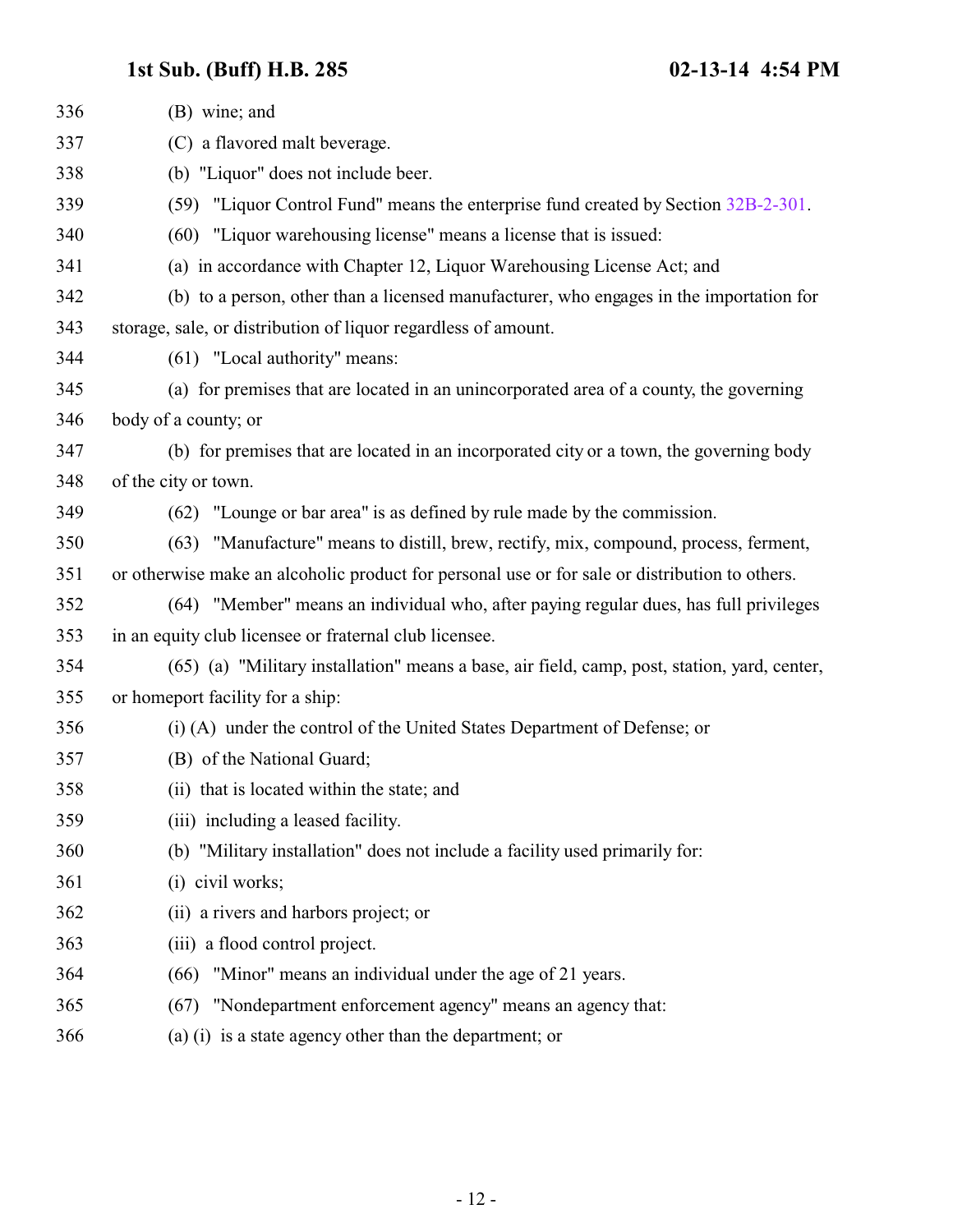| 367 | (ii) is an agency of a county, city, or town; and                                           |
|-----|---------------------------------------------------------------------------------------------|
| 368 | (b) has a responsibility to enforce one or more provisions of this title.                   |
| 369 | (68) "Nondepartment enforcement officer" means an individual who is:                        |
| 370 | (a) a peace officer, examiner, or investigator; and                                         |
| 371 | (b) employed by a nondepartment enforcement agency.                                         |
| 372 | (69) (a) "Off-premise beer retailer" means a beer retailer who is:                          |
| 373 | (i) licensed in accordance with Chapter 7, Part 2, Off-Premise Beer Retailer Local          |
| 374 | Authority; and                                                                              |
| 375 | (ii) engaged in the retail sale of beer to a patron for consumption off the beer retailer's |
| 376 | premises.                                                                                   |
| 377 | (b) "Off-premise beer retailer" does not include an on-premise beer retailer.               |
| 378 | (70) "On-premise banquet license" means a license issued in accordance with Chapter         |
| 379 | 5, Retail License Act, and Chapter 6, Part 6, On-Premise Banquet License.                   |
| 380 | (71) "On-premise beer retailer" means a beer retailer who is:                               |
| 381 | (a) authorized to sell, offer for sale, or furnish beer under a license issued in           |
| 382 | accordance with Chapter 5, Retail License Act, and Chapter 6, Part 7, On-Premise Beer       |
| 383 | Retailer License; and                                                                       |
| 384 | (b) engaged in the sale of beer to a patron for consumption on the beer retailer's          |
| 385 | premises:                                                                                   |
| 386 | (i) regardless of whether the beer retailer sells beer for consumption off the licensed     |
| 387 | premises; and                                                                               |
| 388 | (ii) on and after March 1, 2012, operating:                                                 |
| 389 | (A) as a tavern; or                                                                         |
| 390 | (B) in a manner that meets the requirements of Subsection $32B-6-703(2)(e)(i)$ .            |
| 391 | (72) "Opaque" means impenetrable to sight.                                                  |
| 392 | (73) "Package agency" means a retail liquor location operated:                              |
| 393 | (a) under an agreement with the department; and                                             |
| 394 | (b) by a person:                                                                            |
| 395 | (i) other than the state; and                                                               |
| 396 | (ii) who is authorized by the commission in accordance with Chapter 2, Part 6, Package      |
| 397 | Agency, to sell packaged liquor for consumption off the premises of the package agency.     |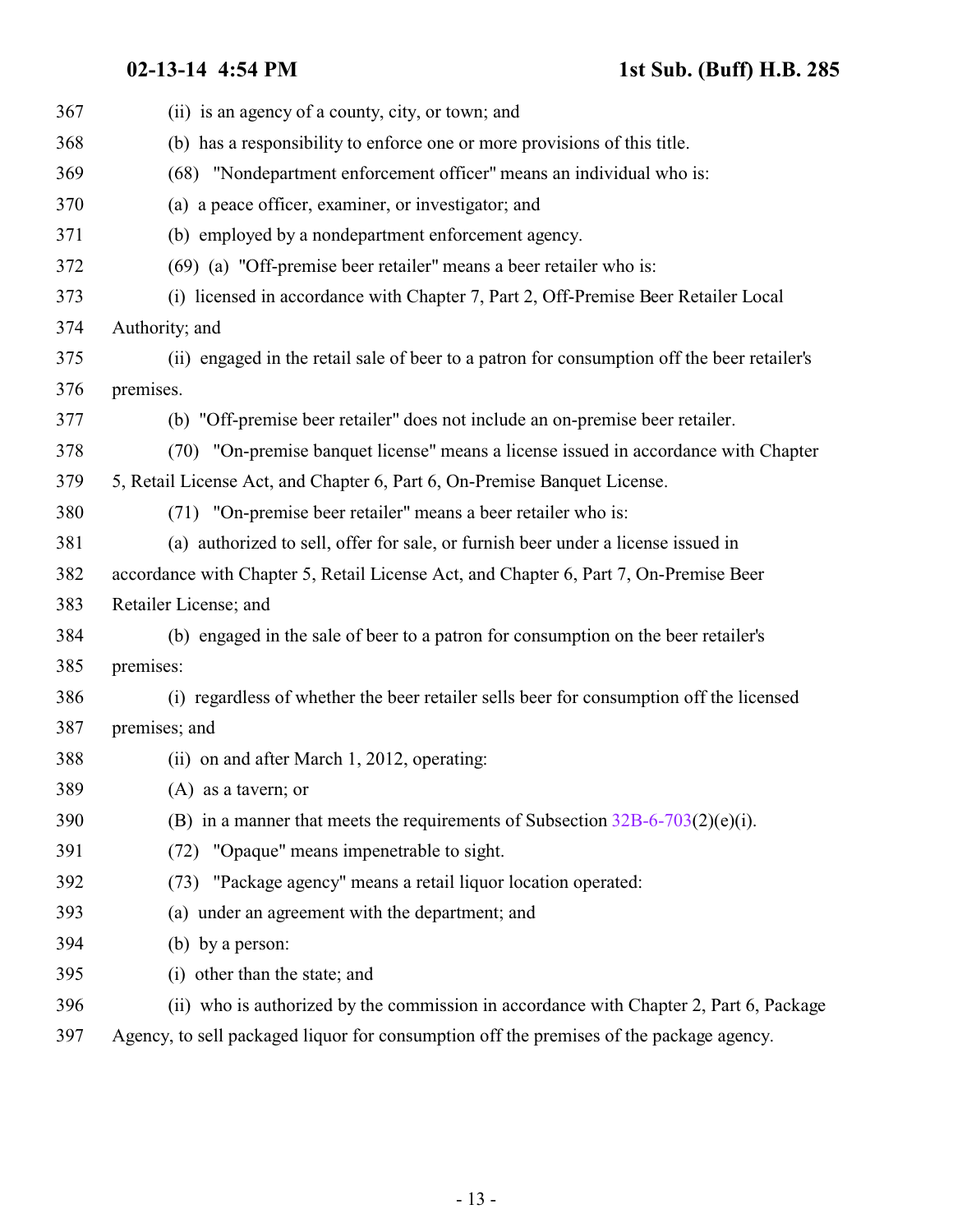| 398 | (74) "Package agent" means a person who holds a package agency.                                |
|-----|------------------------------------------------------------------------------------------------|
| 399 | (75) "Patron" means an individual to whom food, beverages, or services are sold,               |
| 400 | offered for sale, or furnished, or who consumes an alcoholic product including:                |
| 401 | (a) a customer;                                                                                |
| 402 | $(b)$ a member;                                                                                |
| 403 | $(c)$ a guest;                                                                                 |
| 404 | (d) an attendee of a banquet or event;                                                         |
| 405 | (e) an individual who receives room service;                                                   |
| 406 | (f) a resident of a resort;                                                                    |
| 407 | (g) a public customer under a resort spa sublicense, as defined in Section $32B-8-102$ ;       |
| 408 | or                                                                                             |
| 409 | (h) an invitee.                                                                                |
| 410 | (76) "Permittee" means a person issued a permit under:                                         |
| 411 | (a) Chapter 9, Event Permit Act; or                                                            |
| 412 | (b) Chapter 10, Special Use Permit Act.                                                        |
| 413 | (77) "Person subject to administrative action" means:                                          |
| 414 | (a) a licensee;                                                                                |
| 415 | (b) a permittee;                                                                               |
| 416 | (c) a manufacturer;                                                                            |
| 417 | $(d)$ a supplier;                                                                              |
| 418 | (e) an importer;                                                                               |
| 419 | (f) one of the following holding a certificate of approval:                                    |
| 420 | (i) an out-of-state brewer;                                                                    |
| 421 | (ii) an out-of-state importer of beer, heavy beer, or flavored malt beverages; or              |
| 422 | (iii) an out-of-state supplier of beer, heavy beer, or flavored malt beverages; or             |
| 423 | $(g)$ staff of:                                                                                |
| 424 | (i) a person listed in Subsections $(77)$ (a) through (f); or                                  |
| 425 | (ii) a package agent.                                                                          |
| 426 | (78) "Premises" means a building, enclosure, or room used in connection with the               |
| 427 | storage, sale, furnishing, consumption, manufacture, or distribution, of an alcoholic product, |
| 428 | unless otherwise defined in this title or rules made by the commission.                        |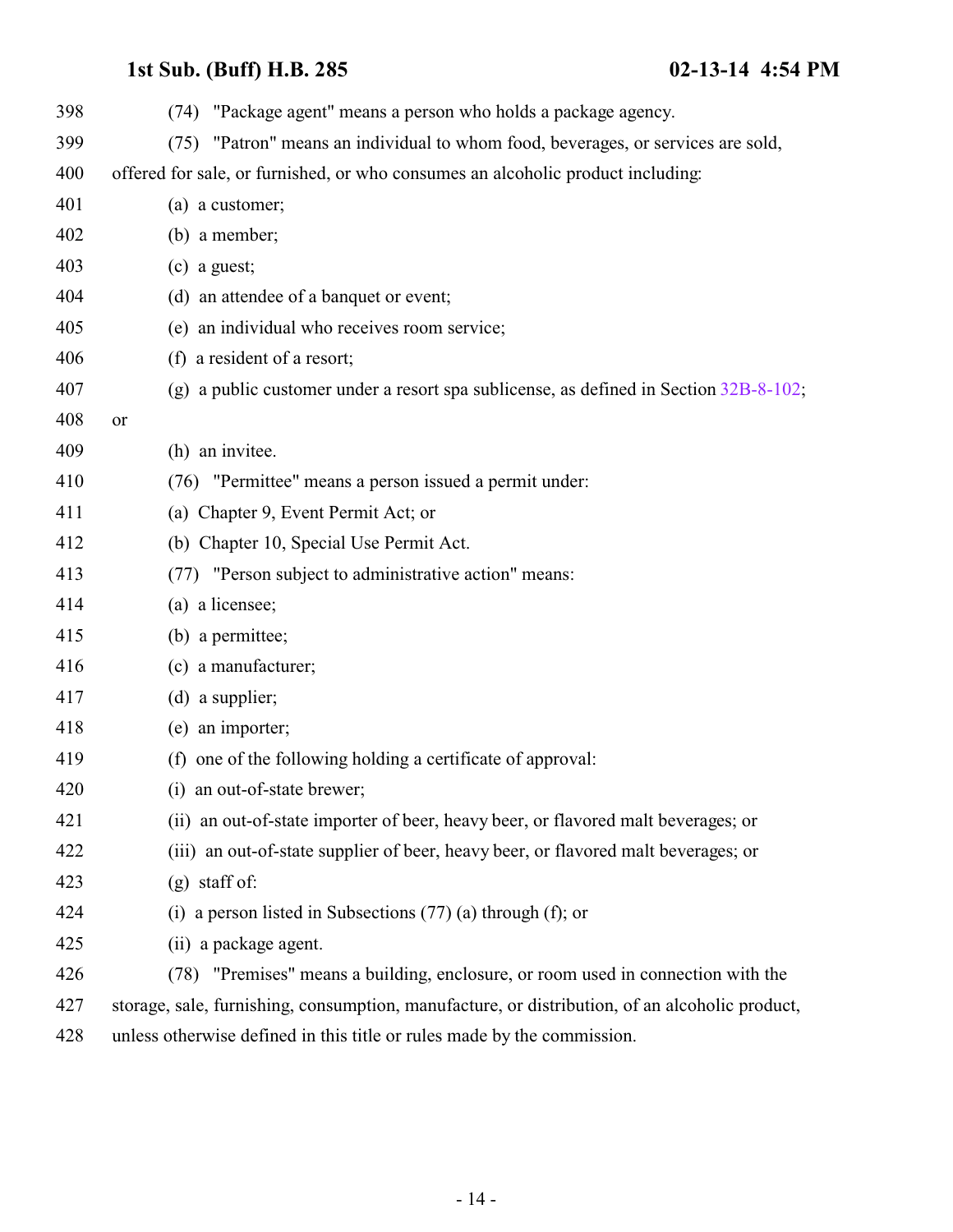| 429 | (79) "Prescription" means an order issued by a health care practitioner when:               |
|-----|---------------------------------------------------------------------------------------------|
| 430 | (a) the health care practitioner is licensed under Title 58, Occupations and Professions,   |
| 431 | to prescribe a controlled substance, other drug, or device for medicinal purposes;          |
| 432 | (b) the order is made in the course of that health care practitioner's professional         |
| 433 | practice; and                                                                               |
| 434 | (c) the order is made for obtaining an alcoholic product for medicinal purposes only.       |
| 435 | (80) (a) "Private event" means a specific social, business, or recreational event:          |
| 436 | (i) for which an entire room, area, or hall is leased or rented in advance by an identified |
| 437 | group; and                                                                                  |
| 438 | (ii) that is limited in attendance to people who are specifically designated and their      |
| 439 | guests.                                                                                     |
| 440 | (b) "Private event" does not include an event to which the general public is invited,       |
| 441 | whether for an admission fee or not.                                                        |
| 442 | (81) (a) "Proof of age" means:                                                              |
| 443 | (i) an identification card;                                                                 |
| 444 | (ii) an identification that:                                                                |
| 445 | (A) is substantially similar to an identification card;                                     |
| 446 | (B) is issued in accordance with the laws of a state other than Utah in which the           |
| 447 | identification is issued;                                                                   |
| 448 | (C) includes date of birth; and                                                             |
| 449 | (D) has a picture affixed;                                                                  |
| 450 | (iii) a valid driver license certificate that:                                              |
| 451 | (A) includes date of birth;                                                                 |
| 452 | (B) has a picture affixed; and                                                              |
| 453 | $(C)$ is issued:                                                                            |
| 454 | (I) under Title 53, Chapter 3, Uniform Driver License Act; or                               |
| 455 | (II) in accordance with the laws of the state in which it is issued;                        |
| 456 | (iv) a military identification card that:                                                   |
| 457 | (A) includes date of birth; and                                                             |
| 458 | (B) has a picture affixed; or                                                               |
| 459 | (v) a valid passport.                                                                       |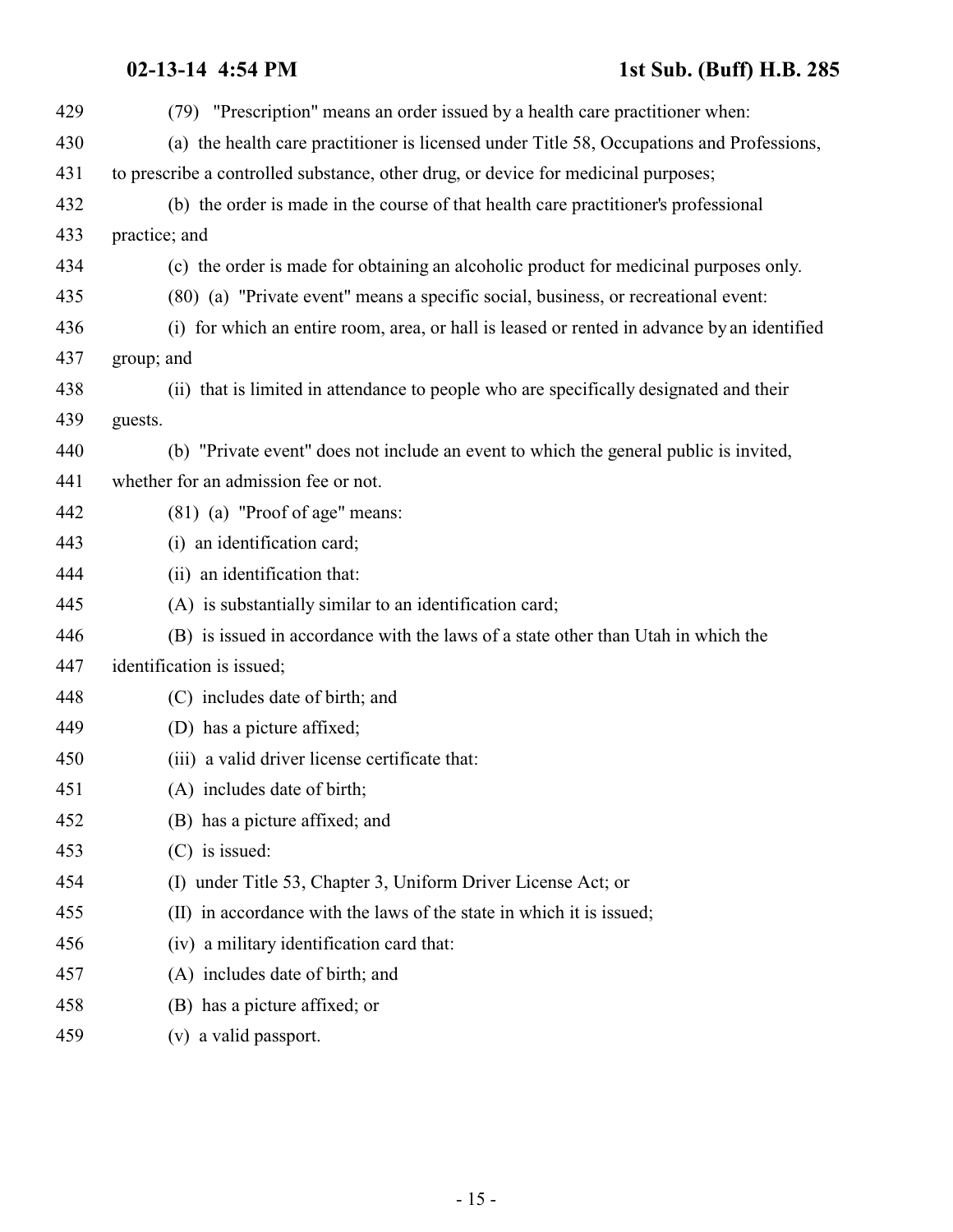| 460 | (b) "Proof of age" does not include a driving privilege card issued in accordance with           |
|-----|--------------------------------------------------------------------------------------------------|
| 461 | Section 53-3-207.                                                                                |
| 462 | (82) (a) "Public building" means a building or permanent structure that is:                      |
| 463 | (i) owned or leased by:                                                                          |
| 464 | $(A)$ the state; or                                                                              |
| 465 | (B) a local government entity; and                                                               |
| 466 | (ii) used for:                                                                                   |
| 467 | (A) public education;                                                                            |
| 468 | (B) transacting public business; or                                                              |
| 469 | (C) regularly conducting government activities.                                                  |
| 470 | (b) "Public building" does not include a building owned by the state or a local                  |
| 471 | government entity when the building is used by a person, in whole or in part, for a proprietary  |
| 472 | function.                                                                                        |
| 473 | (83) "Public conveyance" means a conveyance to which the public or a portion of the              |
| 474 | public has access to and a right to use for transportation, including an airline, railroad, bus, |
| 475 | boat, or other public conveyance.                                                                |
| 476 | (84) "Reception center" means a business that:                                                   |
| 477 | (a) operates facilities that are at least 5,000 square feet; and                                 |
| 478 | (b) has as its primary purpose the leasing of the facilities described in Subsection (84)        |
| 479 | (a) to a third party for the third party's event.                                                |
| 480 | (85) "Reception center license" means a license issued in accordance with Chapter 5,             |
| 481 | Retail License Act, and Chapter 6, Part 8, Reception Center License.                             |
| 482 | (86) (a) "Record" means information that is:                                                     |
| 483 | (i) inscribed on a tangible medium; or                                                           |
| 484 | (ii) stored in an electronic or other medium and is retrievable in a perceivable form.           |
| 485 | (b) "Record" includes:                                                                           |
| 486 | $(i)$ a book;                                                                                    |
| 487 | (ii) a book of account;                                                                          |
| 488 | (iii) a paper;                                                                                   |
| 489 | $(iv)$ a contract;                                                                               |
| 490 | (v) an agreement;                                                                                |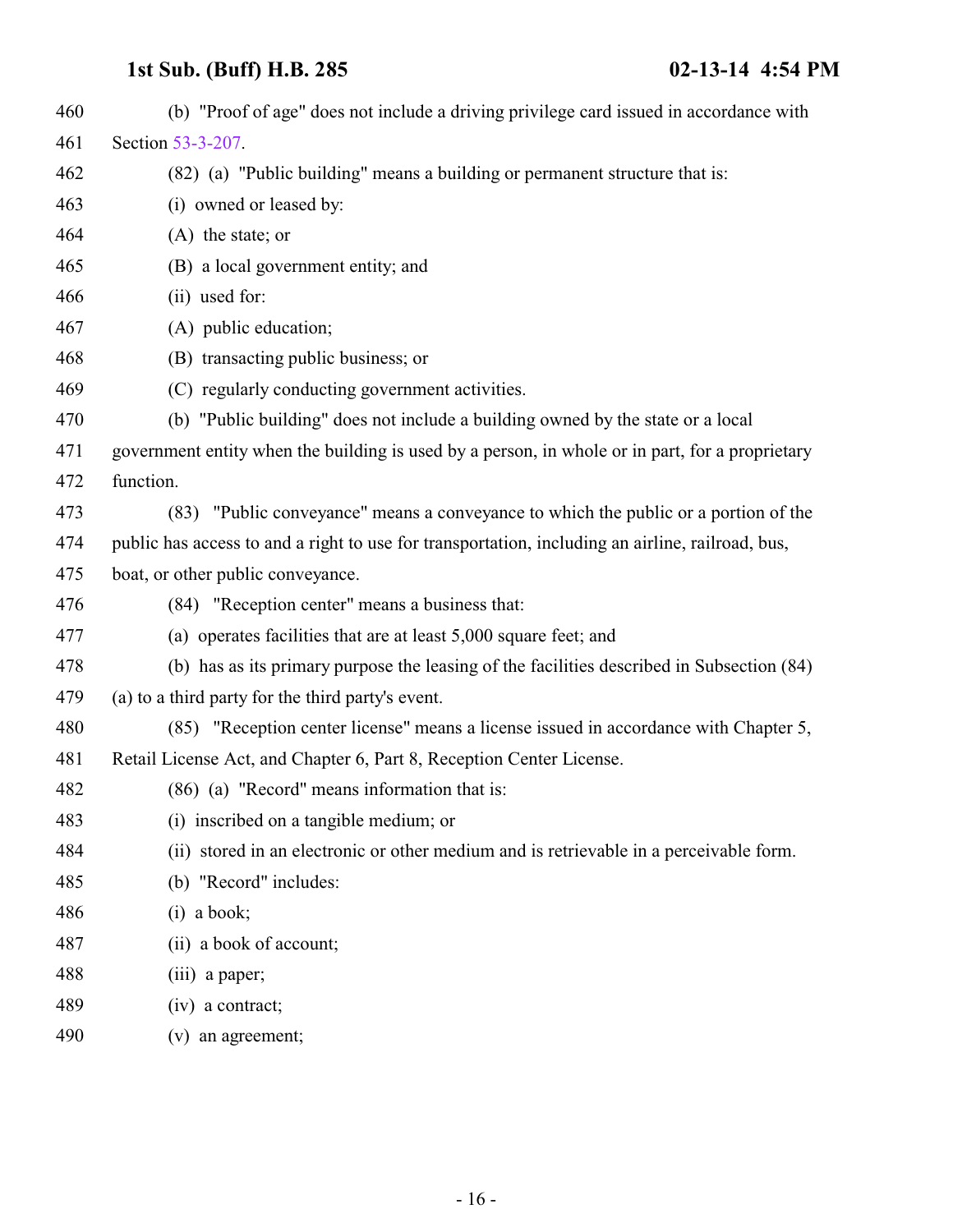| 491 | (vi) a document; or                                                                    |
|-----|----------------------------------------------------------------------------------------|
| 492 | (vii) a recording in any medium.                                                       |
| 493 | "Residence" means a person's principal place of abode within Utah.<br>(87)             |
| 494 | "Resident," in relation to a resort, is as defined in Section 32B-8-102.<br>(88)       |
| 495 | "Resort" is as defined in Section 32B-8-102.<br>(89)                                   |
| 496 | "Resort facility" is as defined by the commission by rule.<br>(90)                     |
| 497 | (91) "Resort license" means a license issued in accordance with Chapter 5, Retail      |
| 498 | License Act, and Chapter 8, Resort License Act.                                        |
| 499 | (92) "Restaurant" means a business location:                                           |
| 500 | (a) at which a variety of foods are prepared;                                          |
| 501 | (b) at which complete meals are served to the general public; and                      |
| 502 | (c) that is engaged primarily in serving meals to the general public.                  |
| 503 | (93) "Retail license" means one of the following licenses issued under this title:     |
| 504 | (a) a full-service restaurant license;                                                 |
| 505 | (b) a master full-service restaurant license;                                          |
| 506 | (c) a limited-service restaurant license;                                              |
| 507 | (d) a master limited-service restaurant license;                                       |
| 508 | (e) a club license;                                                                    |
| 509 | (f) an airport lounge license;                                                         |
| 510 | (g) an on-premise banquet license;                                                     |
| 511 | (h) an on-premise beer license;                                                        |
| 512 | (i) a reception center license; or                                                     |
| 513 | (i) a beer-only restaurant license.                                                    |
| 514 | "Room service" means furnishing an alcoholic product to a person in a guest<br>(94)    |
| 515 | room of a:                                                                             |
| 516 | (a) hotel; or                                                                          |
| 517 | (b) resort facility.                                                                   |
| 518 | (95) "Serve" means to place an alcoholic product before an individual.                 |
| 519 | (96) (a) "School" means a building used primarily for the general education of minors. |
| 520 | (b) "School" does not include an educational facility.                                 |
| 521 | (97) "Sell" or "offer for sale" means a transaction, exchange, or barter whereby, for  |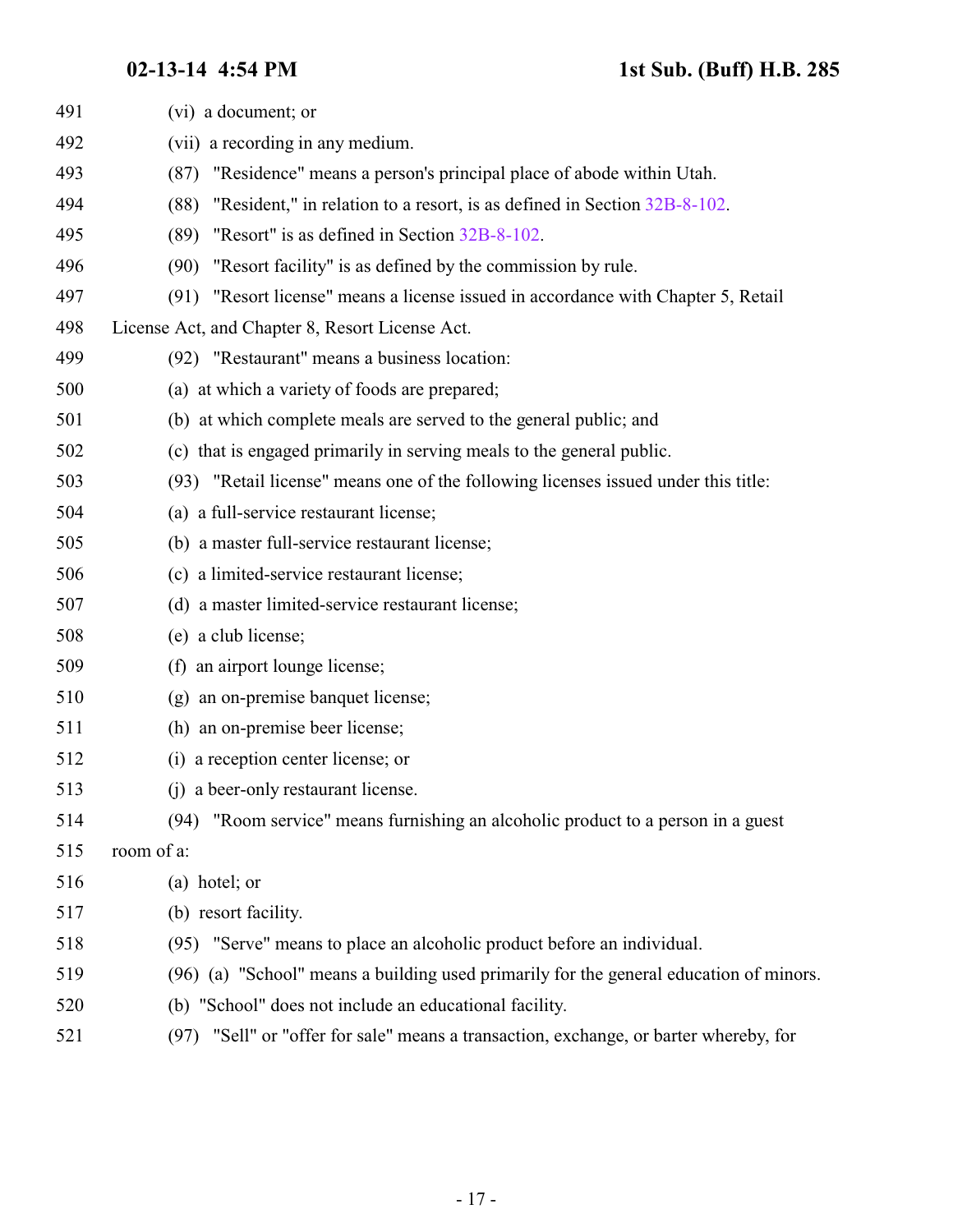| 522 | consideration, an alcoholic product is either directly or indirectly transferred, solicited, ordered, |
|-----|-------------------------------------------------------------------------------------------------------|
| 523 | delivered for value, or by a means or under a pretext is promised or obtained, whether done by        |
| 524 | a person as a principal, proprietor, or as staff, unless otherwise defined in this title or the rules |
| 525 | made by the commission.                                                                               |
| 526 | (98) "Sexually oriented entertainer" means a person who while in a state of seminudity                |
| 527 | appears at or performs:                                                                               |
| 528 | (a) for the entertainment of one or more patrons;                                                     |
| 529 | (b) on the premises of:                                                                               |
| 530 | (i) a social club licensee; or                                                                        |
| 531 | (ii) a tavern;                                                                                        |
| 532 | (c) on behalf of or at the request of the licensee described in Subsection (98) (b);                  |
| 533 | (d) on a contractual or voluntary basis; and                                                          |
| 534 | (e) whether or not the person is designated as:                                                       |
| 535 | (i) an employee;                                                                                      |
| 536 | (ii) an independent contractor;                                                                       |
| 537 | (iii) an agent of the licensee; or                                                                    |
| 538 | (iv) a different type of classification.                                                              |
| 539 | (99) "Single event permit" means a permit issued in accordance with Chapter 9, Part 3,                |
| 540 | Single Event Permit.                                                                                  |
| 541 | (100) "Small brewer" means a brewer who manufactures less than 60,000 barrels of                      |
| 542 | beer, heavy beer, and flavored malt beverages per year.                                               |
| 543 | (101) "Social club license" means a license issued in accordance with Chapter 5,                      |
| 544 | Retail License Act, and Chapter 6, Part 4, Club License, that is designated by the commission         |
| 545 | as a social club license.                                                                             |
| 546 | (102) "Special use permit" means a permit issued in accordance with Chapter 10,                       |
| 547 | Special Use Permit Act.                                                                               |
| 548 | (103) (a) "Spirituous liquor" means liquor that is distilled.                                         |
| 549 | (b) "Spirituous liquor" includes an alcoholic product defined as a "distilled spirit" by              |
| 550 | 27 U.S.C. Sec. 211 and 27 C.F.R. Sec. 5.11 through 5.23.                                              |
| 551 | (104) "Sports center" is as defined by the commission by rule.                                        |
| 552 | (105) (a) "Staff" means an individual who engages in activity governed by this title:                 |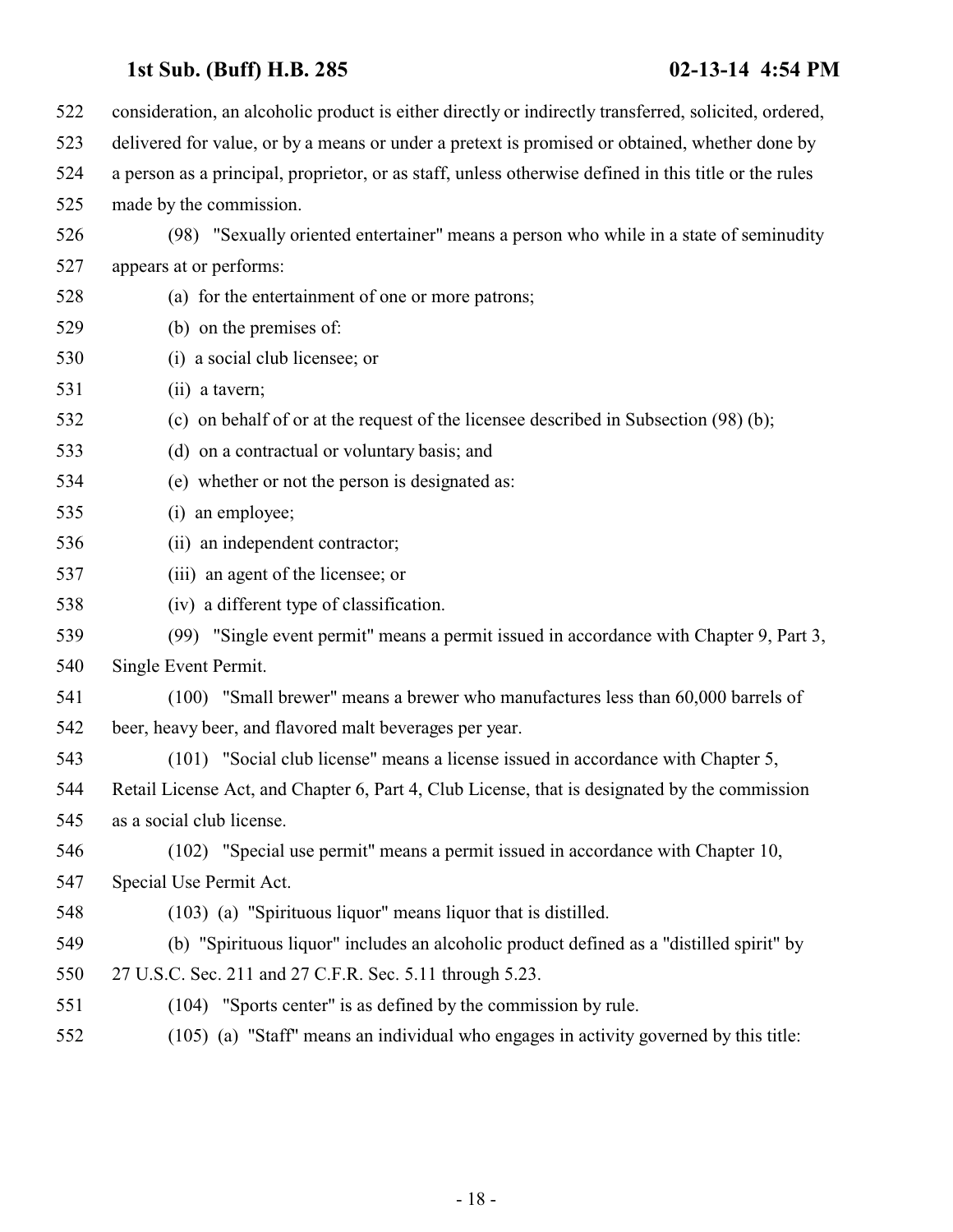| 553 | (i) on behalf of a business, including a package agent, licensee, permittee, or certificate |
|-----|---------------------------------------------------------------------------------------------|
| 554 | holder;                                                                                     |
| 555 | (ii) at the request of the business, including a package agent, licensee, permittee, or     |
| 556 | certificate holder; or                                                                      |
| 557 | (iii) under the authority of the business, including a package agent, licensee, permittee,  |
| 558 | or certificate holder.                                                                      |
| 559 | (b) "Staff" includes:                                                                       |
| 560 | (i) an officer;                                                                             |
| 561 | (ii) a director;                                                                            |
| 562 | (iii) an employee;                                                                          |
| 563 | (iv) personnel management;                                                                  |
| 564 | (v) an agent of the licensee, including a managing agent;                                   |
| 565 | (vi) an operator; or                                                                        |
| 566 | (vii) a representative.                                                                     |
| 567 | (106) "State of nudity" means:                                                              |
| 568 | (a) the appearance of:                                                                      |
| 569 | (i) the nipple or areola of a female human breast;                                          |
| 570 | (ii) a human genital;                                                                       |
| 571 | (iii) a human pubic area; or                                                                |
| 572 | (iv) a human anus; or                                                                       |
| 573 | (b) a state of dress that fails to opaquely cover:                                          |
| 574 | (i) the nipple or areola of a female human breast;                                          |
| 575 | (ii) a human genital;                                                                       |
| 576 | (iii) a human pubic area; or                                                                |
| 577 | (iv) a human anus.                                                                          |
| 578 | (107) "State of seminudity" means a state of dress in which opaque clothing covers no       |
| 579 | more than:                                                                                  |
| 580 | (a) the nipple and areola of the female human breast in a shape and color other than the    |
| 581 | natural shape and color of the nipple and areola; and                                       |
| 582 | (b) the human genitals, pubic area, and anus:                                               |
| 583 | (i) with no less than the following at its widest point:                                    |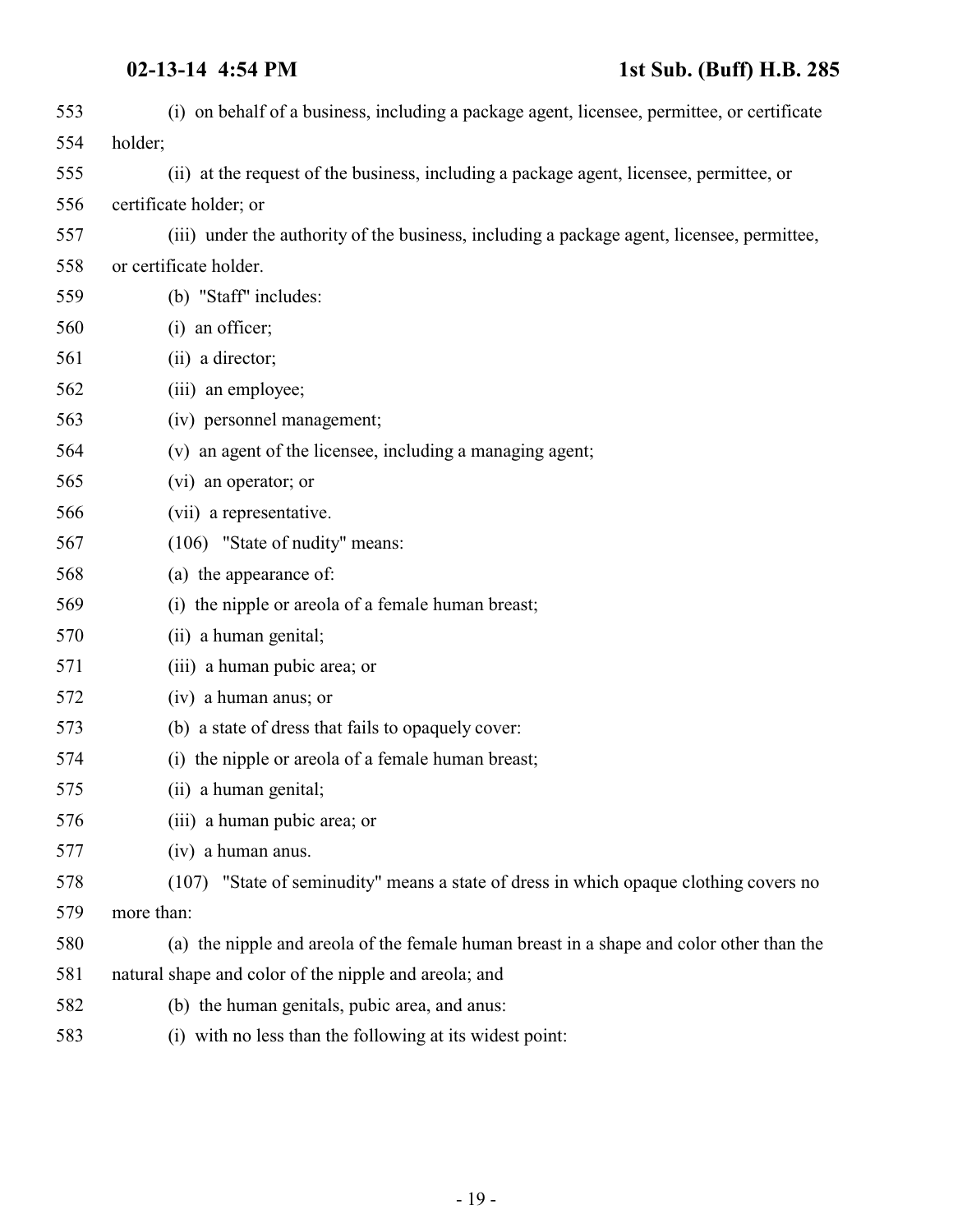| 584 | (A) four inches coverage width in the front of the human body; and                              |
|-----|-------------------------------------------------------------------------------------------------|
| 585 | (B) five inches coverage width in the back of the human body; and                               |
| 586 | (ii) with coverage that does not taper to less than one inch wide at the narrowest point.       |
| 587 | (108) (a) "State store" means a facility for the sale of packaged liquor:                       |
| 588 | (i) located on premises owned or leased by the state; and                                       |
| 589 | (ii) operated by a state employee.                                                              |
| 590 | (b) "State store" does not include:                                                             |
| 591 | (i) a package agency;                                                                           |
| 592 | (ii) a licensee; or                                                                             |
| 593 | (iii) a permittee.                                                                              |
| 594 | (109) (a) "Storage area" means an area on licensed premises where the licensee stores           |
| 595 | an alcoholic product.                                                                           |
| 596 | (b) "Store" means to place or maintain in a location an alcoholic product from which a          |
| 597 | person draws to prepare an alcoholic product to be furnished to a patron, except as provided in |
| 598 | Subsection $32B-6-205(12)(b)(ii)$ , $32B-6-305(12)(b)(ii)$ , $[32B-6-805(15)(b)(ii)]$ or        |
| 599 | $32B-6-905(12)(b)(ii)$ .                                                                        |
| 600 | $(110)$ "Sublicense" is as defined in Section 32B-8-102.                                        |
| 601 | (111) "Supplier" means a person who sells an alcoholic product to the department.               |
| 602 | (112) "Tavern" means an on-premise beer retailer who is:                                        |
| 603 | (a) issued a license by the commission in accordance with Chapter 5, Retail License             |
| 604 | Act, and Chapter 6, Part 7, On-Premise Beer Retailer License; and                               |
| 605 | (b) designated by the commission as a tavern in accordance with Chapter 6, Part 7,              |
| 606 | On-Premise Beer Retailer License.                                                               |
| 607 | (113) "Temporary beer event permit" means a permit issued in accordance with                    |
| 608 | Chapter 9, Part 4, Temporary Beer Event Permit.                                                 |
| 609 | (114) "Temporary domicile" means the principal place of abode within Utah of a                  |
| 610 | person who does not have a present intention to continue residency within Utah permanently or   |
| 611 | indefinitely.                                                                                   |
| 612 | (115) "Translucent" means a substance that allows light to pass through, but does not           |
| 613 | allow an object or person to be seen through the substance.                                     |
| 614 | (116) "Unsaleable liquor merchandise" means a container that:                                   |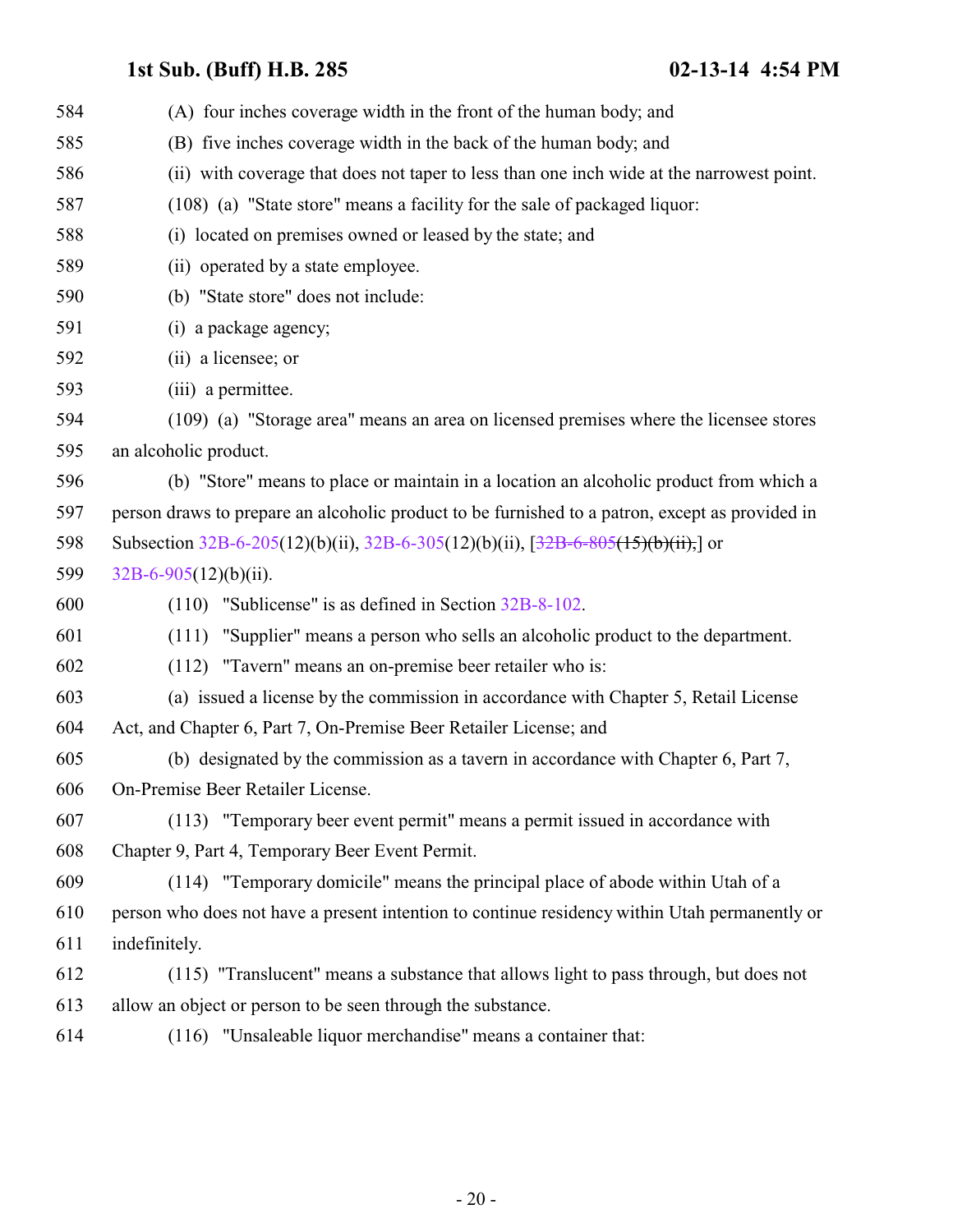<span id="page-20-0"></span>

| 615 | (a) is unsaleable because the container is:                                                        |
|-----|----------------------------------------------------------------------------------------------------|
| 616 | (i) unlabeled;                                                                                     |
| 617 | (ii) leaky;                                                                                        |
| 618 | (iii) damaged;                                                                                     |
| 619 | (iv) difficult to open; or                                                                         |
| 620 | (v) partly filled;                                                                                 |
| 621 | (b) (i) has faded labels or defective caps or corks;                                               |
| 622 | (ii) has contents that are:                                                                        |
| 623 | $(A)$ cloudy;                                                                                      |
| 624 | (B) spoiled; or                                                                                    |
| 625 | (C) chemically determined to be impure; or                                                         |
| 626 | (iii) contains:                                                                                    |
| 627 | (A) sediment; or                                                                                   |
| 628 | (B) a foreign substance; or                                                                        |
| 629 | (c) is otherwise considered by the department as unfit for sale.                                   |
| 630 | (117) (a) "Wine" means an alcoholic product obtained by the fermentation of the                    |
| 631 | natural sugar content of fruits, plants, honey, or milk, or other like substance, whether or not   |
| 632 | another ingredient is added.                                                                       |
| 633 | (b) "Wine" is considered liquor for purposes of this title, except as otherwise provided           |
| 634 | in this title.                                                                                     |
| 635 | (118) "Winery manufacturing license" means a license issued in accordance with                     |
| 636 | Chapter 11, Part 3, Winery Manufacturing License.                                                  |
| 637 | Section 2. Section 32B-6-205 is amended to read:                                                   |
| 638 | 32B-6-205. Specific operational requirements for a full-service restaurant license.                |
| 639 | (1) (a) In addition to complying with Chapter 5, Part 3, Retail Licensee Operational               |
| 640 | Requirements, a full-service restaurant licensee and staff of the full-service restaurant licensee |
| 641 | shall comply with this section.                                                                    |
| 642 | (b) Failure to comply as provided in Subsection $(1)(a)$ may result in disciplinary action         |
| 643 | in accordance with Chapter 3, Disciplinary Actions and Enforcement Act, against:                   |
| 644 | (i) a full-service restaurant licensee;                                                            |
| 645 | (ii) individual staff of a full-service restaurant licensee; or                                    |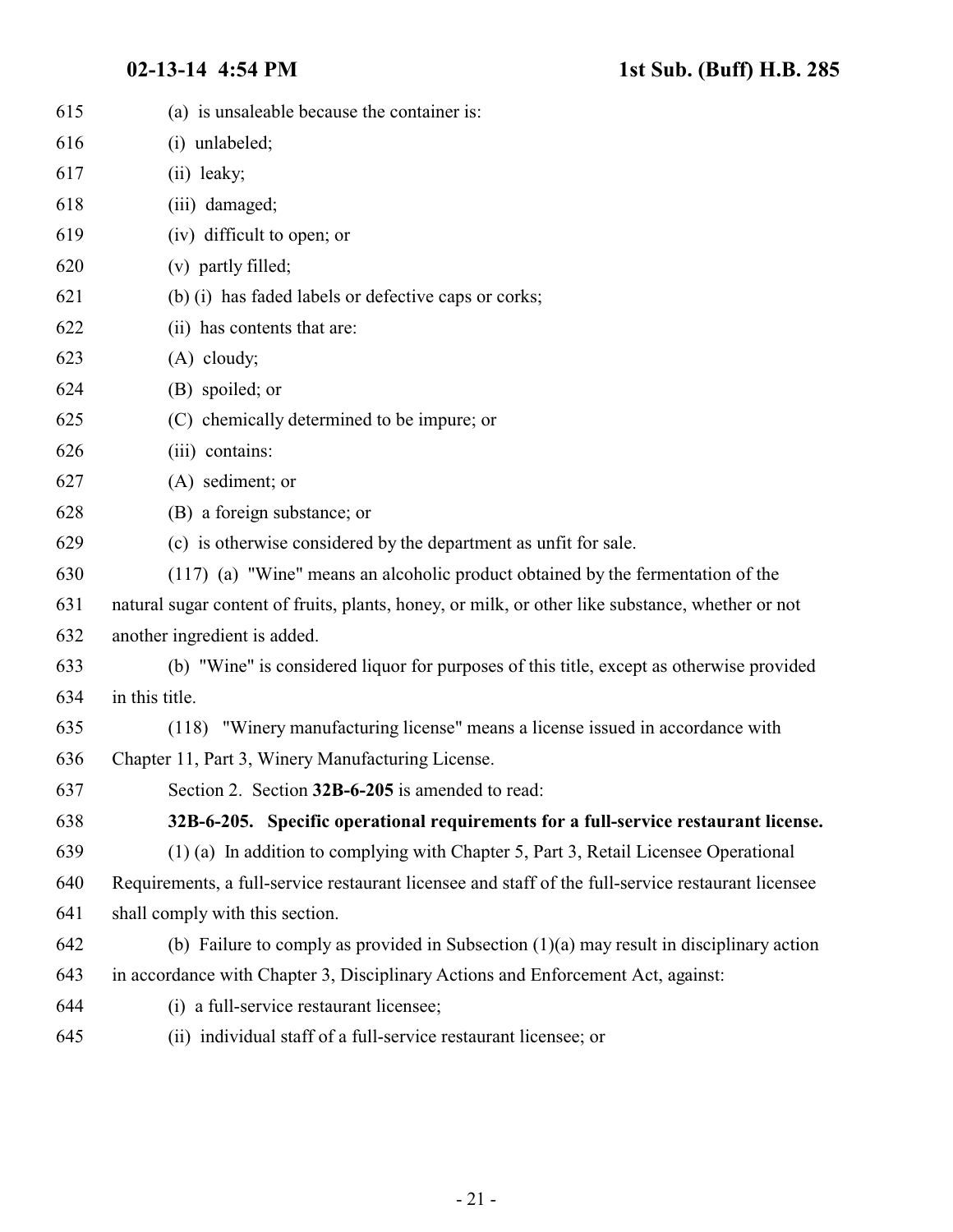| 646 | (iii) both a full-service restaurant licensee and staff of the full-service restaurant              |
|-----|-----------------------------------------------------------------------------------------------------|
| 647 | licensee.                                                                                           |
| 648 | (2) In addition to complying with Subsection $32B-5-301(3)$ , a full-service restaurant             |
| 649 | licensee shall display in a prominent place in the restaurant a list of the types and brand names   |
| 650 | of liquor being furnished through the full-service restaurant licensee's calibrated metered         |
| 651 | dispensing system.                                                                                  |
| 652 | (3) In addition to complying with Section $32B-5-303$ , a full-service restaurant licensee          |
| 653 | shall store an alcoholic product in a storage area described in Subsection $(12)(a)$ .              |
| 654 | (4) (a) An individual who serves an alcoholic product in a full-service restaurant                  |
| 655 | licensee's premises shall make a written beverage tab for each table or group that orders or        |
| 656 | consumes an alcoholic product on the premises.                                                      |
| 657 | (b) A beverage tab required by this Subsection (4) shall list the type and amount of an             |
| 658 | alcoholic product ordered or consumed.                                                              |
| 659 | (5) A person's willingness to serve an alcoholic product may not be made a condition                |
| 660 | of employment as a server with a full-service restaurant licensee.                                  |
| 661 | (6) (a) A full-service restaurant licensee may not sell, offer for sale, or furnish liquor at       |
| 662 | the licensed premises on any day during the period that:                                            |
| 663 | (i) begins at midnight; and                                                                         |
| 664 | (ii) ends at $11:29$ a.m.                                                                           |
| 665 | (b) A full-service restaurant licensee may sell, offer for sale, or furnish beer during the         |
| 666 | hours specified in Part 7, On-Premise Beer Retailer License, for an on-premise beer retailer,       |
| 667 | except that a full-service restaurant licensee may not sell, offer for sale, or furnish beer before |
| 668 | $11:30$ a.m. on any day.                                                                            |
| 669 | A full-service restaurant licensee shall maintain at least 70% of its total restaurant<br>(7)       |
| 670 | business from the sale of food, which does not include:                                             |
| 671 | (a) mix for an alcoholic product; or                                                                |
| 672 | (b) a service charge.                                                                               |
| 673 | (8) (a) A full-service restaurant licensee may not sell, offer for sale, or furnish an              |
| 674 | alcoholic product except after the full-service restaurant licensee confirms that the patron has    |
| 675 | the intent to order food prepared, sold, and furnished at the licensed premises.                    |
| 676 | (b) A full-service restaurant licensee shall maintain on the licensed premises adequate             |
|     |                                                                                                     |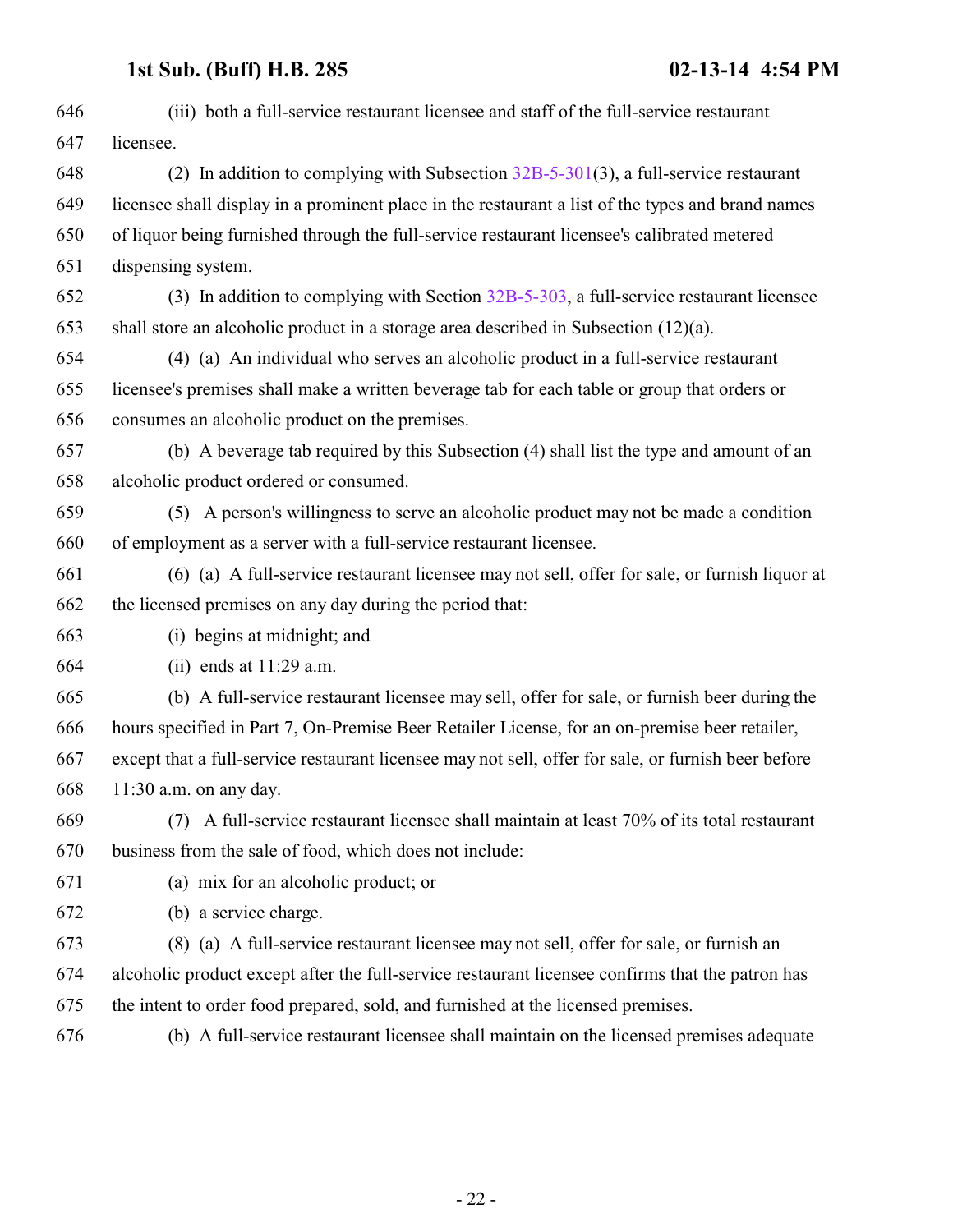| 677 | culinary facilities for food preparation and dining accommodations.                                                               |
|-----|-----------------------------------------------------------------------------------------------------------------------------------|
| 678 | $(9)$ (a) Subject to the other provisions of this Subsection $(9)$ , a patron may not have                                        |
| 679 | more than two alcoholic products of any kind at a time before the patron.                                                         |
| 680 | (b) A patron may not have more than one spirituous liquor drink at a time before the                                              |
| 681 | patron.                                                                                                                           |
| 682 | (c) An individual portion of wine is considered to be one alcoholic product under                                                 |
| 683 | Subsection $(9)(a)$ .                                                                                                             |
| 684 | (10) A patron may consume an alcoholic product only:                                                                              |
| 685 | $(a)$ at:                                                                                                                         |
| 686 | (i) the patron's table;                                                                                                           |
| 687 | (ii) a counter; or                                                                                                                |
| 688 | (iii) a seating grandfathered bar structure; and                                                                                  |
| 689 | (b) where food is served.                                                                                                         |
| 690 | $[(11)(a)$ A full-service restaurant licensee may not sell, offer for sale, or furnish an                                         |
| 691 | alcoholic product to a patron, and a patron may not consume an alcoholic product at a bar                                         |
| 692 | structure that is not a seating grandfathered bar structure.]                                                                     |
| 693 | $\left[\frac{1}{1}\right]$ (11) (a) At a [seating grandfathered] bar structure a patron who is 21 years of age                    |
| 694 | or older may:                                                                                                                     |
| 695 | $(i)$ sit;                                                                                                                        |
| 696 | (ii) be furnished an alcoholic product; and                                                                                       |
| 697 | (iii) consume an alcoholic product.                                                                                               |
| 698 | $[\text{f}\text{e}\text{e}]$ (b) Except as provided in Subsection (11) $[\text{f}\text{d}](c)$ , at a [seating grandfathered] bar |
| 699 | structure a full-service restaurant licensee may not permit a minor to, and a minor may not:                                      |
| 700 | $(i)$ sit; or                                                                                                                     |
| 701 | (ii) consume food or beverages.                                                                                                   |
| 702 | $[\text{d}(\text{d})]$ (c) (i) A minor may be at a [seating grandfathered] bar structure if the minor is                          |
| 703 | employed by a full-service restaurant licensee:                                                                                   |
| 704 | (A) as provided in Subsection $32B-5-308(2)$ ; or                                                                                 |
| 705 | (B) to perform maintenance and cleaning services during an hour when the full-service                                             |
| 706 | restaurant licensee is not open for business.                                                                                     |
| 707 | (ii) A minor may momentarily pass by a [seating grandfathered] bar structure without                                              |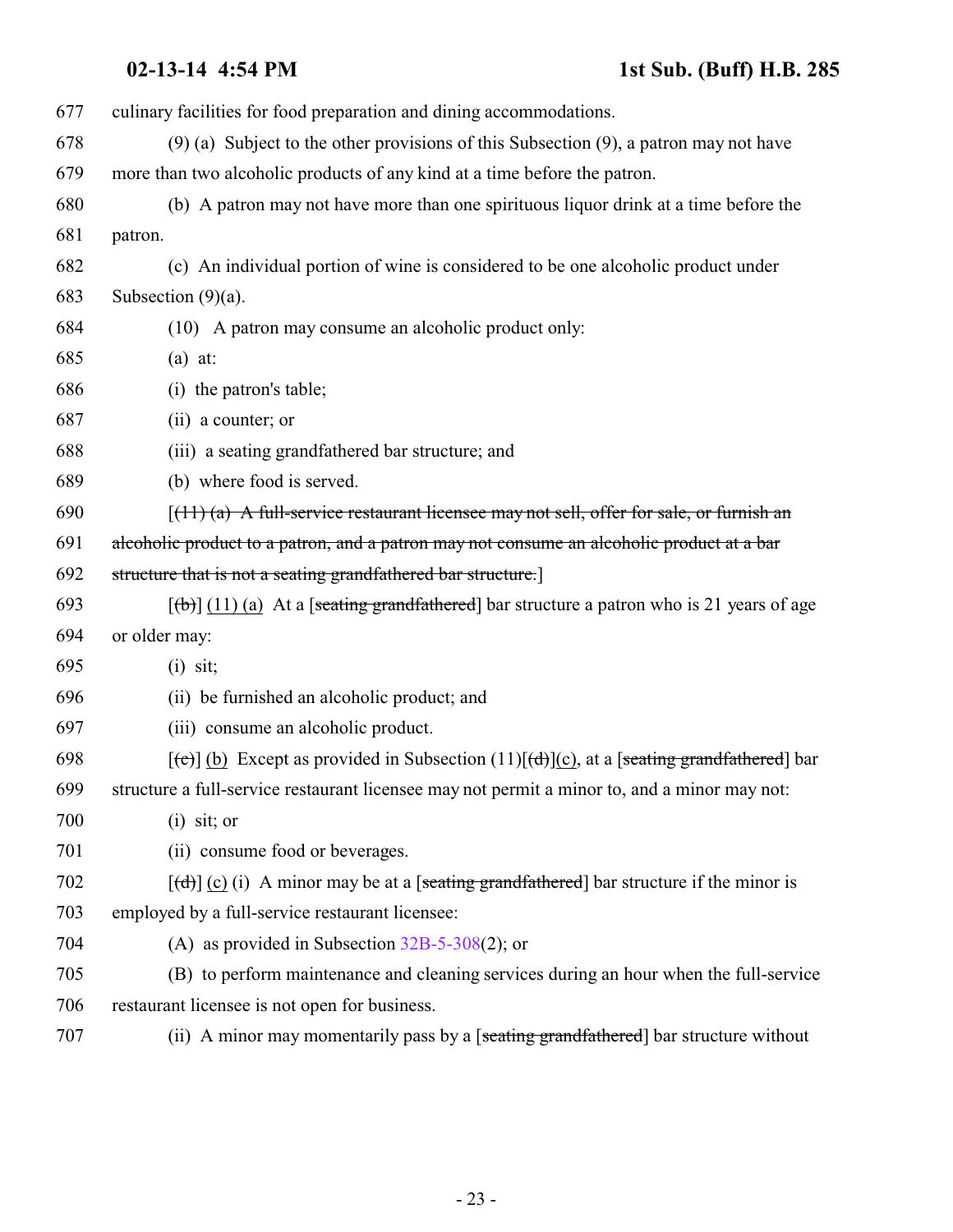| 708 | remaining or sitting at the bar structure en route to an area of a full-service restaurant licensee's |
|-----|-------------------------------------------------------------------------------------------------------|
| 709 | premises in which the minor is permitted to be.                                                       |
| 710 | (12) Except as provided in Subsection $32B-5-307(3)$ , a full-service restaurant licensee             |
| 711 | may dispense an alcoholic product only if:                                                            |
| 712 | (a) the alcoholic product is dispensed from:                                                          |
| 713 | (i) a $[grandfathered]$ bar structure;                                                                |
| 714 | (ii) an area adjacent to a [grandfathered] bar structure that is visible to a patron sitting          |
| 715 | at the [grandfathered] bar structure if that area is used to dispense an alcoholic product as of      |
| 716 | May 12, 2009; or                                                                                      |
| 717 | (iii) an area that is:                                                                                |
| 718 | (A) separated from an area for the consumption of food by a patron by a solid,                        |
| 719 | translucent, permanent structural barrier such that the facilities for the storage or dispensing of   |
| 720 | an alcoholic product are:                                                                             |
| 721 | (I) not readily visible to a patron; and                                                              |
| 722 | (II) not accessible by a patron; and                                                                  |
| 723 | (B) apart from an area used:                                                                          |
| 724 | (I) for dining;                                                                                       |
| 725 | (II) for staging; or                                                                                  |
| 726 | (III) as a lobby or waiting area;                                                                     |
| 727 | (b) the full-service restaurant licensee uses an alcoholic product that is:                           |
| 728 | (i) stored in an area described in Subsection $(12)(a)$ ; or                                          |
| 729 | (ii) in an area not described in Subsection $(12)(a)$ on the licensed premises and:                   |
| 730 | (A) immediately before the alcoholic product is dispensed it is in an unopened                        |
| 731 | container;                                                                                            |
| 732 | (B) the unopened container is taken to an area described in Subsection $(12)(a)$ before it            |
| 733 | is opened; and                                                                                        |
| 734 | (C) once opened, the container is stored in an area described in Subsection $(12)(a)$ ; and           |
| 735 | (c) any instrument or equipment used to dispense alcoholic product is located in an                   |
| 736 | area described in Subsection $(12)(a)$ .                                                              |
| 737 | (d) (i) Notwithstanding the other provisions of Subsection (3) and this Subsection (12),              |
| 738 | a full-service restaurant licensee is not subject to the requirements of Subsection (3) and this      |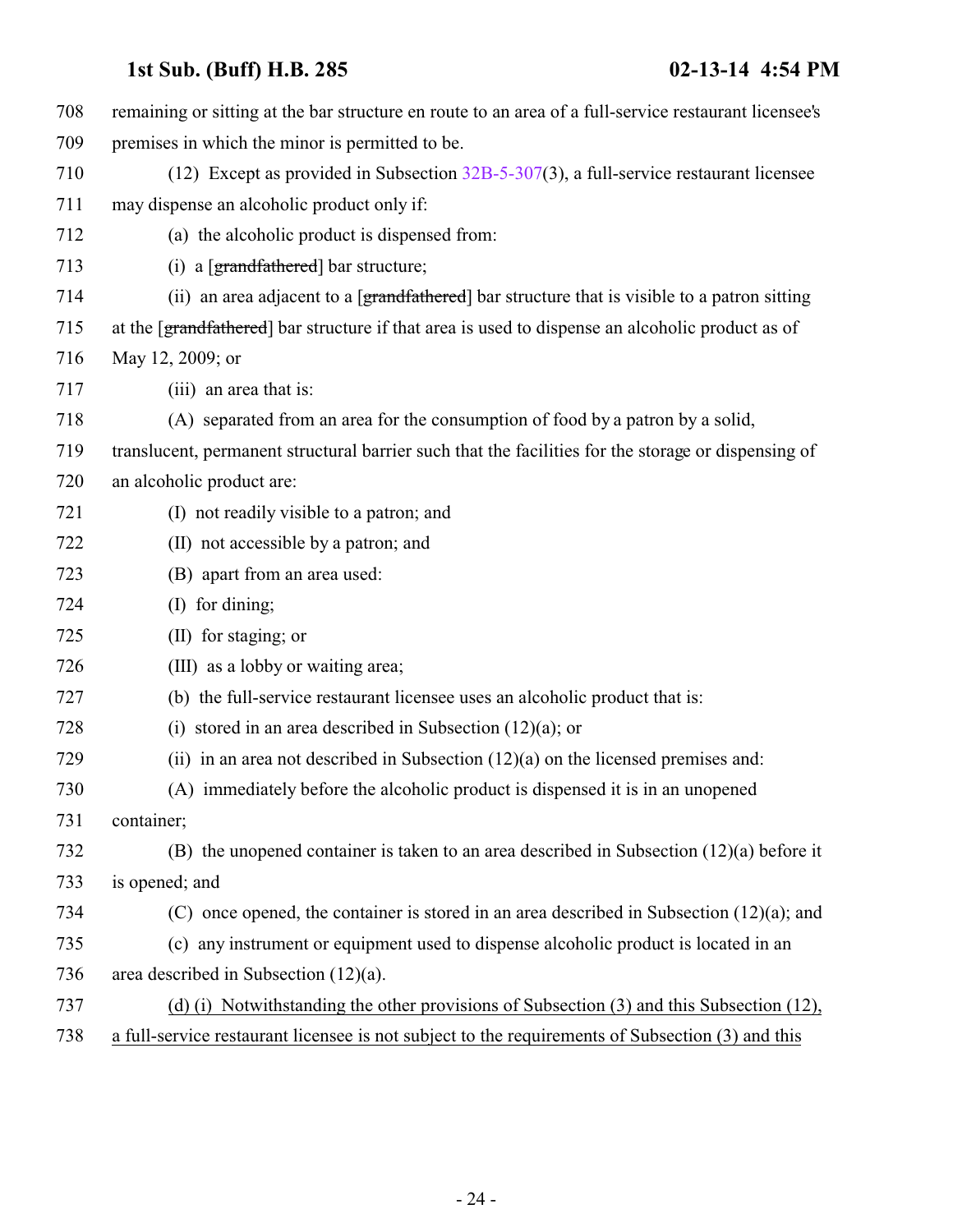<span id="page-24-0"></span>

| 739 | Subsection (12) if the full-service restaurant licensee:                                                         |
|-----|------------------------------------------------------------------------------------------------------------------|
| 740 | (A) posts a conspicuous sign at all entrances of the licensed premises stating that                              |
| 741 | "Notice: This establishment dispenses and serves alcoholic products in public view."; and                        |
| 742 | (B) conspicuously states on the menu of full-service restaurant licensee that "Notice:                           |
| 743 | This establishment dispenses and serves alcoholic products in public view."                                      |
| 744 | (ii) The commission by rule, made in accordance with Title 63A, Chapter 3, Utah                                  |
| 745 | Administrative Rulemaking Act, may establish the format requirements of the notices required                     |
| 746 | under this Subsection $(12)(d)$ .                                                                                |
| 747 | (13) A full-service restaurant licensee may state in a food or alcoholic product menu a                          |
| 748 | charge or fee made in connection with the sale, service, or consumption of liquor including:                     |
| 749 | (a) a set-up charge;                                                                                             |
| 750 | (b) a service charge; or                                                                                         |
| 751 | (c) a chilling fee.                                                                                              |
| 752 | Section 3. Section 32B-6-302 is amended to read:                                                                 |
| 753 | 32B-6-302. Definitions.                                                                                          |
| 754 | [As used in this part:]                                                                                          |
| 755 | $\left[\frac{1}{1}(1)(a)\right]$ "Grandfathered bar structure" means a bar structure in a licensed premises of a |
| 756 | limited-service restaurant licensee that:                                                                        |
| 757 | $[(i)$ as of May 11, 2009, has:                                                                                  |
| 758 | $[(A)$ patron seating at the bar structure;                                                                      |
| 759 | $[$ (B) a partition at one or more locations on the bar structure that is along:                                 |
| 760 | $[(1)$ the width of the bar structure; or                                                                        |
| 761 | [(II) the length of the bar structure; and]                                                                      |
| 762 | $[$ (C) facilities for the dispensing or storage of an alcoholic product:                                        |
| 763 | $(f)$ on the portion of the bar structure that is separated by the partition described in                        |
| 764 | Subsection $(1)(a)(i)(B)$ ; or                                                                                   |
| 765 | $\left[\frac{H}{H}\right]$ if the partition as described in Subsection $(1)(a)(i)(B)(H)$ is adjacent to the bar  |
| 766 | structure in a manner visible to a patron sitting at the bar structure;                                          |
| 767 | $[(iii)$ is not operational as of May 12, 2009, if:                                                              |
| 768 | $[(A)$ a person applying for a limited-service restaurant license:                                               |
| 769 | $[(1)$ has as of May 12, 2009, a building permit to construct the restaurant;                                    |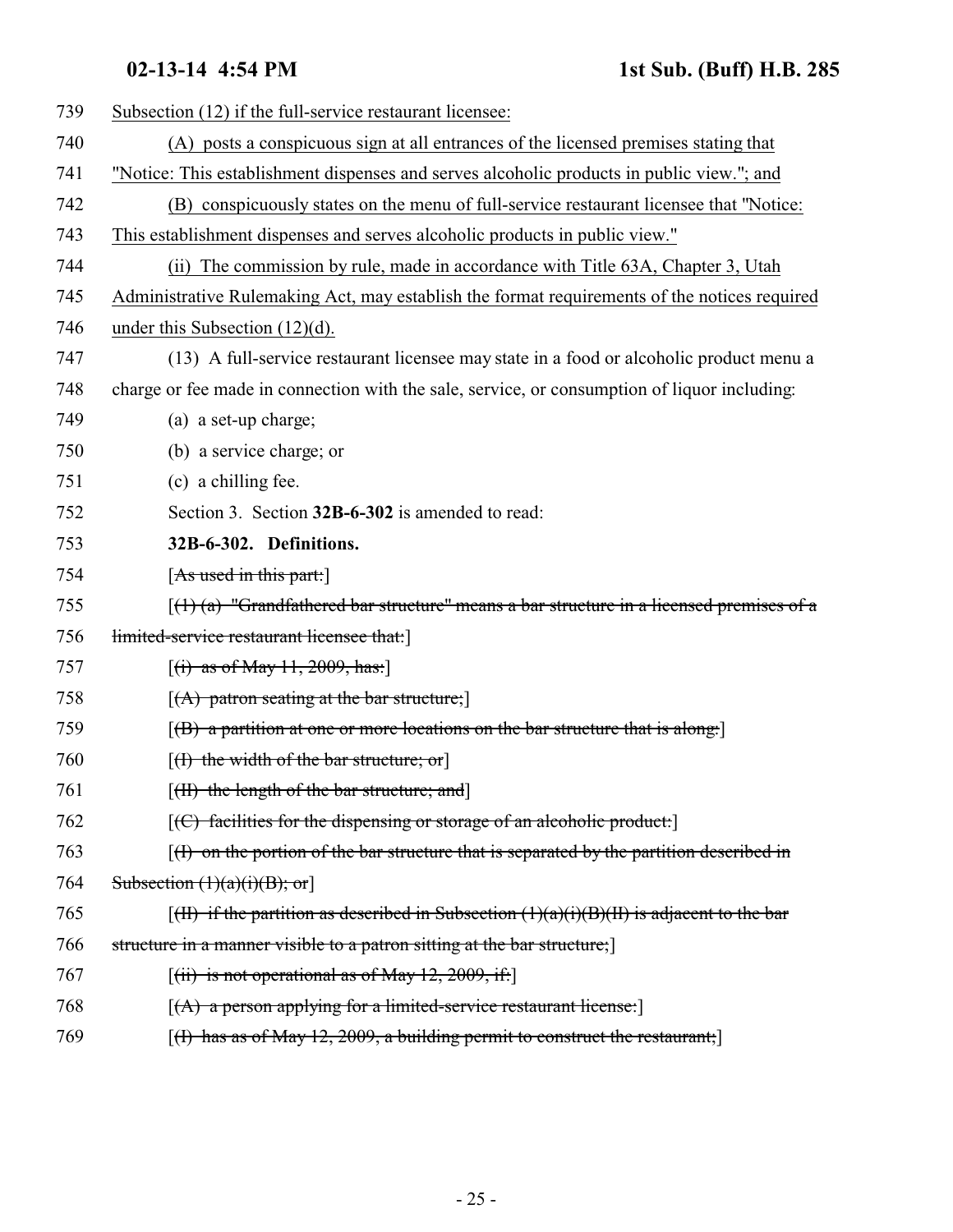| 770 | $\left[\right(H\right)$ is as of May 12, 2009, actively engaged in the construction of the restaurant, as        |
|-----|------------------------------------------------------------------------------------------------------------------|
| 771 | defined by rule made by the commission; and                                                                      |
| 772 | $\left[\right(H\left\{H\right\})$ is issued the limited-service restaurant license by no later than December 31, |
| 773 | $2009$ ; and                                                                                                     |
| 774 | $(6)$ once constructed, the licensed premises has a bar structure described in Subsection                        |
| 775 | (1)(a)(i);                                                                                                       |
| 776 | $[(iii)$ as of May 12, 2009, has no patron seating at the bar structure; or                                      |
| 777 | $[(iv)$ is not operational as of May 12, 2009, if:                                                               |
| 778 | $[(A)$ a person applying for a limited-service restaurant license:                                               |
| 779 | [(I) has as of May 12, 2009, a building permit to construct the restaurant];                                     |
| 780 | $\left[\right(H\right)$ is as of May 12, 2009, actively engaged in the construction of the restaurant, as        |
| 781 | defined by rule made by the commission; and                                                                      |
| 782 | $[({\text{HH}})$ is issued a limited-service restaurant license by no later than December 31, 2009;              |
| 783 | and]                                                                                                             |
| 784 | $[$ (B) once constructed, the licensed premises has a bar structure with no patron seating.                      |
| 785 | [(b) "Grandfathered bar structure" does not include a grandfathered bar structure                                |
| 786 | described in Subsection $(1)(a)$ on or after the day on which a restaurant remodels the                          |
| 787 | grandfathered bar structure, as defined by rule made by the commission.                                          |
| 788 | $(c)$ Subject to Subsection (1)(b), a grandfathered bar structure remains a grandfathered                        |
| 789 | bar structure notwithstanding whether a restaurant undergoes a change of ownership.                              |
| 790 | $[(2)$ "Seating grandfathered bar structure" means:                                                              |
| 791 | $[(a)$ a grandfathered bar structure described in Subsection $(1)(a)(i)$ or $(ii);$ or                           |
| 792 | $[(b)$ a bar structure grandfathered under Section 32B-6-409.                                                    |
| 793 | $[3]$ "Wine"] As used in this part, "wine" includes an alcoholic beverage defined as                             |
| 794 | wine under 27 U.S.C. Sec. 211 and 27 C.F.R. Sec. 4.10, including the following alcoholic                         |
| 795 | beverages made in the manner of wine containing not less than 7% and not more than 24% of                        |
| 796 | alcohol by volume:                                                                                               |
| 797 | $\left[\frac{a}{a}\right]$ (1) sparkling and carbonated wine;                                                    |
| 798 | $[\text{ }(\text{ }b)]$ (2) wine made from condensed grape must;                                                 |
| 799 | $[\text{e}(\epsilon)]$ (3) wine made from other agricultural products than the juice of sound, ripe              |
| 800 | grapes;                                                                                                          |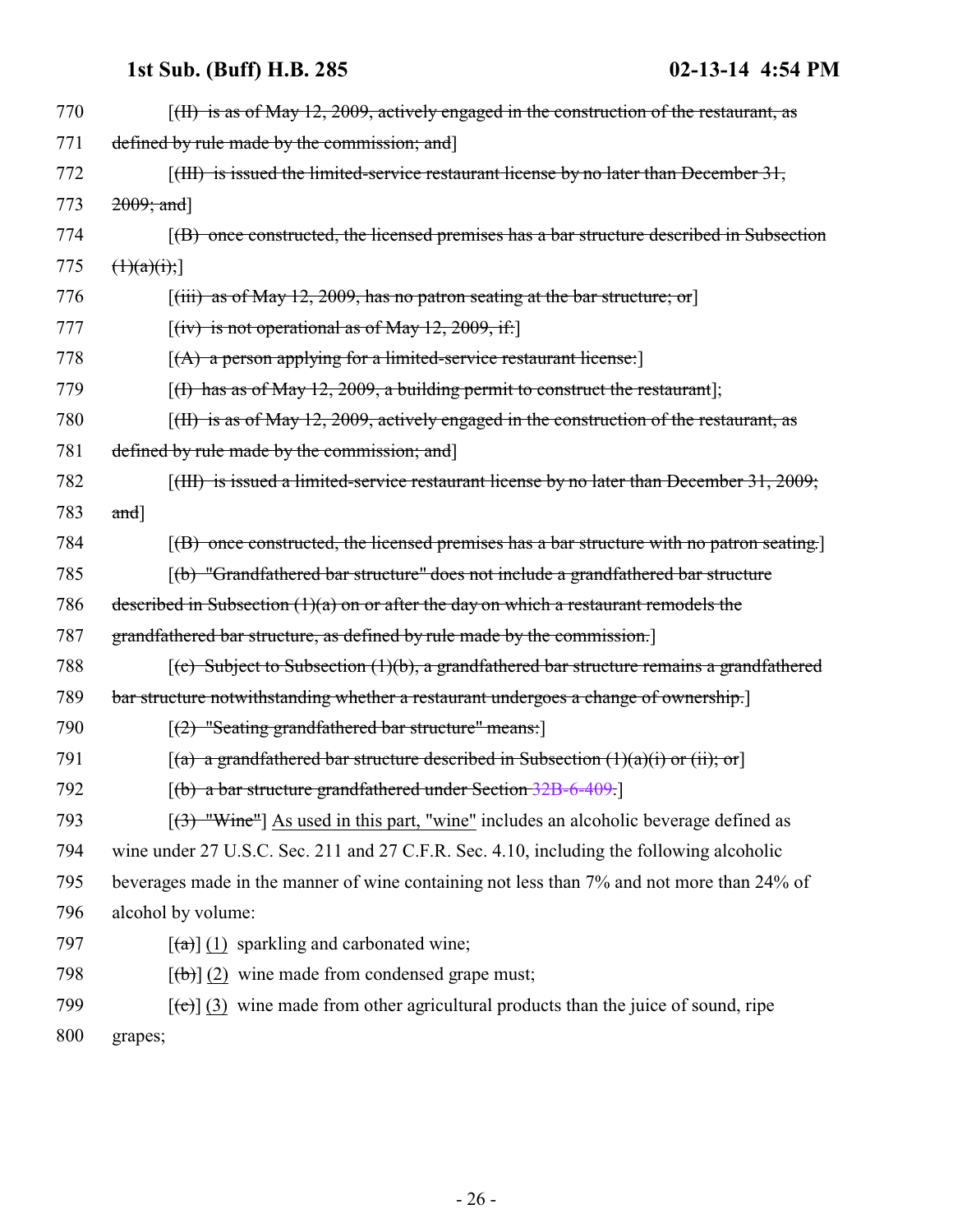<span id="page-26-0"></span>

| 801 | $[\text{d} \cdot]$ (4) imitation wine;                                                          |
|-----|-------------------------------------------------------------------------------------------------|
| 802 | $[\text{e}(\text{e})]$ (5) compounds sold as wine;                                              |
| 803 | $[\left(\frac{f}{f}\right)](6)$ vermouth;                                                       |
| 804 | $[\left(\frac{1}{g}\right)]$ (7) cider;                                                         |
| 805 | $[\frac{h}{\hbar}]$ (8) perry; and                                                              |
| 806 | $[\left(\mathbf{\hat{t}}\right)](9)$ sake.                                                      |
| 807 | Section 4. Section 32B-6-305 is amended to read:                                                |
| 808 | 32B-6-305. Specific operational requirements for a limited-service restaurant                   |
| 809 | license.                                                                                        |
| 810 | (1) (a) In addition to complying with Chapter 5, Part 3, Retail Licensee Operational            |
| 811 | Requirements, a limited-service restaurant licensee and staff of the limited-service restaurant |
| 812 | licensee shall comply with this section.                                                        |
| 813 | (b) Failure to comply as provided in Subsection $(1)(a)$ may result in disciplinary action      |
| 814 | in accordance with Chapter 3, Disciplinary Actions and Enforcement Act, against:                |
| 815 | (i) a limited-service restaurant licensee;                                                      |
| 816 | (ii) individual staff of a limited-service restaurant licensee; or                              |
| 817 | (iii) both a limited-service restaurant licensee and staff of the limited-service restaurant    |
| 818 | licensee.                                                                                       |
| 819 | (2) (a) A limited-service restaurant licensee on the licensed premises may not sell, offer      |
| 820 | for sale, furnish, or allow consumption of:                                                     |
| 821 | (i) spirituous liquor; or                                                                       |
| 822 | (ii) a flavored malt beverage.                                                                  |
| 823 | (b) A product listed in Subsection $(2)(a)$ may not be on the premises of a                     |
| 824 | limited-service restaurant licensee except for use:                                             |
| 825 | (i) as a flavoring on a dessert; and                                                            |
| 826 | (ii) in the preparation of a flaming food dish, drink, or dessert.                              |
| 827 | (3) In addition to complying with Section $32B-5-303$ , a limited-service restaurant            |
| 828 | licensee shall store an alcoholic product in a storage area described in Subsection (12)(a).    |
| 829 | (4) (a) An individual who serves an alcoholic product in a limited-service restaurant           |
| 830 | licensee's premises shall make a written beverage tab for each table or group that orders or    |
| 831 | consumes an alcoholic product on the premises.                                                  |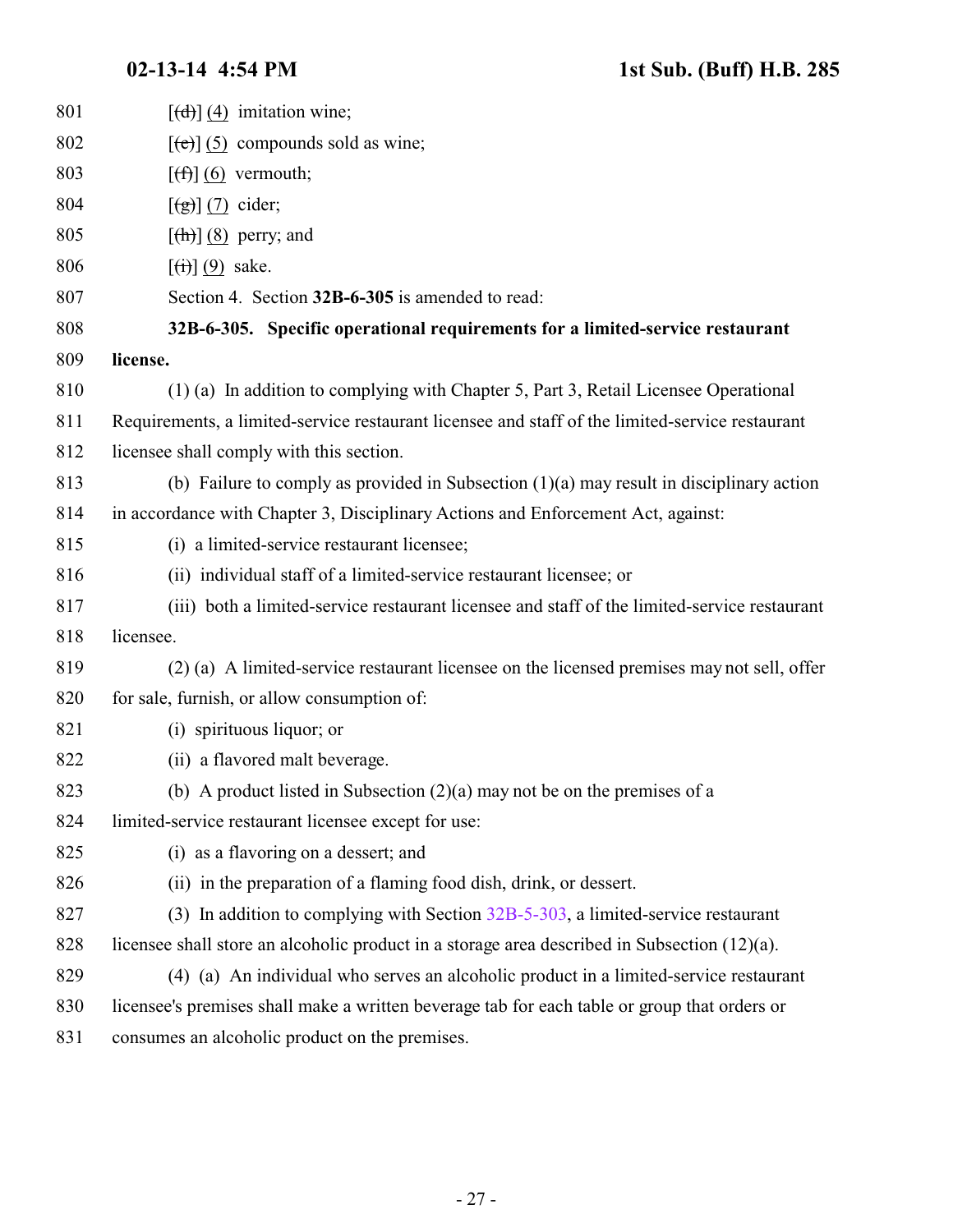| 832 | (b) A beverage tab required by this Subsection (4) shall list the type and amount of an           |
|-----|---------------------------------------------------------------------------------------------------|
| 833 | alcoholic product ordered or consumed.                                                            |
| 834 | (5) A person's willingness to serve an alcoholic product may not be made a condition              |
| 835 | of employment as a server with a limited-service restaurant licensee.                             |
| 836 | (6) (a) A limited-service restaurant licensee may not sell, offer for sale, or furnish wine       |
| 837 | or heavy beer at the licensed premises on any day during the period that:                         |
| 838 | (i) begins at midnight; and                                                                       |
| 839 | (ii) ends at $11:29$ a.m.                                                                         |
| 840 | (b) A limited-service restaurant licensee may sell, offer for sale, or furnish beer during        |
| 841 | the hours specified in Part 7, On-Premise Beer Retailer License, for an on-premise beer retailer, |
| 842 | except that a limited-service restaurant licensee may not sell, offer for sale, or furnish beer   |
| 843 | before 11:30 a.m. on any day.                                                                     |
| 844 | (7) A limited-service restaurant licensee shall maintain at least 70% of its total                |
| 845 | restaurant business from the sale of food, which does not include a service charge.               |
| 846 | (8) (a) A limited-service restaurant licensee may not sell, offer for sale, or furnish an         |
| 847 | alcoholic product except after the limited-service restaurant licensee confirms that the patron   |
| 848 | has the intent to order food prepared, sold, and furnished at the licensed premises.              |
| 849 | (b) A limited-service restaurant licensee shall maintain on the licensed premises                 |
| 850 | adequate culinary facilities for food preparation and dining accommodations.                      |
| 851 | $(9)$ (a) Subject to the other provisions of this Subsection $(9)$ , a patron may not have        |
| 852 | more than two alcoholic products of any kind at a time before the patron.                         |
| 853 | (b) An individual portion of wine is considered to be one alcoholic product under                 |
| 854 | Subsection $(9)$ (a).                                                                             |
| 855 | (10) A patron may consume an alcoholic product only:                                              |
| 856 | $(a)$ at:                                                                                         |
| 857 | (i) the patron's table;                                                                           |
| 858 | (ii) a counter; or                                                                                |
| 859 | (iii) a [seating grandfathered] bar structure; and                                                |
| 860 | (b) where food is served.                                                                         |
| 861 | $(11)$ (a) A limited-service restaurant licensee may not sell, offer for sale, or furnish an      |
| 862 | alcoholic product to a patron, and a patron may not consume an alcoholic product at a bar         |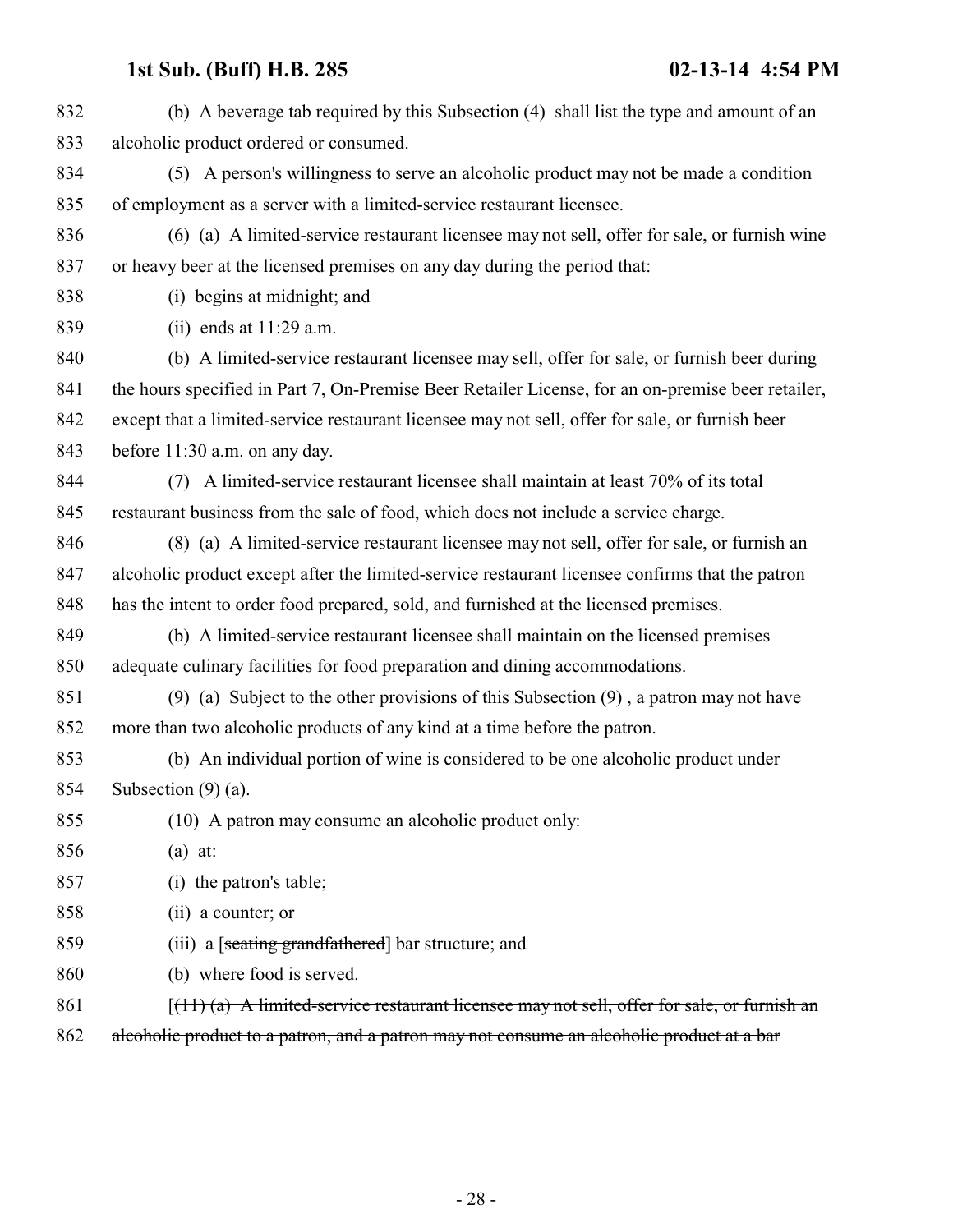| 863 | structure that is not a seating grandfathered bar structure.]                                                   |
|-----|-----------------------------------------------------------------------------------------------------------------|
| 864 | $[\phi]$ (11) (a) At a [seating grandfathered] bar structure a patron who is 21 years of age                    |
| 865 | or older may:                                                                                                   |
| 866 | $(i)$ sit;                                                                                                      |
| 867 | (ii) be furnished an alcoholic product; and                                                                     |
| 868 | (iii) consume an alcoholic product.                                                                             |
| 869 | $[\text{(-c)}]$ (b) Except as provided in Subsection (11) $[\text{(-d)}]$ (c), at a [seating grandfathered] bar |
| 870 | structure a limited-service restaurant licensee may not permit a minor to, and a minor may not:                 |
| 871 | $(i)$ sit; or                                                                                                   |
| 872 | (ii) consume food or beverages.                                                                                 |
| 873 | $[\text{d} \cdot \text{d}]$ (c) (i) A minor may be at a [seating grandfathered] bar structure if the minor is   |
| 874 | employed by a limited-service restaurant licensee:                                                              |
| 875 | (A) as provided in Subsection $32B-5-308(2)$ ; or                                                               |
| 876 | (B) to perform maintenance and cleaning services during an hour when the                                        |
| 877 | limited-service restaurant licensee is not open for business.                                                   |
| 878 | (ii) A minor may momentarily pass by a [seating grandfathered] bar structure without                            |
| 879 | remaining or sitting at the bar structure en route to an area of a limited-service restaurant                   |
| 880 | licensee's premises in which the minor is permitted to be.                                                      |
| 881 | (12) Except as provided in Subsection $32B-5-307(3)$ , a limited-service restaurant                             |
| 882 | licensee may dispense an alcoholic product only if:                                                             |
| 883 | (a) the alcoholic product is dispensed from:                                                                    |
| 884 | (i) a $[grandfathered]$ bar structure;                                                                          |
| 885 | (ii) an area adjacent to a [grandfathered] bar structure that is visible to a patron sitting                    |
| 886 | at the [grandfathered] bar structure if that area is used to dispense an alcoholic product as of                |
| 887 | May 12, 2009; or                                                                                                |
| 888 | (iii) an area that is:                                                                                          |
| 889 | (A) separated from an area for the consumption of food by a patron by a solid,                                  |
| 890 | translucent, permanent structural barrier such that the facilities for the storage or dispensing of             |
| 891 | an alcoholic product are:                                                                                       |
| 892 | (I) not readily visible to a patron; and                                                                        |
| 893 | (II) not accessible by a patron; and                                                                            |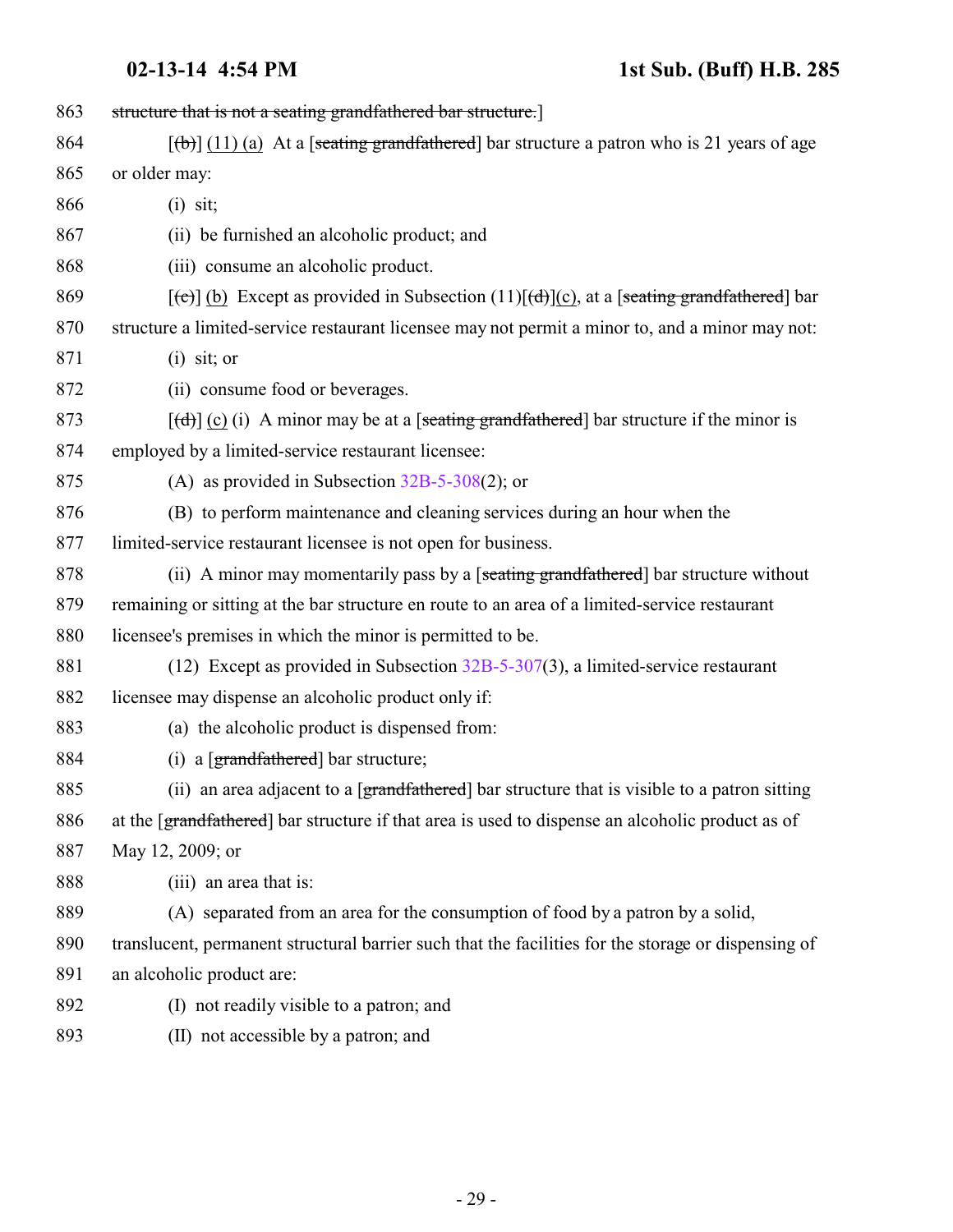<span id="page-29-0"></span>

| 894 | (B) apart from an area used:                                                                   |
|-----|------------------------------------------------------------------------------------------------|
| 895 | (I) for dining;                                                                                |
| 896 | (II) for staging; or                                                                           |
| 897 | (III) as a lobby or waiting area;                                                              |
| 898 | (b) the limited-service restaurant licensee uses an alcoholic product that is:                 |
| 899 | stored in an area described in Subsection $(12)(a)$ ; or<br>(i)                                |
| 900 | (ii) in an area not described in Subsection $(12)(a)$ on the licensed premises and:            |
| 901 | (A) immediately before the alcoholic product is dispensed it is in an unopened                 |
| 902 | container;                                                                                     |
| 903 | (B) the unopened container is taken to an area described in Subsection $(12)(a)$ before it     |
| 904 | is opened; and                                                                                 |
| 905 | $(C)$ once opened, the container is stored in an area described in Subsection $(12)(a)$ ; and  |
| 906 | (c) any instrument or equipment used to dispense alcoholic product is located in an            |
| 907 | area described in Subsection $(12)(a)$ .                                                       |
| 908 | (d) (i) Notwithstanding the other provisions of Subsection (3) and this Subsection (12),       |
| 909 | a limited-service restaurant licensee is not subject to the requirements of Subsection (3) and |
| 910 | this Subsection (12) if the limited-service restaurant licensee:                               |
| 911 | (A) posts a conspicuous sign at all entrances of the licensed premises stating that            |
| 912 | "Notice: This establishment dispenses and serves alcoholic products in public view."; and      |
| 913 | (B) conspicuously states on the menu of limited-service restaurant licensee that               |
| 914 | "Notice: This establishment dispenses and serves alcoholic products in public view."           |
| 915 | The commission by rule, made in accordance with Title 63A, Chapter 3, Utah<br>(ii)             |
| 916 | Administrative Rulemaking Act, may establish the format requirements of the notices required   |
| 917 | under this Subsection $(12)(d)$ .                                                              |
| 918 | (13) A limited-service restaurant licensee may state in a food or alcoholic product            |
| 919 | menu a charge or fee made in connection with the sale, service, or consumption of wine or      |
| 920 | heavy beer including:                                                                          |
| 921 | (a) a set-up charge;                                                                           |
| 922 | (b) a service charge; or                                                                       |
| 923 | (c) a chilling fee.                                                                            |
| 924 | Section 5. Section 32B-6-703 is amended to read:                                               |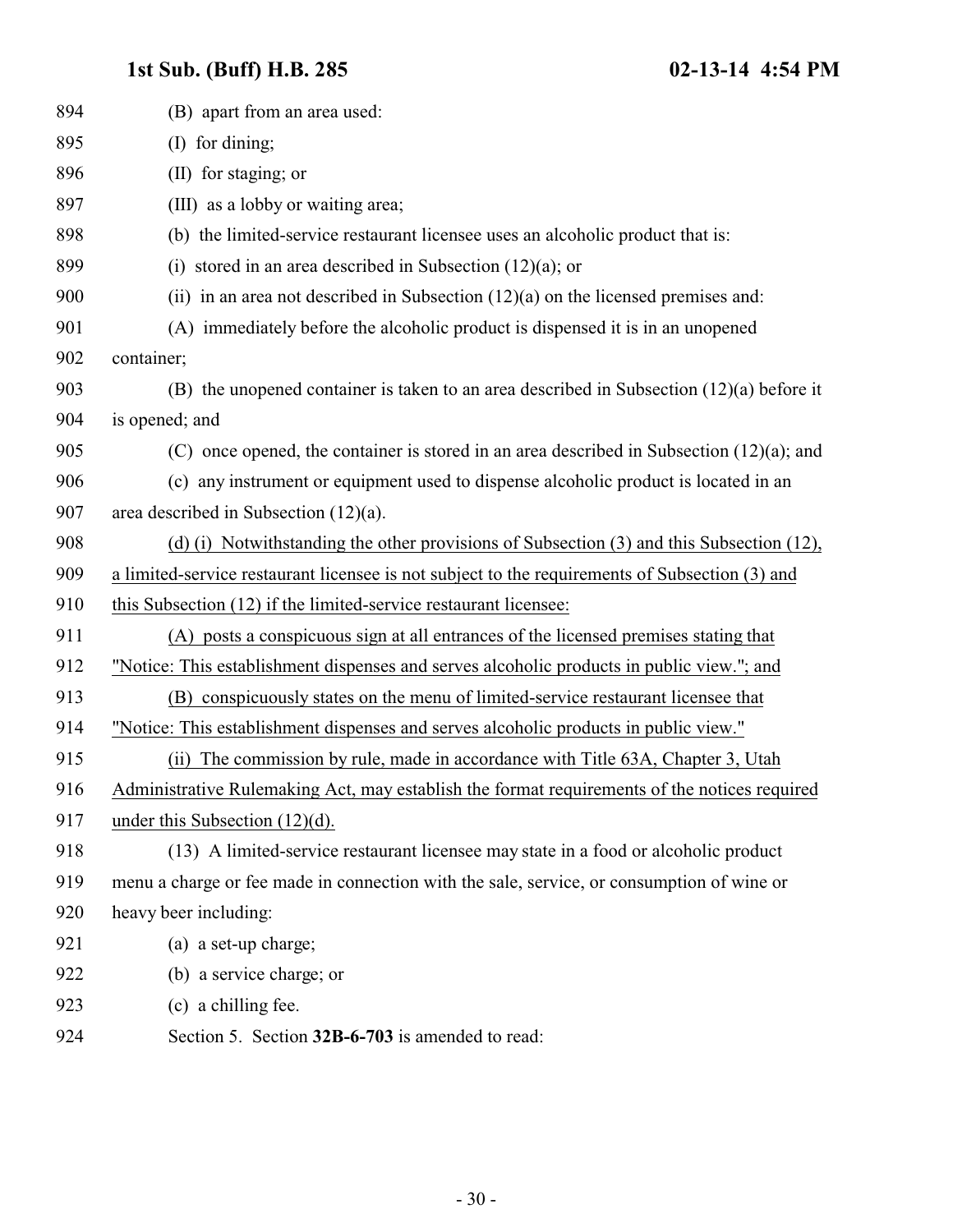| 925 | 32B-6-703. Commission's power to issue on-premise beer retailer license.                         |
|-----|--------------------------------------------------------------------------------------------------|
| 926 | (1) Before a person may store, sell, offer for sale, furnish, or allow the consumption of        |
| 927 | beer on the premises as an on-premise beer retailer, the person shall first obtain an on-premise |
| 928 | beer retailer license from the commission in accordance with this part.                          |
| 929 | (2) (a) The commission may issue an on-premise beer retailer license to establish                |
| 930 | on-premise beer retailer licensed premises at places and in numbers as the commission            |
| 931 | considers proper for the storage, sale, offer for sale, furnishing, and consumption of beer on   |
| 932 | premises operated as an on-premise beer retailer.                                                |
| 933 | (b) At the time that the commission issues an on-premise beer retailer license, the              |
| 934 | commission shall designate whether the on-premise beer retailer is a tavern.                     |
| 935 | (c) The commission may change its designation of whether an on-premise beer retailer             |
| 936 | is a tavern in accordance with rules made by the commission.                                     |
| 937 | (d) (i) In determining whether an on-premise beer retailer is a tavern, the commission           |
| 938 | shall determine whether the on-premise beer retailer will engage primarily in the retail sale of |
| 939 | beer for consumption on the establishment's premises.                                            |
| 940 | (ii) In making a determination under this Subsection $(2)(d)$ , the commission shall             |
| 941 | consider:                                                                                        |
| 942 | (A) whether the on-premise beer retailer will operate as one of the following:                   |
| 943 | (I) a beer bar;                                                                                  |
| 944 | $(II)$ a parlor;                                                                                 |
| 945 | (III) a lounge;                                                                                  |
| 946 | (IV) a cabaret; or                                                                               |
| 947 | (V) a nightclub;                                                                                 |
| 948 | (B) if the on-premise beer retailer will operate as described in Subsection $(2)(d)(ii)(A)$ :    |
| 949 | (I) whether the on-premise beer retailer will sell food in the establishment; and                |
| 950 | (II) if the on-premise beer retailer sells food, whether the revenue from the sale of beer       |
| 951 | will exceed the revenue of the sale of food;                                                     |
| 952 | (C) whether full meals including appetizers, main courses, and desserts will be served;          |
| 953 | (D) the square footage and seating capacity of the premises;                                     |
| 954 | (E) what portion of the square footage and seating capacity will be used for a dining            |
| 955 | area in comparison to the portion that will be used as a lounge or bar area;                     |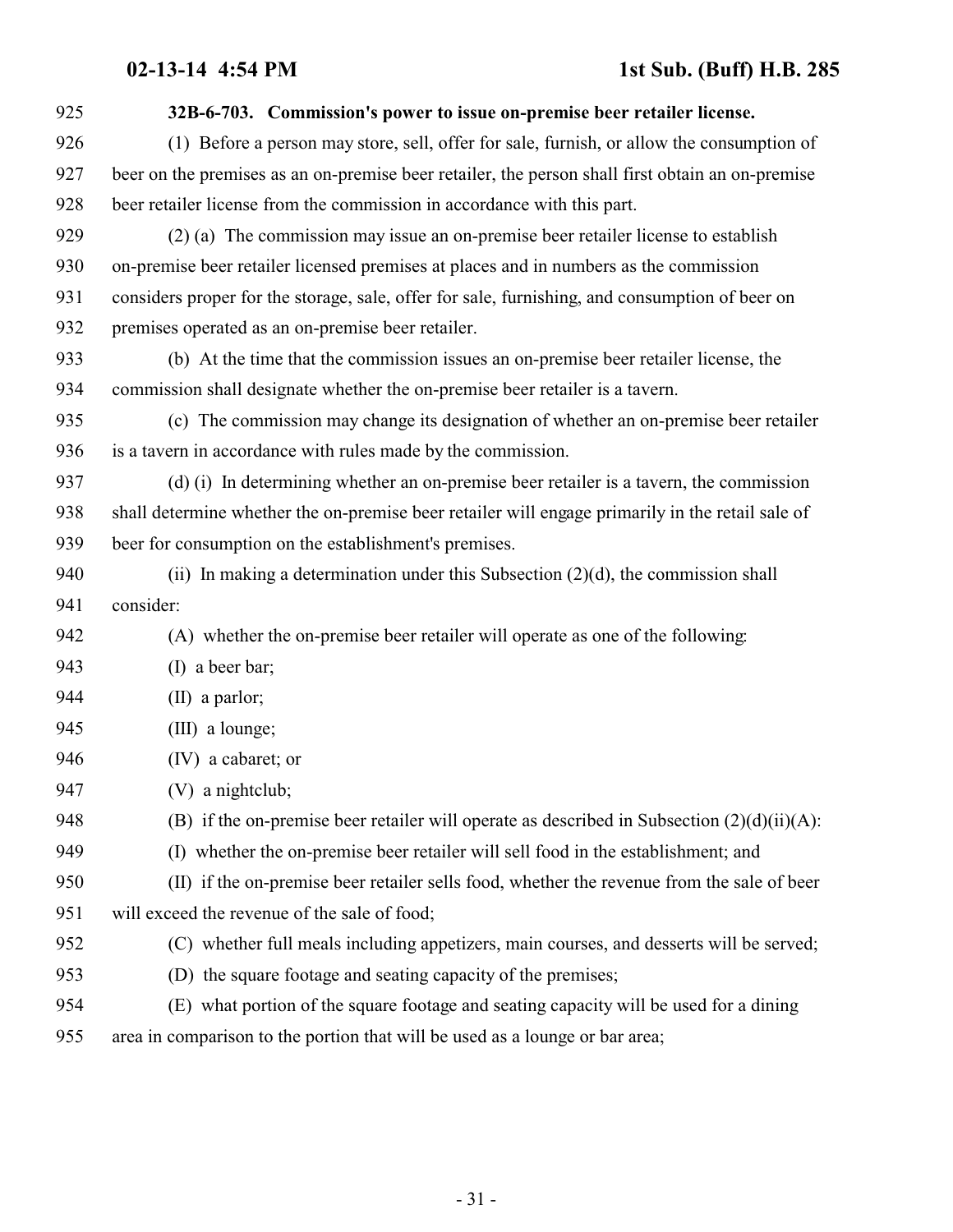| 956 | (F) whether the person will maintain adequate on-premise culinary facilities to prepare                        |
|-----|----------------------------------------------------------------------------------------------------------------|
| 957 | full meals, except a person that is located on the premises of a hotel or resort facility may use              |
| 958 | the culinary facilities of the hotel or resort facility;                                                       |
| 959 | (G) whether the entertainment provided on the premises of the beer retailer will be                            |
| 960 | suitable for minors; and                                                                                       |
| 961 | (H) the beer retailer management's ability to manage and operate an on-premise beer                            |
| 962 | retailer license including:                                                                                    |
| 963 | (I) management experience;                                                                                     |
| 964 | (II) past beer retailer management experience; and                                                             |
| 965 | (III) the type of management scheme that will be used by the beer retailer.                                    |
| 966 | (e) On or after March 1, 2012:                                                                                 |
| 967 | (i) To be licensed as an on-premise beer retailer that is not a tavern, a person shall:                        |
| 968 | (A) maintain at least 70% of the person's total gross revenues from business directly                          |
| 969 | related to a recreational amenity on or directly adjoining the licensed premises of the beer                   |
| 970 | retailer; or                                                                                                   |
| 971 | (B) have a recreational amenity on or directly adjoining the licensed premises of the                          |
| 972 | beer retailer and maintain at least 70% of the person's total gross revenues from the sale of                  |
| 973 | food.                                                                                                          |
| 974 | (ii) The commission may not license a person as an on-premise beer retailer if the                             |
| 975 | person does not:                                                                                               |
| 976 | (A) meet the requirements of Subsection $(2)(e)(i)$ ; or                                                       |
| 977 | (B) operate as a tavern.                                                                                       |
| 978 | (iii) (A) A person licensed as an on-premise beer retailer that is not a tavern as of July                     |
| 979 | 1, 2011 shall notify the department by no later than August 1, 2011, whether effective March 1,                |
| 980 | 2012, the person will seek to be licensed as a beer-only restaurant licensee, a tavern, or an                  |
| 981 | on-premise beer retailer that meets the requirements of Subsection $(2)(e)(i)$ .                               |
| 982 | (B) If an on-premise beer retailer fails to notify the department as required by                               |
| 983 | Subsection $(2)(e)(iii)(A)$ , the on-premise beer retailer's license expires as of February 29, 2012,          |
| 984 | and to operate as an on-premise beer retailer after February 29, 2012, the on-premise beer                     |
| 985 | retailer is required to apply as a new licensee <sup>[</sup> , and any bar or bar structure on the premises of |
| 986 | an on-premise beer retailer license that is not a tavern and does not meet the requirements of                 |
|     |                                                                                                                |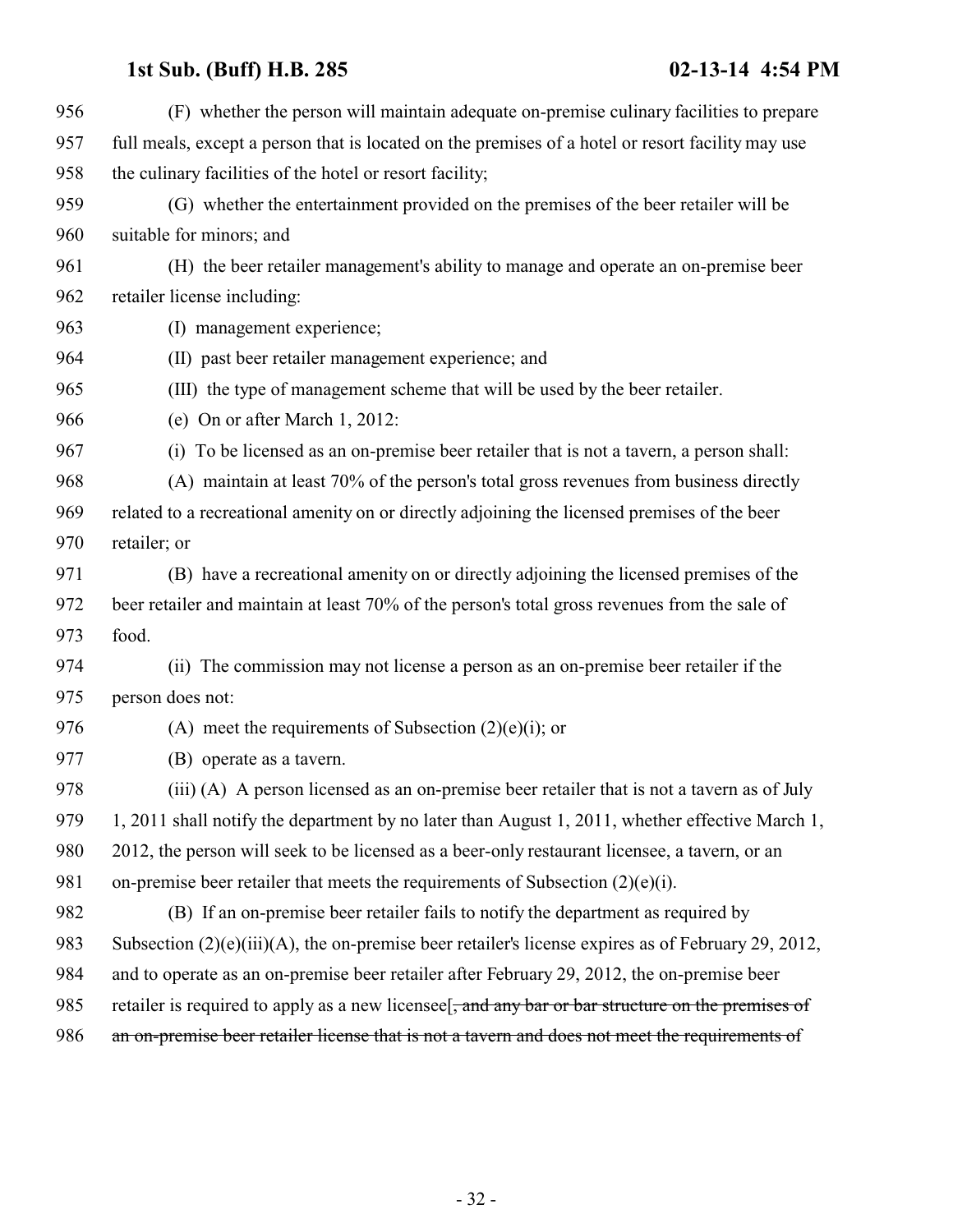<span id="page-32-0"></span>

| 987  | Subsection $(2)(e)(i)$ will not be grandfathered under Subsection $32B-6-902(1)$ .                  |
|------|-----------------------------------------------------------------------------------------------------|
| 988  | (iv) A person who, after August 1, 2011, applies for an on-premise beer retailer license            |
| 989  | that is not a tavern and does not meet the requirements of Subsection $(2)(e)(i)$ , may not have or |
| 990  | construct facilities for the dispensing or storage of an alcoholic product that do not meet the     |
| 991  | requirements of Subsection $32B-6-905(12)(a)(ii)$ except as provided in Subsection                  |
| 992  | $32B-6-905(12)(d)$ .                                                                                |
| 993  | (3) Subject to Section 32B-1-201:                                                                   |
| 994  | (a) The commission may not issue a total number of on-premise beer retailer licenses                |
| 995  | that are taverns that at any time exceeds the number determined by dividing the population of       |
| 996  | the state by $54,147$ .                                                                             |
| 997  | (b) The commission may issue a seasonal on-premise beer retailer license for a tavern               |
| 998  | in accordance with Section 32B-5-206.                                                               |
| 999  | $(4)$ (a) Unless otherwise provided in Subsection $(4)(b)$ :                                        |
| 1000 | (i) only one on-premise beer retailer license is required for each building or resort               |
| 1001 | facility owned or leased by the same person; and                                                    |
| 1002 | (ii) a separate license is not required for each retail beer dispensing location in the             |
| 1003 | same building or on the same resort premises owned or operated by the same person.                  |
| 1004 | (b) (i) Subsection $(4)(a)$ applies only if each retail beer dispensing location in the             |
| 1005 | building or resort facility operates in the same manner.                                            |
| 1006 | (ii) If each retail beer dispensing location does not operate in the same manner:                   |
| 1007 | (A) one on-premise beer retailer license designated as a tavern is required for the                 |
| 1008 | locations in the same building or on the same resort premises that operate as a tavern; and         |
| 1009 | (B) one on-premise beer retailer license is required for the locations in the same                  |
| 1010 | building or on the same resort premises that do not operate as a tavern.                            |
| 1011 | Section 6. Section 32B-6-805 is amended to read:                                                    |
| 1012 | 32B-6-805. Specific operational requirements for a reception center license.                        |
| 1013 | (1) (a) In addition to complying with Chapter 5, Part 3, Retail Licensee Operational                |
| 1014 | Requirements, a reception center licensee and staff of the reception center licensee shall          |
| 1015 | comply with this section.                                                                           |
| 1016 | (b) Failure to comply as provided in Subsection $(1)(a)$ may result in disciplinary action          |
| 1017 | in accordance with Chapter 3, Disciplinary Actions and Enforcement Act, against:                    |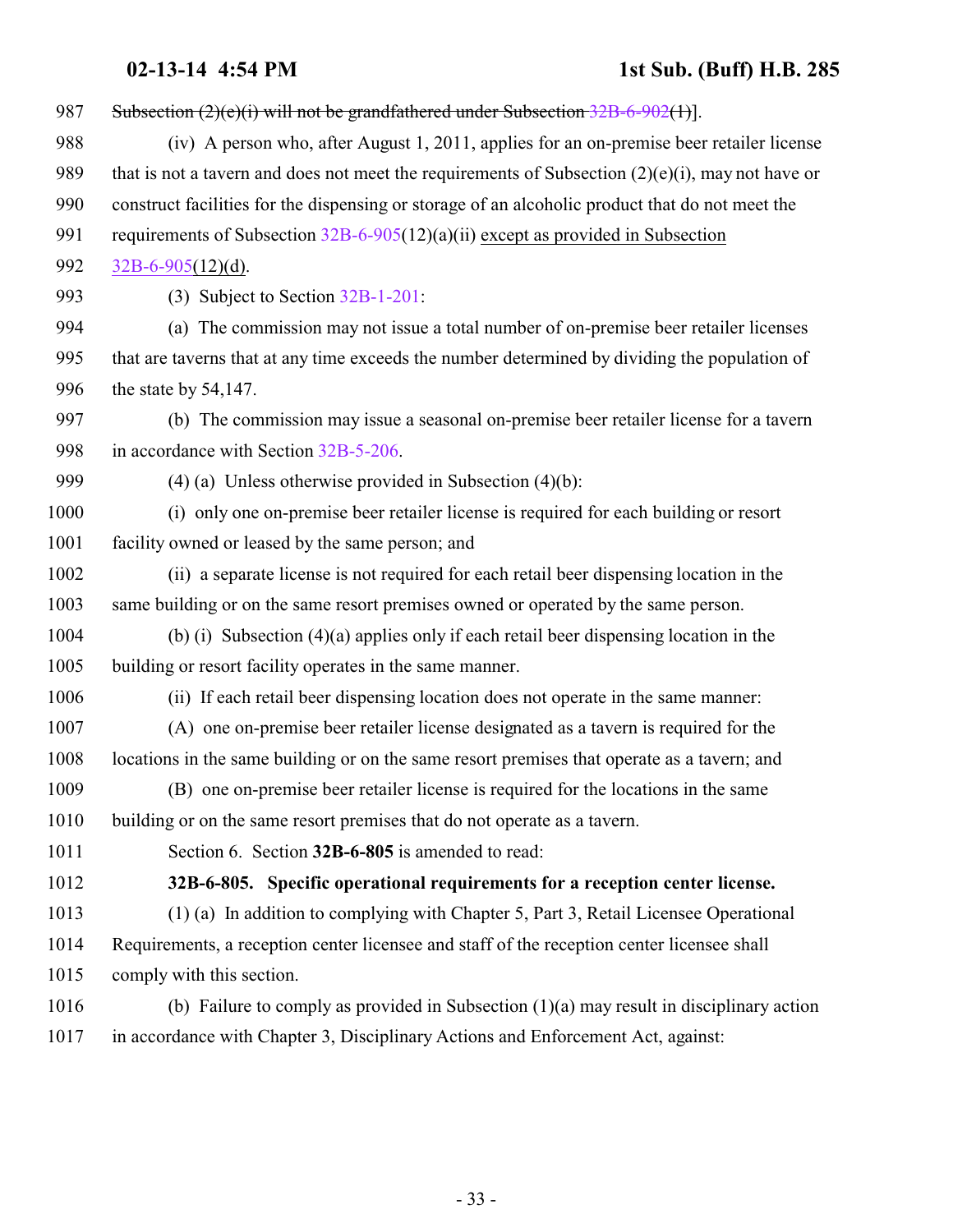| 1018 | (i) a reception center licensee;                                                                                                     |
|------|--------------------------------------------------------------------------------------------------------------------------------------|
| 1019 | (ii) individual staff of a reception center licensee; or                                                                             |
| 1020 | (iii) both a reception center licensee and staff of the reception center licensee.                                                   |
| 1021 | $(2)$ In addition to complying with Section 32B-5-303, a reception center licensee shall                                             |
| 1022 | store an alcoholic product in a storage area described in Subsection $(15)(a)$ .                                                     |
| 1023 | $[\left(\frac{1}{2}\right)]$ (2) (a) For the purpose described in Subsection $[\left(\frac{1}{2}\right)]$ (2)(b), a reception center |
| 1024 | licensee shall provide the following with advance notice of a scheduled event in accordance                                          |
| 1025 | with rules made by the commission:                                                                                                   |
| 1026 | (i) the department; and                                                                                                              |
| 1027 | (ii) the local law enforcement agency responsible for the enforcement of this title in the                                           |
| 1028 | jurisdiction where the reception center is located.                                                                                  |
| 1029 | (b) Any of the following may conduct a random inspection of an event:                                                                |
| 1030 | (i) an authorized representative of the commission or the department; or                                                             |
| 1031 | (ii) a law enforcement officer.                                                                                                      |
| 1032 | $[\frac{4}{3}]$ (3) (a) Except as otherwise provided in this title, a reception center licensee may                                  |
| 1033 | sell, offer for sale, or furnish an alcoholic product at an event only for consumption at the                                        |
| 1034 | reception center's licensed premises.                                                                                                |
| 1035 | (b) A host of an event, a patron, or a person other than the reception center licensee or                                            |
| 1036 | staff of the reception center licensee, may not remove an alcoholic product from the reception                                       |
| 1037 | center's licensed premises.                                                                                                          |
| 1038 | (c) Notwithstanding Section 32B-5-307, a patron at an event may not bring an                                                         |
| 1039 | alcoholic product into or onto, or remove an alcoholic product from, the reception center.                                           |
| 1040 | $[\frac{(-5)}{4}]$ (4) (a) A reception center licensee may not leave an unsold alcoholic product at an                               |
| 1041 | event following the conclusion of the event.                                                                                         |
| 1042 | (b) At the conclusion of an event, a reception center licensee shall:                                                                |
| 1043 | (i) destroy an opened and unused alcoholic product that is not saleable, under                                                       |
| 1044 | conditions established by the department; and                                                                                        |
| 1045 | (ii) return to the reception center licensee's approved locked storage area any:                                                     |
| 1046 | (A) opened and unused alcoholic product that is saleable; and                                                                        |
| 1047 | (B) unopened container of an alcoholic product.                                                                                      |
| 1048 | (c) Except as provided in Subsection $\overline{(\overline{5})}$ (4)(b) with regard to an open or sealed                             |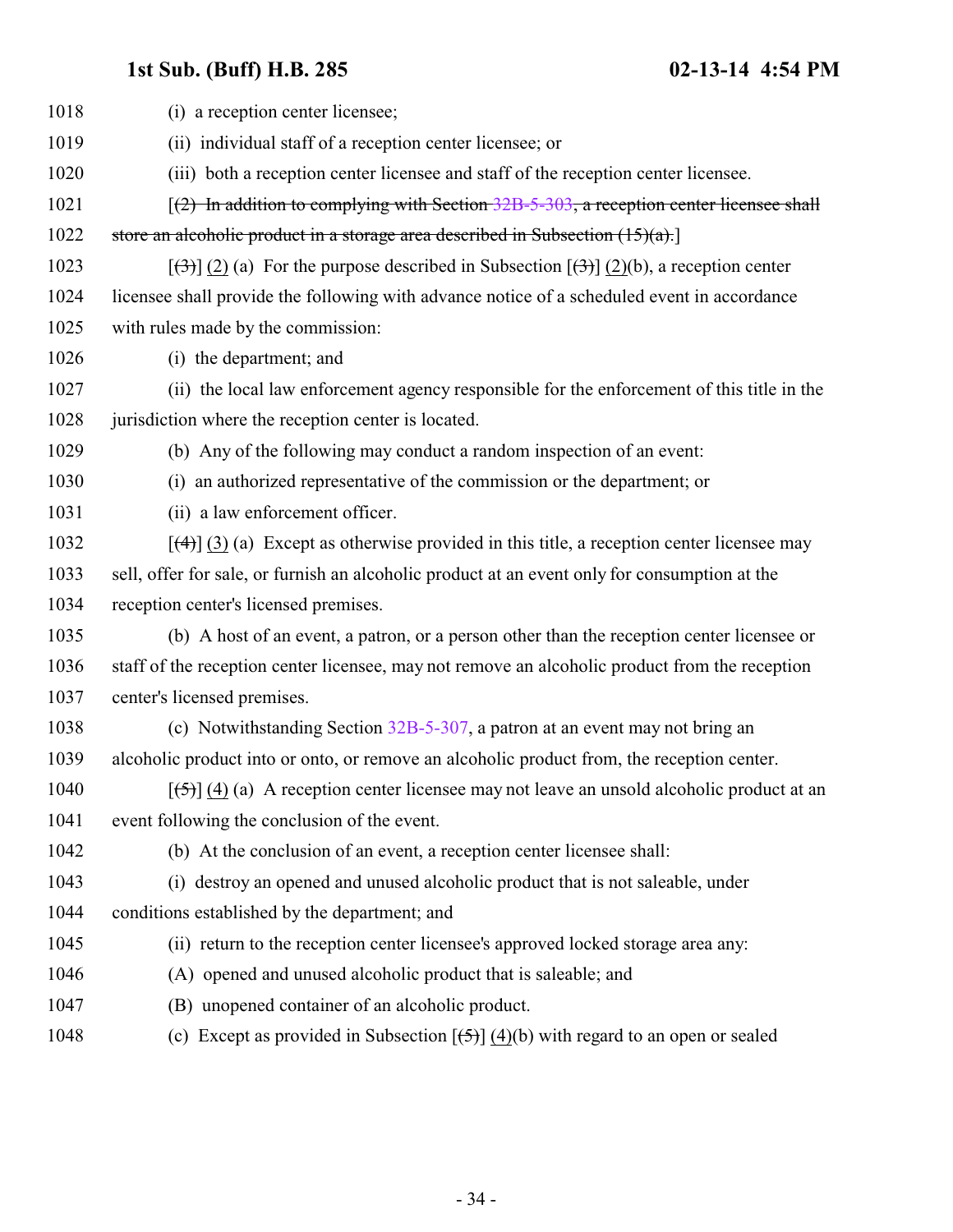- container of an alcoholic product not sold or consumed at an event, a reception center
- 1050 licensee  $[\div(\mathbf{i}) \cdot \mathbf{shall}$  store the alcoholic product in accordance with Subsection (2); and (ii)] may
- use the alcoholic product at more than one event.
- 1052 [(6)] (5) Notwithstanding Section [32B-5-308](http://le.utah.gov/UtahCode/SectionLookup.jsp?section=32b-5-308&session=2014GS), a reception center licensee may not employ a minor in connection with an event at the reception center at which food is not made available.
- 1055  $\left[\left(\frac{7}{7}\right)\right]$  (6) A person's willingness to serve an alcoholic product may not be made a condition of employment as a server with a reception center licensee.
- 1057  $\left[\left(\frac{8}{6}\right)\right]$  (7) A reception center licensee may not sell, offer for sale, or furnish an alcoholic product at the licensed premises on any day during the period that:
- (a) begins at 1 a.m.; and
- (b) ends at 9:59 a.m.

1061 [ $(\theta)$ ] (8) (a) A reception center licensee may not maintain in excess of 30% of its total annual receipts from the sale of an alcoholic product, which includes:

- (i) mix for an alcoholic product; or
- (ii) a charge in connection with the furnishing of an alcoholic product.
- (b) A reception center licensee shall report the information necessary to show 1066 compliance with this Subsection  $[\Theta]$  (8) to the department on an annual basis.
- [ $(10)$ ] (9) A reception center licensee may not sell, offer for sale, or furnish an alcoholic product at an event at which a minor is present unless the reception center licensee
- makes food available at all times when an alcoholic product is sold, offered for sale, furnished, or consumed during the event.
- 1071 [(11)] (10) (a) Subject to the other provisions of this Subsection  $[(11)]$  (10), a patron may not have more than two alcoholic products of any kind at a time before the patron.
- (b) An individual portion of wine is considered to be one alcoholic product under 1074 Subsection  $[(11)(10)(a)]$ .
- 1075  $[(12)(11)(a)$  A reception center licensee shall supervise and direct a person involved in the sale, offer for sale, or furnishing of an alcoholic product.
- (b) A person involved in the sale, offer for sale, or furnishing of an alcoholic product shall complete an alcohol training and education seminar.
- 1079  $\left[\frac{(13)}{(12)}\right]$  (12) A staff person of a reception center licensee shall remain at an event at all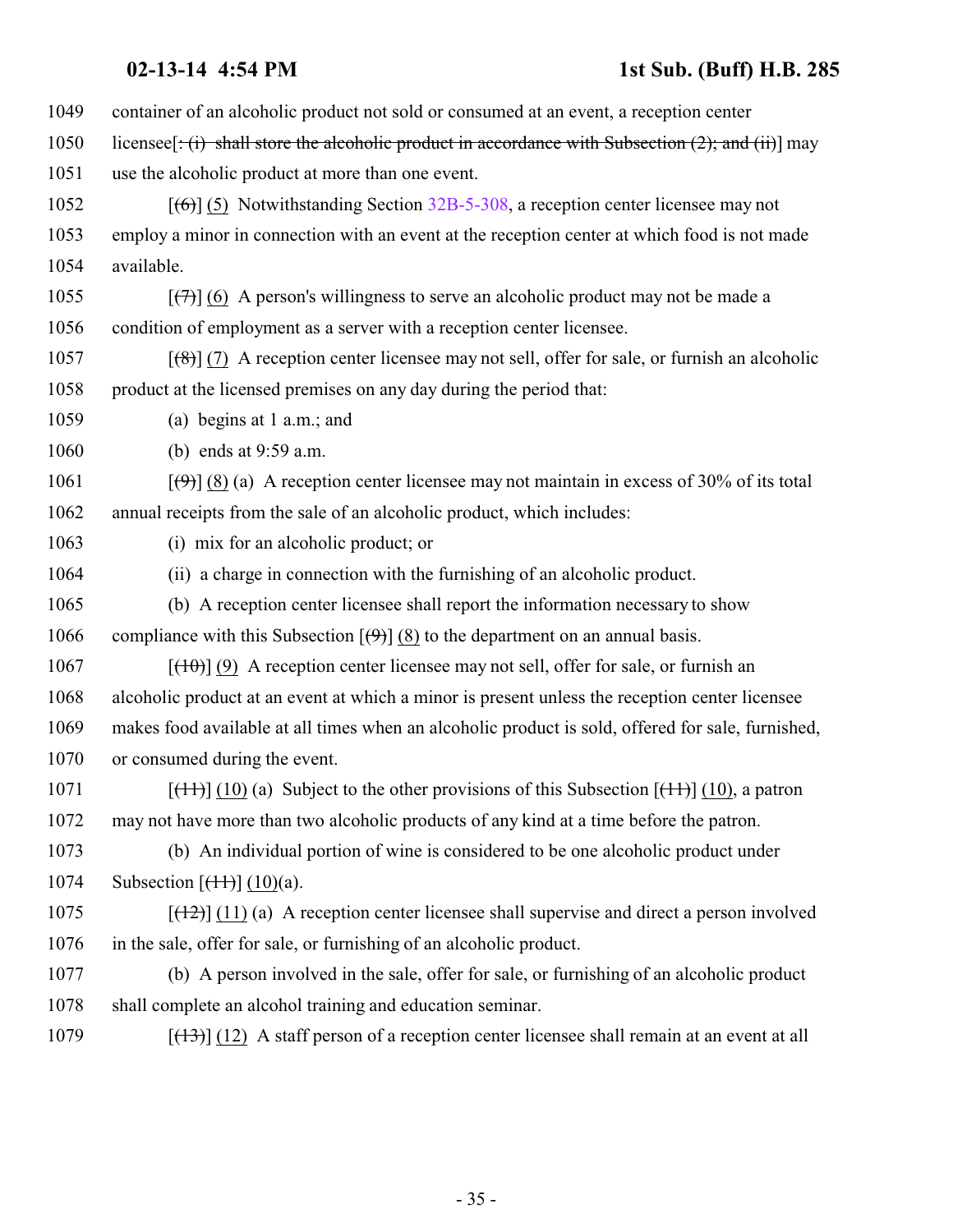| 1080 | times when an alcoholic product is sold, offered for sale, furnished, or consumed at the event.       |
|------|-------------------------------------------------------------------------------------------------------|
| 1081 | $[$ (14+)] (13) A reception center licensee may not sell, offer for sale, or furnish an               |
| 1082 | alcoholic product to a patron, and a patron may not consume an alcoholic product at a bar             |
| 1083 | structure.                                                                                            |
| 1084 | $(15)$ Except as provided in Subsection (16), a reception center licensee may dispense                |
| 1085 | an alcoholic product only if:                                                                         |
| 1086 | $\left[$ (a) the alcoholic product is dispensed from an area that is:                                 |
| 1087 | $\left[\right(\mathbf{r})$ separated from an area for the consumption of food by a patron by a solid, |
| 1088 | translucent, permanent structural barrier such that the facilities for the storage or dispensing of   |
| 1089 | an alcoholic product are:                                                                             |
| 1090 | $[(A)$ not readily visible to a patron; and                                                           |
| 1091 | $[(B)$ not accessible by a patron; and                                                                |
| 1092 | $\left[$ (ii) apart from an area used:                                                                |
| 1093 | $[(A)$ for staging; or                                                                                |
| 1094 | $[(B)$ as a lobby or waiting area;                                                                    |
| 1095 | $[$ (b) the reception center licensee uses an alcoholic product that is:                              |
| 1096 | $[(i)$ stored in an area described in Subsection $(15)(a)$ ; or                                       |
| 1097 | $\lceil$ (ii) in an area not described in Subsection (15)(a) on the licensed premises and:            |
| 1098 | $(A)$ immediately before the alcoholic product is dispensed it is in an unopened                      |
| 1099 | container;                                                                                            |
| 1100 | $(6)$ the unopened container is taken to an area described in Subsection $(15)(a)$ before             |
| 1101 | it is opened; and]                                                                                    |
| 1102 | $f(C)$ once opened, the container is stored in an area described in Subsection $(15)(a)$ ;            |
| 1103 | $and$ ]                                                                                               |
| 1104 | $(c)$ any instrument or equipment used to dispense an alcoholic product is located in an              |
| 1105 | area described in Subsection $(15)(a)$ .                                                              |
| 1106 | $[$ (16)] (14) A reception center licensee may dispense an alcoholic product from a                   |
| 1107 | mobile serving area that:                                                                             |
| 1108 | (a) is moved only by staff of the reception center licensee;                                          |
| 1109 | (b) is capable of being moved by only one individual; and                                             |
| 1110 | (c) is no larger than 6 feet long and 30 inches wide.                                                 |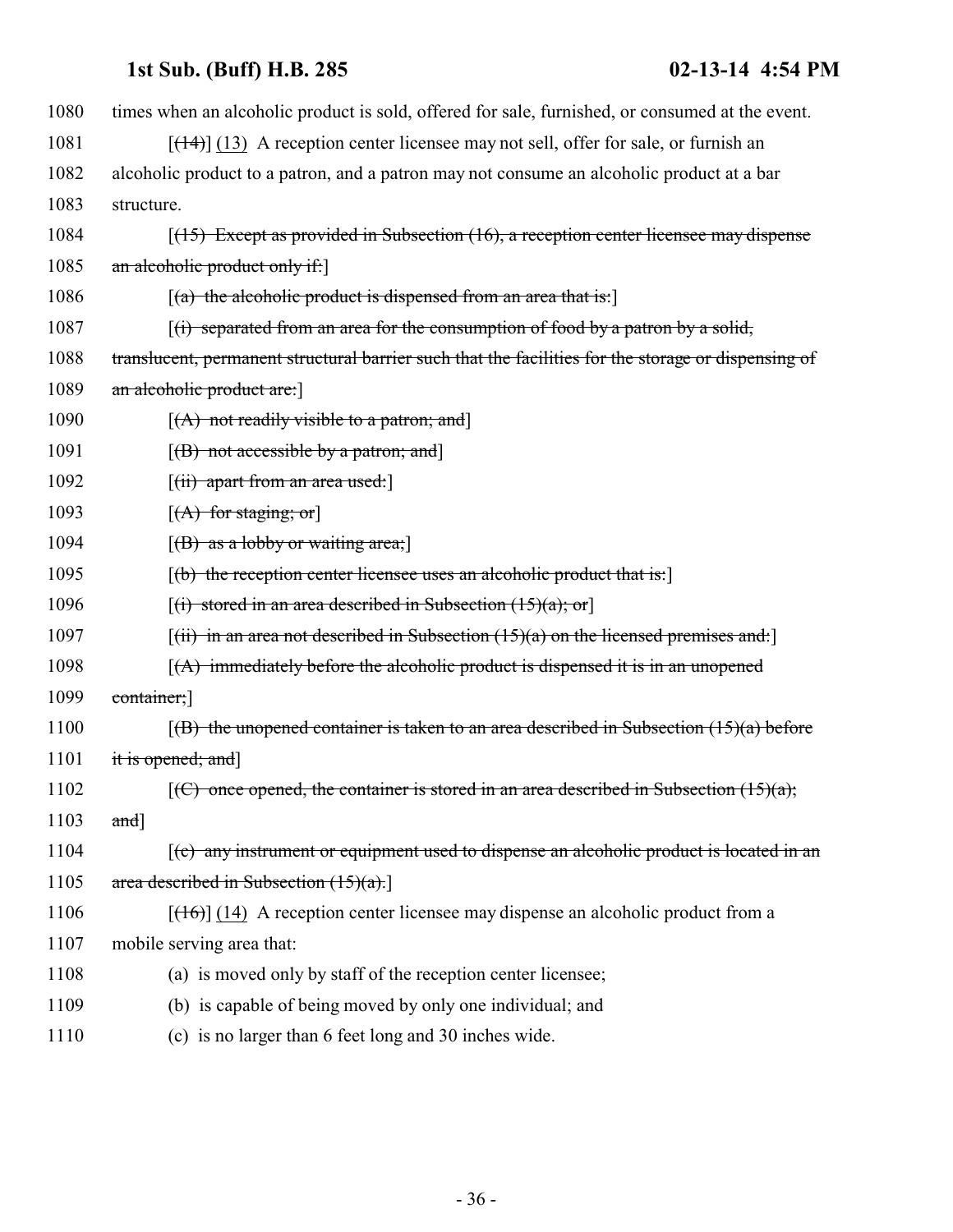<span id="page-36-0"></span>

| 1111 | $[ (17) ] (15)$ (a) A reception center licensee may not have an event on the licensed                             |
|------|-------------------------------------------------------------------------------------------------------------------|
| 1112 | premises except pursuant to a contract between a third party host of the event and the reception                  |
| 1113 | center licensee under which the reception center licensee provides an alcoholic product sold,                     |
| 1114 | offered for sale, or furnished at an event.                                                                       |
| 1115 | (b) At an event, a reception center licensee may furnish an alcoholic product:                                    |
| 1116 | (i) without charge to a patron, except that the third party host of the event shall pay for                       |
| 1117 | an alcoholic product furnished at the event; or                                                                   |
| 1118 | (ii) with a charge to a patron at the event.                                                                      |
| 1119 | (c) The commission may by rule define what constitutes a "third-party host" for                                   |
| 1120 | purposes of this Subsection $[(17)] (15)$ so that a reception center licensee and the third-party                 |
| 1121 | host are not owned by or operated by the same persons, except that the rule shall permit a                        |
| 1122 | reception center licensee to host an event for an immediate family member of the reception                        |
| 1123 | center licensee.                                                                                                  |
| 1124 | $[ (18) ]$ (16) A reception center licensee shall have culinary facilities that are:                              |
| 1125 | (a) adequate to prepare a full meal; and                                                                          |
| 1126 | (b) (i) located on the licensed premises; or                                                                      |
| 1127 | (ii) under the same control as the reception center licensee.                                                     |
| 1128 | $[\frac{(19)}{(17)}]$ (17) (a) Except as provided in Subsection $[\frac{(19)}{(17)}]$ (17)(b), a reception center |
| 1129 | licensee may not operate an event:                                                                                |
| 1130 | (i) that is open to the general public; and                                                                       |
| 1131 | (ii) at which an alcoholic product is sold or offered for sale.                                                   |
| 1132 | (b) A reception center licensee may operate an event described in Subsection $[$ ( $\uparrow$ 9) $]$              |
| 1133 | $(17)(a)$ if the event is hosted:                                                                                 |
| 1134 | (i) at the reception center no more frequently than once a calendar year; and                                     |
| 1135 | (ii) by a nonprofit organization that is organized and qualified under Section $501(c)$ ,                         |
| 1136 | Internal Revenue Code.                                                                                            |
| 1137 | Section 7. Section 32B-6-905 is amended to read:                                                                  |
| 1138 | 32B-6-905. Specific operational requirements for a beer-only restaurant license.                                  |
| 1139 | (1) (a) In addition to complying with Chapter 5, Part 3, Retail Licensee Operational                              |
| 1140 | Requirements, a beer-only restaurant licensee and staff of the beer-only restaurant licensee                      |
| 1141 | shall comply with this section.                                                                                   |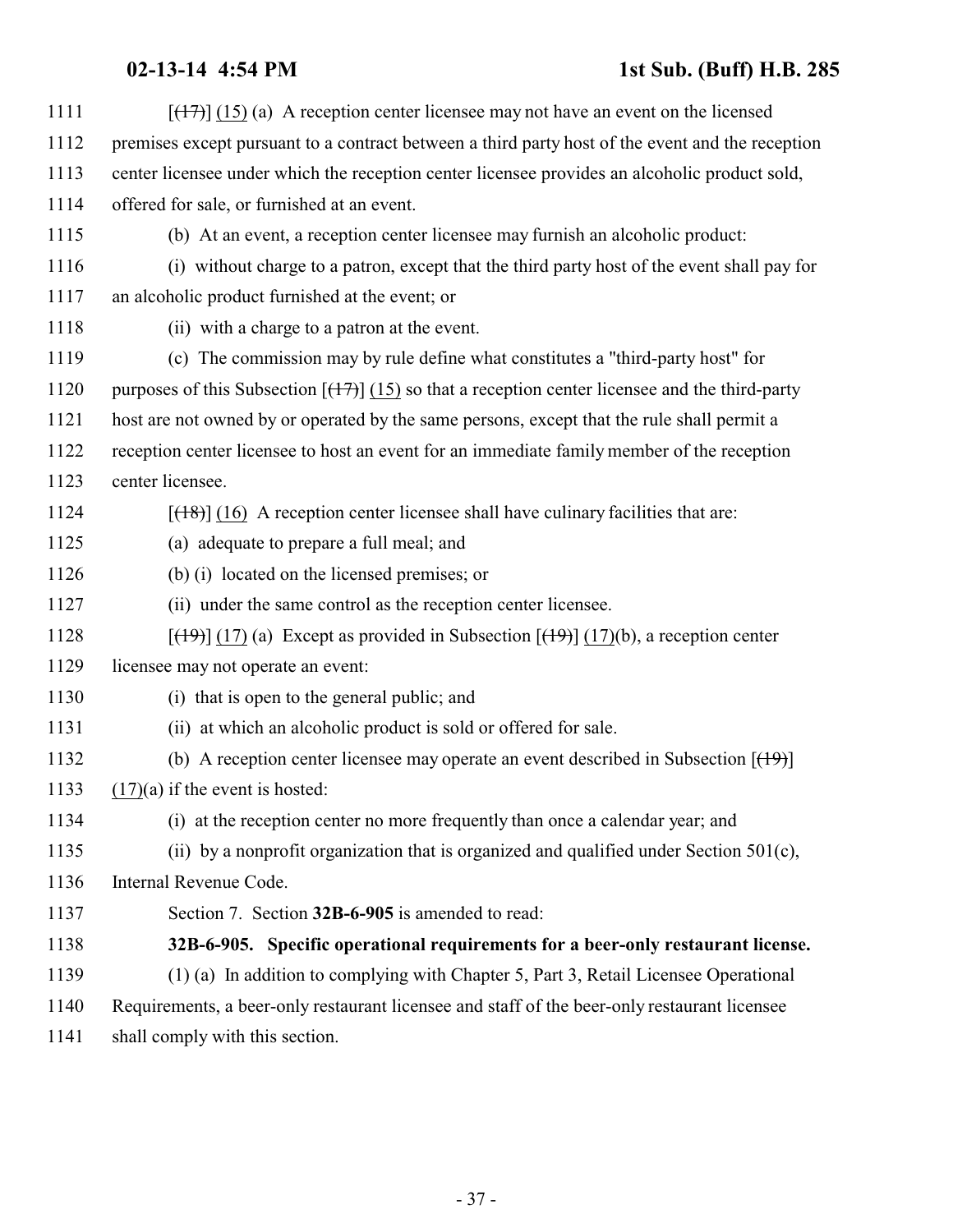| 1142 | (b) Failure to comply as provided in Subsection $(1)(a)$ may result in disciplinary action        |
|------|---------------------------------------------------------------------------------------------------|
| 1143 | in accordance with Chapter 3, Disciplinary Actions and Enforcement Act, against:                  |
| 1144 | (i) a beer-only restaurant licensee;                                                              |
| 1145 | (ii) individual staff of a beer-only restaurant licensee; or                                      |
| 1146 | (iii) both a beer-only restaurant licensee and staff of the beer-only restaurant licensee.        |
| 1147 | (2) (a) A beer-only restaurant licensee on the licensed premises may not sell, offer for          |
| 1148 | sale, furnish, or allow consumption of liquor.                                                    |
| 1149 | (b) Liquor may not be on the premises of a beer-only restaurant licensee except for use:          |
| 1150 | (i) as a flavoring on a dessert; and                                                              |
| 1151 | (ii) in the preparation of a flaming food dish, drink, or dessert.                                |
| 1152 | (3) In addition to complying with Section $32B-5-303$ , a beer-only restaurant licensee           |
| 1153 | shall store beer in a storage area described in Subsection $(12)(a)$ .                            |
| 1154 | (4) (a) An individual who serves beer in a beer-only restaurant licensee's premises               |
| 1155 | shall make a written beverage tab for each table or group that orders or consumes an alcoholic    |
| 1156 | product on the premises.                                                                          |
| 1157 | (b) A beverage tab required by this Subsection (4) shall list the type and amount of              |
| 1158 | beer ordered or consumed.                                                                         |
| 1159 | (5) A person's willingness to serve beer may not be made a condition of employment                |
| 1160 | as a server with a beer-only restaurant licensee.                                                 |
| 1161 | (6) A beer-only restaurant licensee may sell, offer for sale, or furnish beer during the          |
| 1162 | hours specified in Part 7, On-Premise Beer Retailer License, for an on-premise beer retailer,     |
| 1163 | except that a beer-only restaurant licensee may not sell, offer for sale, or furnish beer before  |
| 1164 | $11:30$ a.m. on any day.                                                                          |
| 1165 | A beer-only restaurant licensee shall maintain at least 70% of its total restaurant<br>(7)        |
| 1166 | business from the sale of food, which does not include a service charge.                          |
| 1167 | (8) (a) A beer-only restaurant may not sell, offer for sale, or furnish beer except after         |
| 1168 | the beer-only restaurant licensee confirms that the patron has the intent to order food prepared, |
| 1169 | sold, and furnished at the licensed premises.                                                     |
| 1170 | (b) A beer-only restaurant shall maintain on the licensed premises adequate culinary              |
| 1171 | facilities for food preparation and dining accommodations.                                        |
| 1172 | (9) A patron may not have more than two beers at a time before the patron.                        |
|      |                                                                                                   |
|      |                                                                                                   |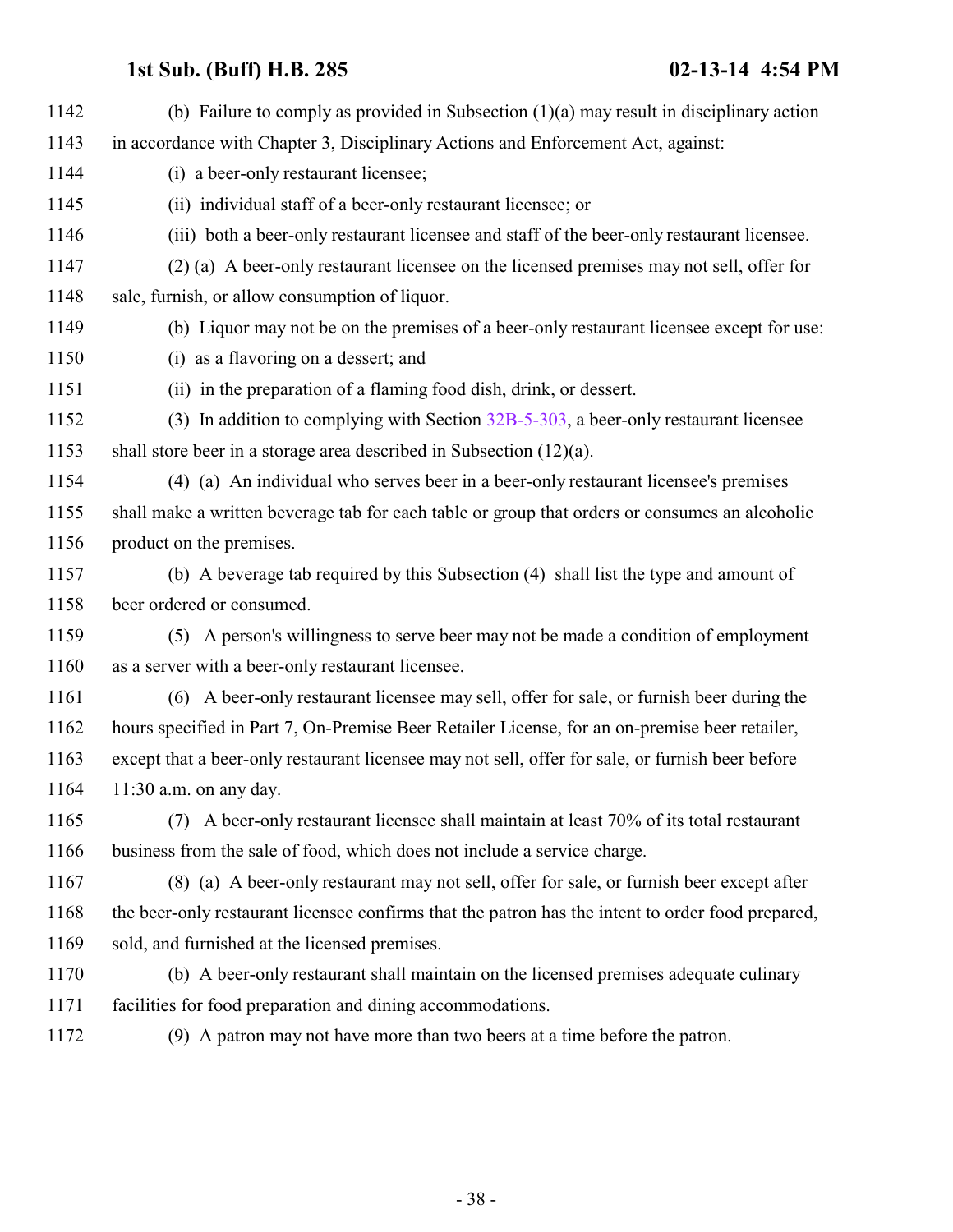| 1173 | (10) A patron may consume a beer only:                                                                    |
|------|-----------------------------------------------------------------------------------------------------------|
| 1174 | $(a)$ at:                                                                                                 |
| 1175 | (i) the patron's table;                                                                                   |
| 1176 | (ii) a $[grandfathered]$ bar structure; or                                                                |
| 1177 | (iii) a counter; and                                                                                      |
| 1178 | (b) where food is served.                                                                                 |
| 1179 | $(11)$ (a) A beer-only restaurant licensee may not sell, offer for sale, or furnish a beer to             |
| 1180 | a patron, and a patron may not consume an alcoholic product at a bar structure.                           |
| 1181 | $[\text{(b)}]$ (11) (a) A [Notwithstanding Subsection (11)(a), at a grandfathered] bar structure,         |
| 1182 | a patron who is 21 years of age or older may:                                                             |
| 1183 | $(i)$ sit;                                                                                                |
| 1184 | (ii) be furnished a beer; and                                                                             |
| 1185 | (iii) consume a beer.                                                                                     |
| 1186 | $[\text{ce}](b)$ Except as provided in Subsection (11) $[\text{cd}](c)$ , at a [grandfathered] bar        |
| 1187 | structure, a beer-only restaurant licensee may not permit a minor to, and a minor may not:                |
| 1188 | $(i)$ sit; or                                                                                             |
| 1189 | (ii) consume food or beverages.                                                                           |
| 1190 | $[\text{d}(\text{d})]$ (c) (i) A minor may be at a [grandfathered] bar structure if the minor is employed |
| 1191 | by a beer-only restaurant licensee:                                                                       |
| 1192 | (A) as provided in Subsection $32B-5-308(2)$ ; or                                                         |
| 1193 | (B) to perform maintenance and cleaning services during an hour when the beer-only                        |
| 1194 | restaurant licensee is not open for business.                                                             |
| 1195 | (ii) A minor may momentarily pass by a [grandfathered] bar structure without                              |
| 1196 | remaining or sitting at the bar structure en route to an area of a beer-only restaurant licensee's        |
| 1197 | premises in which the minor is permitted to be.                                                           |
| 1198 | (12) A beer-only restaurant licensee may dispense a beer only if:                                         |
| 1199 | (a) the beer is dispensed from an area that is:                                                           |
| 1200 | (i) a $[grandfathered]$ bar structure; or                                                                 |
| 1201 | (ii) separated from an area for the consumption of food by a patron by a solid,                           |
| 1202 | translucent, permanent structural barrier such that the facilities for the storage or dispensing of       |
| 1203 | an alcoholic product are not readily visible to a patron, not accessible by a patron, and apart           |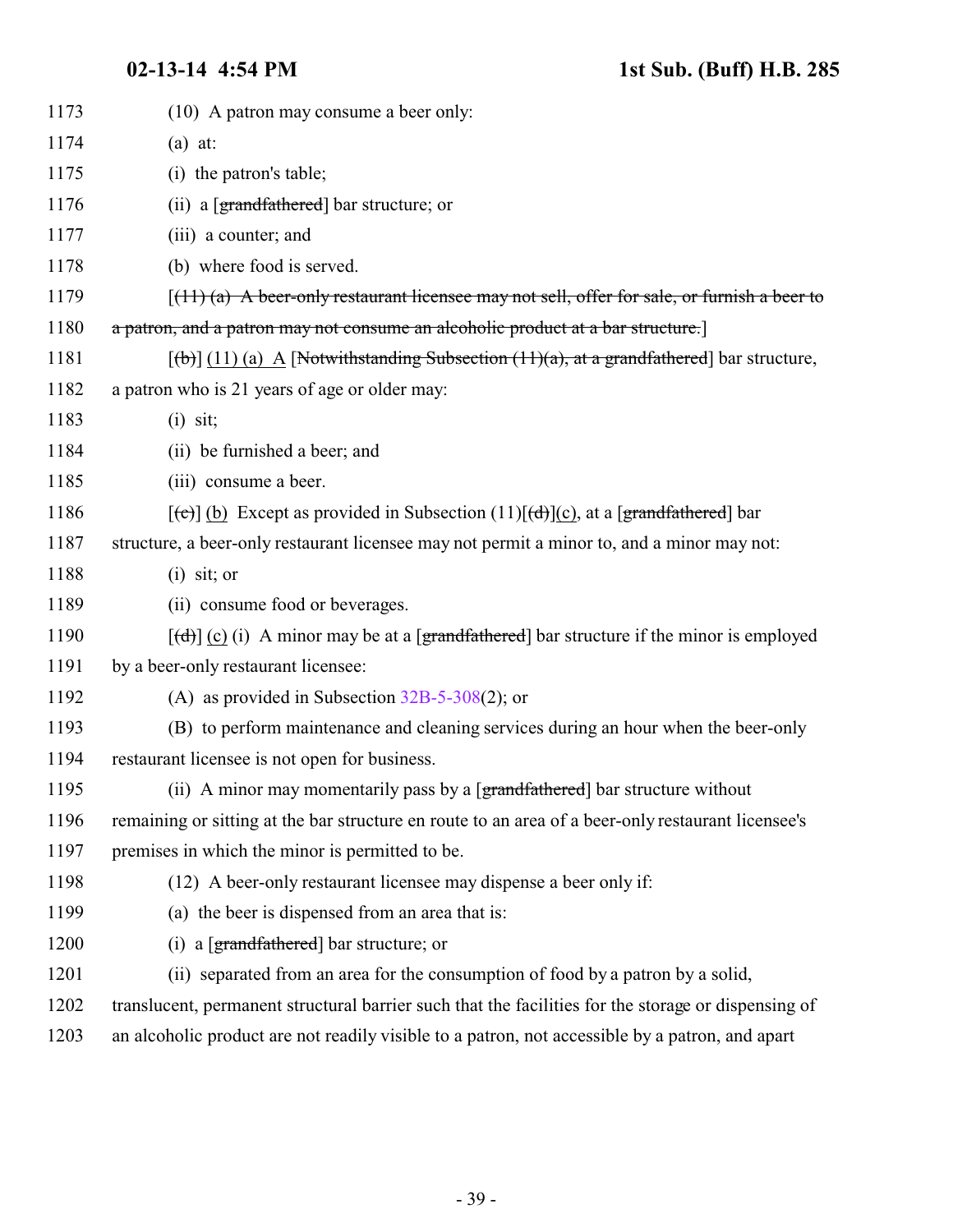<span id="page-39-0"></span>

| 1204 | from an area used for dining, for staging, or as a lobby or waiting area;                          |
|------|----------------------------------------------------------------------------------------------------|
| 1205 | (b) the beer-only restaurant licensee uses a beer that is:                                         |
| 1206 | (i) stored in an area described in Subsection $(12)(a)$ ; or                                       |
| 1207 | (ii) in an area not described in Subsection $(12)(a)$ on the licensed premises and:                |
| 1208 | (A) immediately before the beer is dispensed it is in an unopened container;                       |
| 1209 | (B) the unopened container is taken to an area described in Subsection $(12)(a)$ before it         |
| 1210 | is opened; and                                                                                     |
| 1211 | (C) once opened, the container is stored in an area described in Subsection $(12)(a)$ ; and        |
| 1212 | (c) any instrument or equipment used to dispense the beer is located in an area                    |
| 1213 | described in Subsection $(12)(a)$ .                                                                |
| 1214 | (d) (i) Notwithstanding the other provisions of Subsection (3) and this Subsection (12),           |
| 1215 | a beer-only restaurant licensee is not subject to the requirements of Subsection (3) and this      |
| 1216 | Subsection (12) if the beer-only restaurant licensee:                                              |
| 1217 | (A) posts a conspicuous sign at all entrances of the licensed premises stating that                |
| 1218 | "Notice: This establishment dispenses and serves alcoholic products in public view."; and          |
| 1219 | (B) conspicuously states on the menu of beer-only restaurant licensee that "Notice:                |
| 1220 | This establishment dispenses and serves alcoholic products in public view."                        |
| 1221 | The commission by rule, made in accordance with Title 63A, Chapter 3, Utah<br>(ii)                 |
| 1222 | Administrative Rulemaking Act, may establish the format requirements of the notices required       |
| 1223 | under this Subsection $(12)(d)$ .                                                                  |
| 1224 | Section 8. Section 32B-8-402 is amended to read:                                                   |
| 1225 | 32B-8-402. Specific operational requirements for a sublicense.                                     |
| 1226 | (1) A person operating under a sublicense is subject to the operational requirements               |
| 1227 | under the provisions applicable to the sublicense except that $[\cdot(\alpha)]$ notwithstanding a  |
| 1228 | requirement in the provisions applicable to the sublicense, a person operating under the           |
| 1229 | sublicense is not subject to a requirement that a certain percentage of the gross receipts for the |
| 1230 | sublicense be from the sale of food, except to the extent that the gross receipts for the          |
| 1231 | sublicense are included in calculating the percentages under Subsection $32B-8-401(4)[$ ; and.     |
| 1232 | $(6)$ notwithstanding Section 32B-6-202 or 32B-6-302, a bar structure in a licensed                |
| 1233 | premises operated under a full-service restaurant sublicense or limited-service restaurant         |
| 1234 | sublicense is considered a grandfathered bar structure if the resort license that includes the     |